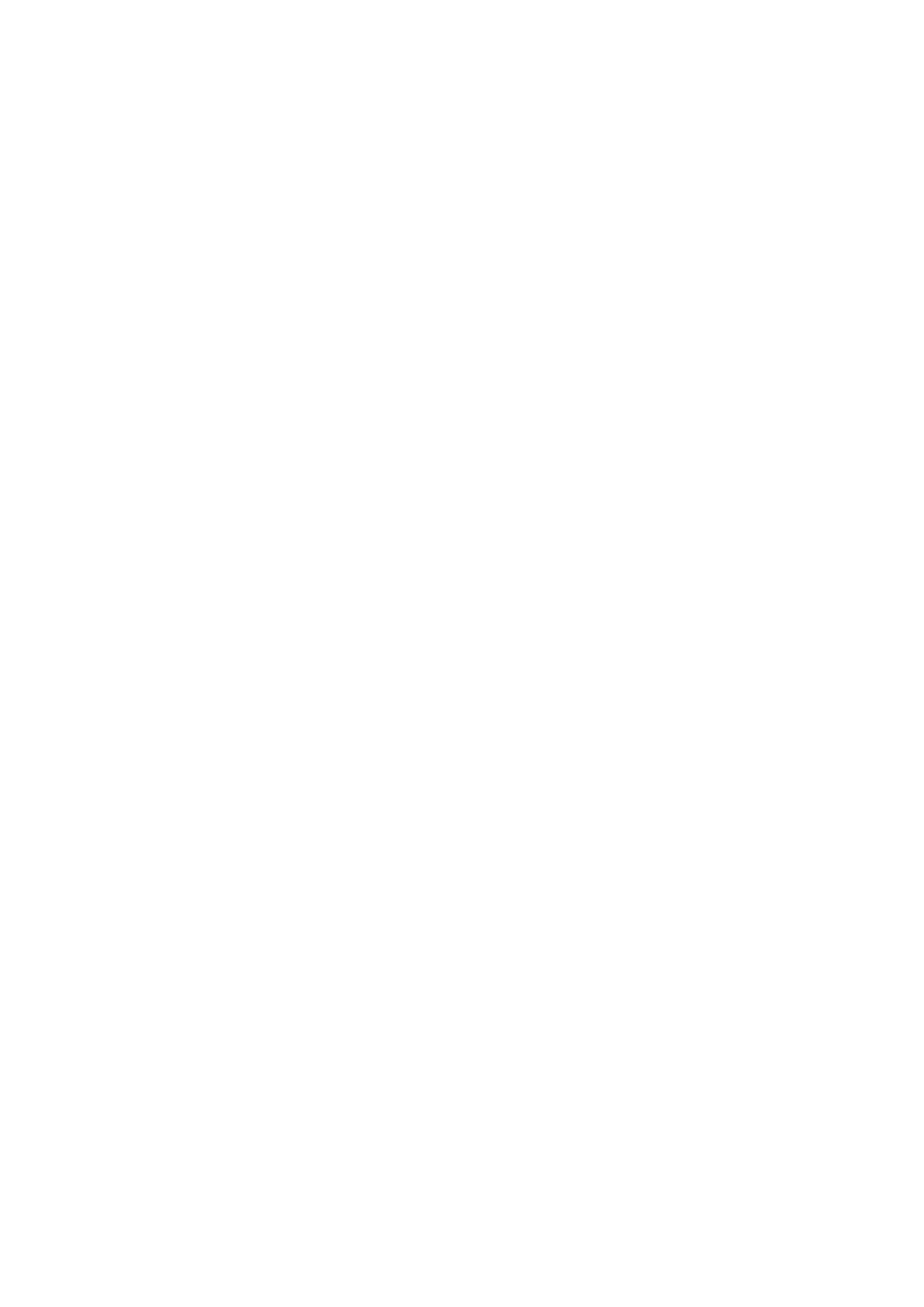# Intelligent Infrastructure Futures Scenarios Toward 2055 – Perspective and Process

This report was commissioned by the Foresight Programme of the Office of Science and Technology to support its Project on Intelligent Infrastructure Systems. The views are not the official point of view of any organisation or individual, are independent of Government and do not constitute government policy.

Contact:

Foresight Directorate Bay 327 1 Victoria Street London SW1H 0ET

www.foresight.gov.uk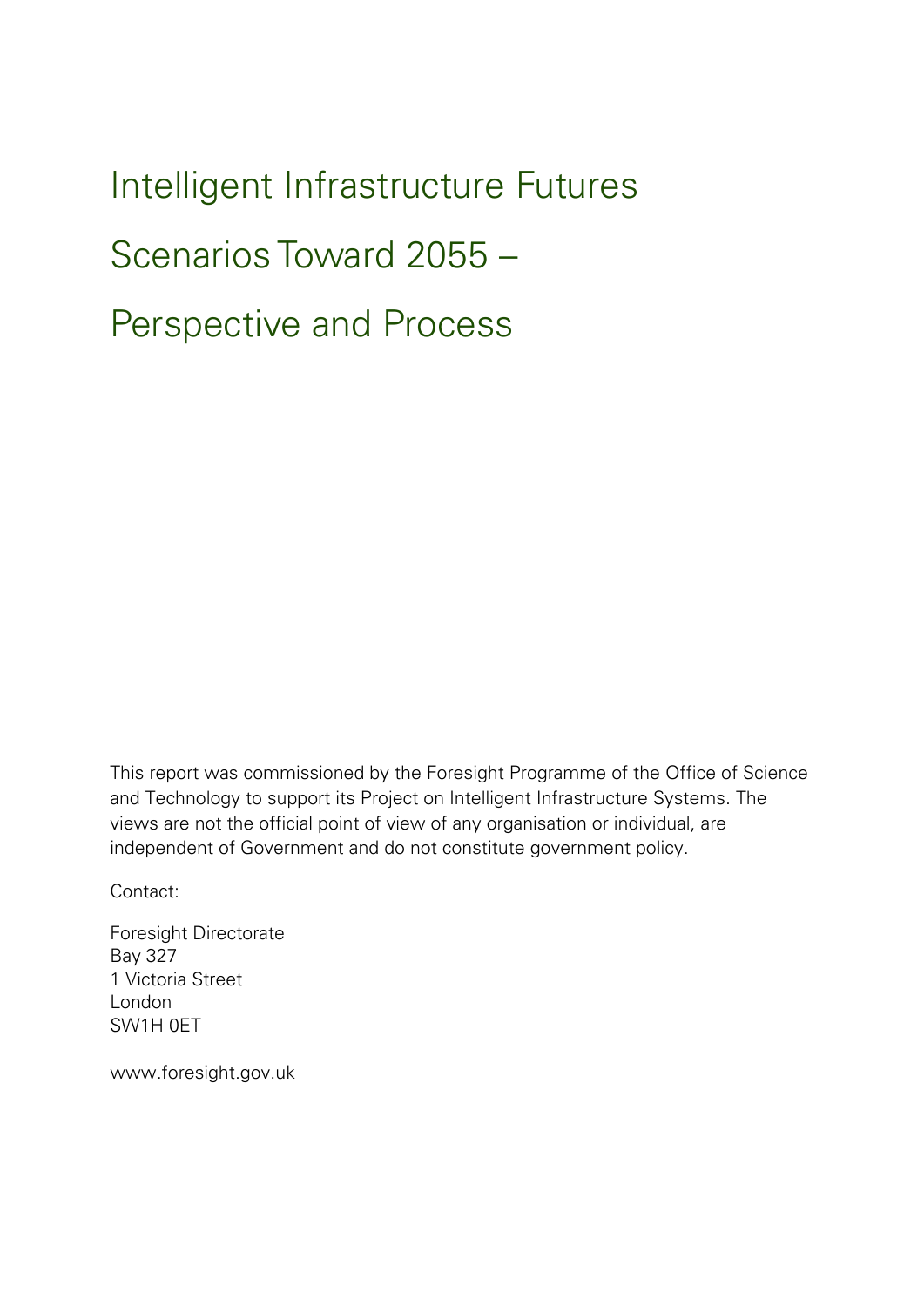### **Contents**

| <b>Introduction</b>                      | 1  |
|------------------------------------------|----|
| Part 1                                   | 6  |
| Implications of the scenarios            | 6  |
| <b>Environmental implications</b>        | 7  |
| <b>Social processes</b>                  | 12 |
| <b>Crime</b>                             | 17 |
| <b>Economics</b>                         | 24 |
| Part 2                                   | 28 |
| <b>Developing scenarios</b>              | 28 |
| <b>Systems diagramming and scenarios</b> | 32 |
| <b>Methodology</b>                       | 36 |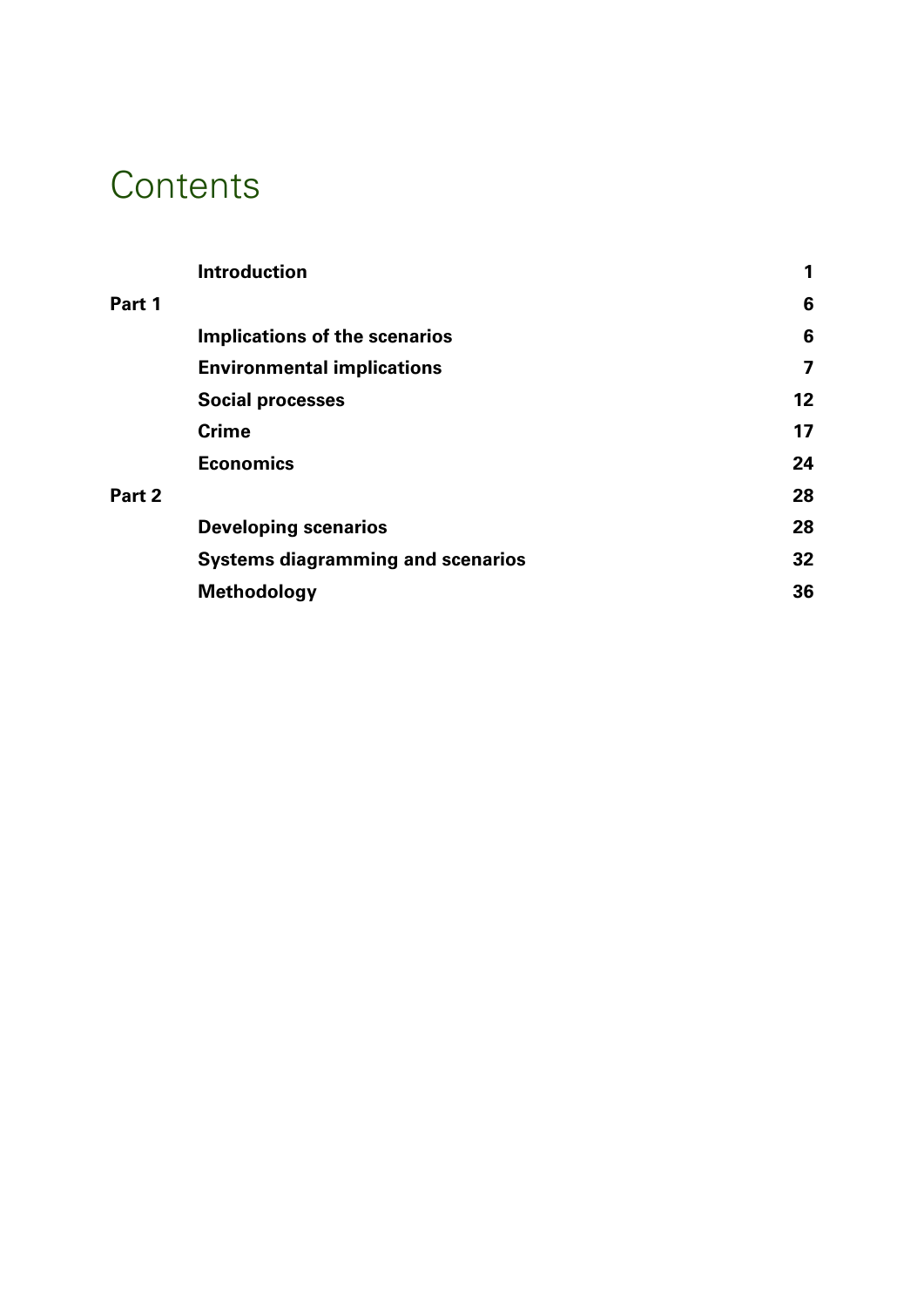### <span id="page-3-0"></span>Introduction

#### **Intelligent Infrastructure Futures**

The Foresight Project on Intelligent Infrastructure Systems (IIS) set out to examine the challenges and opportunities for the UK in bringing 'intelligence' to its infrastructure – the physical networks that deliver such services as transport, telecommunications, water and energy. In particular, the project explored how, over the next 50 years, we can apply science and technology to the design and implementation of intelligent infrastructure for robust, sustainable and safe transport, and its alternatives.

The technological opportunities and social factors are such that IIS can develop in many different ways, depending on the direction that society takes.

This report provides the background to the main scenarios report, *Intelligent Infrastructure Futures The Scenarios – Towards 2055*. The scenarios, along with the series of Research Reviews, provided a framework for the document *Intelligent Infrastructure Futures – Project Overview*.

The first part of this document contains a series of personal reflections by leading academic experts on how environment, society, crime and economics may develop in the alternate futures. These thoughts, which are the personal views of the individuals and do not reflect government policy, may help you to consider the implications of the scenarios for you and your organisation.

The second part presents a more detailed exploration of the methods used to develop both the scenarios and the systems mapping, or systems diagramming. These sections are intended more for the futures practitioner than the casual reader. There is also a more detailed description of how we identified the key drivers and trends that were used to explore alternate futures.

#### **Intelligent Infrastructure Futures: Scenarios**

The workshops of experts narrowed the discussion down to four scenarios that make it possible to investigate the ways in which the 60 key drivers of change might play out over the next 50 years. The future is unlikely to look like any of these individual scenarios and may well contain elements of all four. While the scenarios do not purport to predict the future, they do allow us to see how certain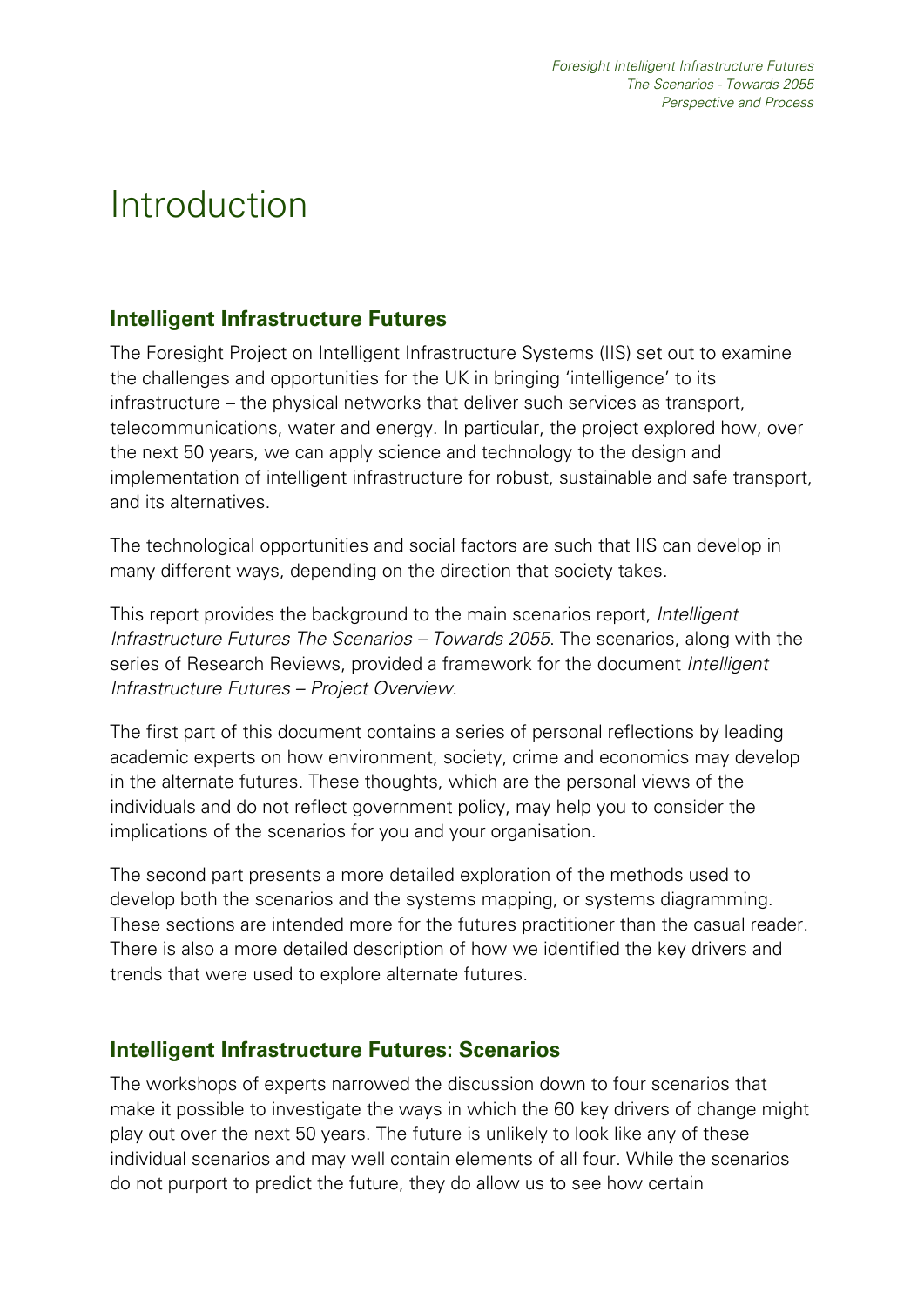

combinations of events, discoveries and social changes might combine to create the future. As such, the scenarios allow us to see what we might need to prepare for and the opportunities that await us if we set the right course.



*Figure 1 Four scenarios for intelligent infrastructure systems – the quadrants show the alternate states of the two 'axes of uncertainty' used in the futures exercise.* 

The defining uncertainties used in the futures exercise were: whether or not we will develop transport systems with a low-environmental impact; and whether or not people will accept intelligent infrastructure (see Figure 1).

The names given to these scenarios are intended as shorthand labels that capture the essential feature of each 'possible future'. It is worth restating here that these scenarios are just that, pictures of how the future could develop. The report has a full description of each scenario. We describe them briefly in the following section.

#### **Perpetual Motion**

*Perpetual Motion describes a society driven by constant information, consumption and competition. In this world, instant communication and continuing globalisation has fuelled growth: demand for travel remains strong.* 

*New, cleaner, fuel technologies are increasingly popular. Road use is causing less environmental damage, although the volume and speed of traffic remains high. Aviation still relies on carbon fuels – it remains*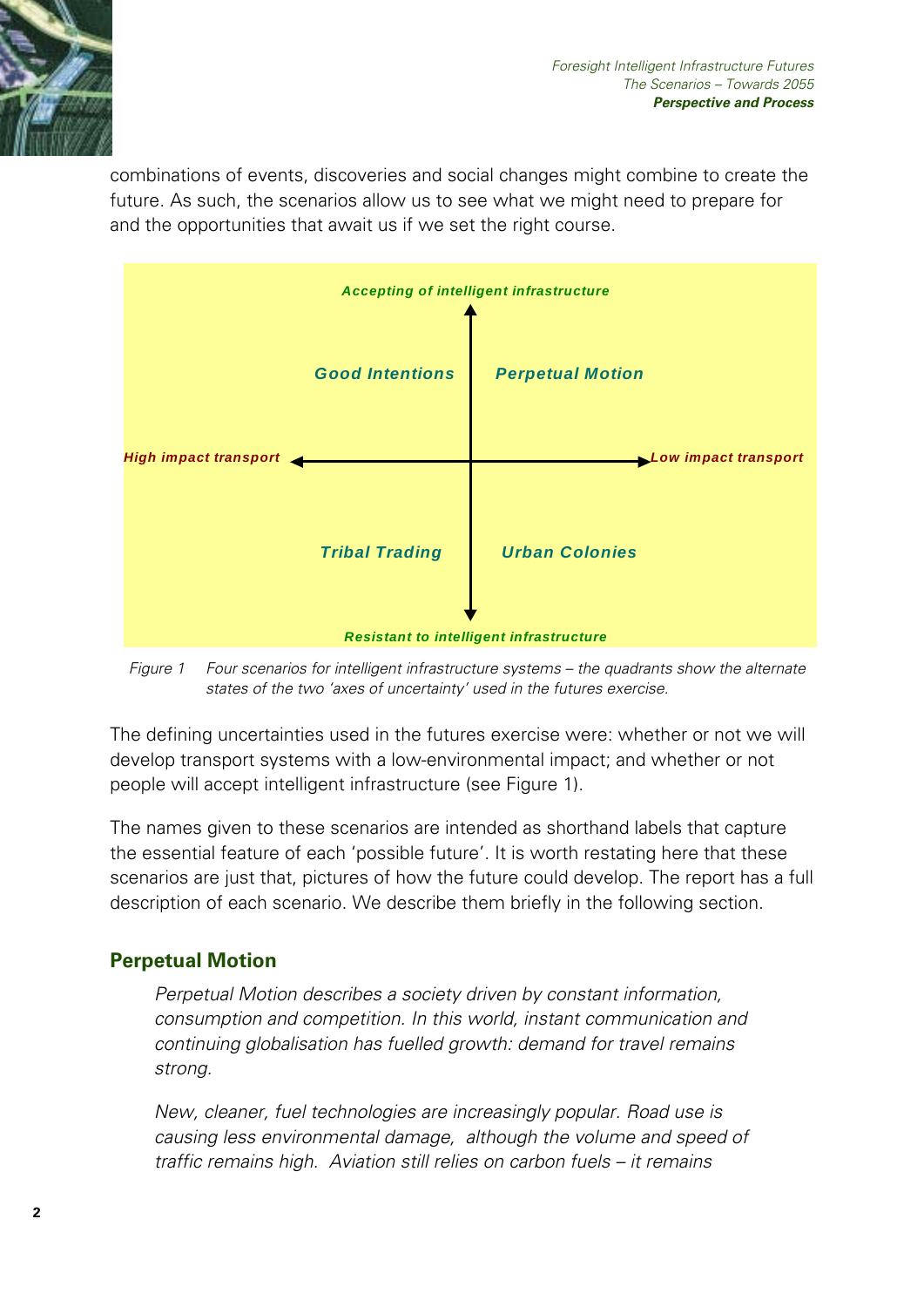*expensive and is increasingly replaced by 'telepresencing' for business and rapid trains for travel.* 

#### **Urban Colonies**

*In Urban Colonies, investment in technology primarily focuses on minimising environmental impact. In this world, good environmental practice is at the heart of the UK's economic and social policies: sustainable buildings, distributed power generation and new urban planning policies have created compact, dense cities.* 

*Transport is permitted only if green and clean – car use is still energy expensive and is restricted. Real-time information about transport is available in the cities. Public transport – electric and low energy - is efficient and widely used.* 

#### **Tribal Trading**

*Tribal Trading describes a world that has been through a sharp and savage energy shock. The world has stabilized, but only after a global recession has left millions unemployed. The global economic system is severely damaged and infrastructure is falling into disrepair.* 

*Long distance travel is a luxury that few can afford and for most people, the world has shrunk to their own community. Cities have declined and local food production and services have increased. Canals and sea-going vessels carry freight: the rail network is worthwhile only for high value long-distance cargoes and trips. There are still some cars, but local transport is typically by bike and by horse.* 

*There are local conflicts over resources: lawlessness and mistrust are high. The state does what it can – but its power has eroded.* 

#### **Good Intentions**

*Good Intentions describes a world in which the need to reduce carbon emissions constrains personal mobility. A tough national surveillance system ensures that people travel only if they have sufficient carbon*  'points'. Intelligent cars monitor and report on the environmental cost of *journeys. In-car systems adjust speed to minimize emissions. Traffic volumes have fallen and mass transportation is used more widely.*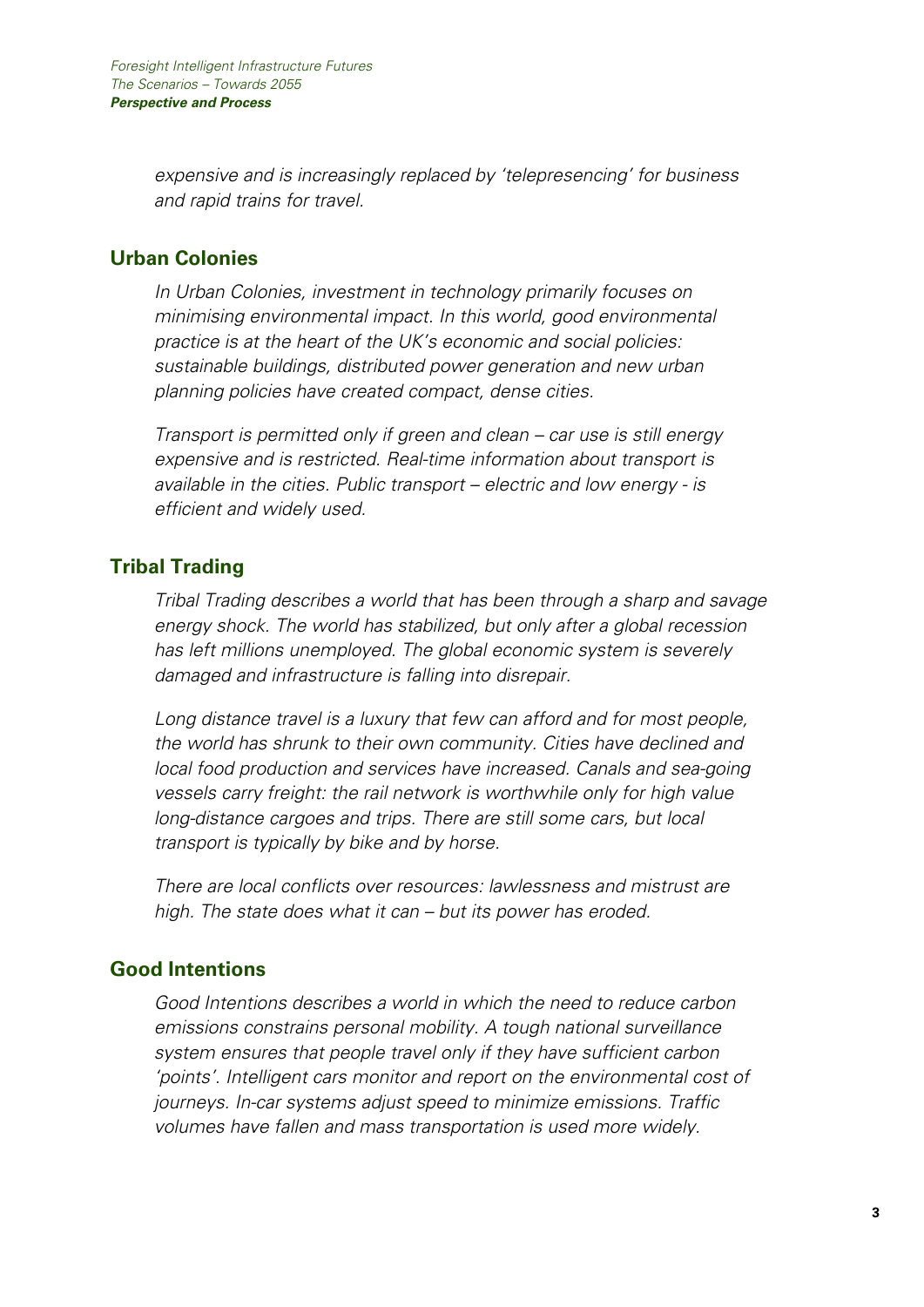

*Businesses have adopted energy efficient practices: they use highly sophisticated wireless identification and tracking systems to optimize logistics and distribution. Some rural areas pool community carbon credits for local transport provision but many are struggling.* 

*There are concerns that the world has done too little to repair the damage caused by decades of human activity. Airlines continue to exploit loopholes in the carbon enforcement framework. The market has failed to provide a realistic alternative energy source.* 

#### **Intelligence in infrastructure systems**

A key concept that the project embraced is that intelligence, in the context of thinking about intelligent infrastructure, can exist in four different ways. These all relate to the primary attribute of an intelligent system, that it uses all resources as effectively as possible to deliver maximum return for minimal investment of effort. The four levels of intelligence are:

- intelligent design of infrastructure
- obtaining intelligent information from infrastructure
- designing intelligence into infrastructure
- intelligent use of infrastructure.

The scenarios explore how *intelligent design of infrastructure –* for example of urban environments to encourage reduced travel – could improve the performance of the infrastructure and provide the most realistic way to deliver alternatives to movement, while providing individuals with choice.

The futures work also identified significant benefits from *obtaining intelligent information from infrastructure*, by which we mean collecting and processing information intelligently, so that travellers, operators and owners can make better use of that infrastructure.

By *designing intelligence into infrastructure* we mean building intelligent infrastructure that can respond autonomously and intelligently to external stimuli within a set of policy limits which may mean transport can then become an integral connected part of the wider infrastructure system.

Finally, there is *intelligent use of infrastructure*, which encompasses the idea that the action of users has a significant effect upon how effective those designs are in practice.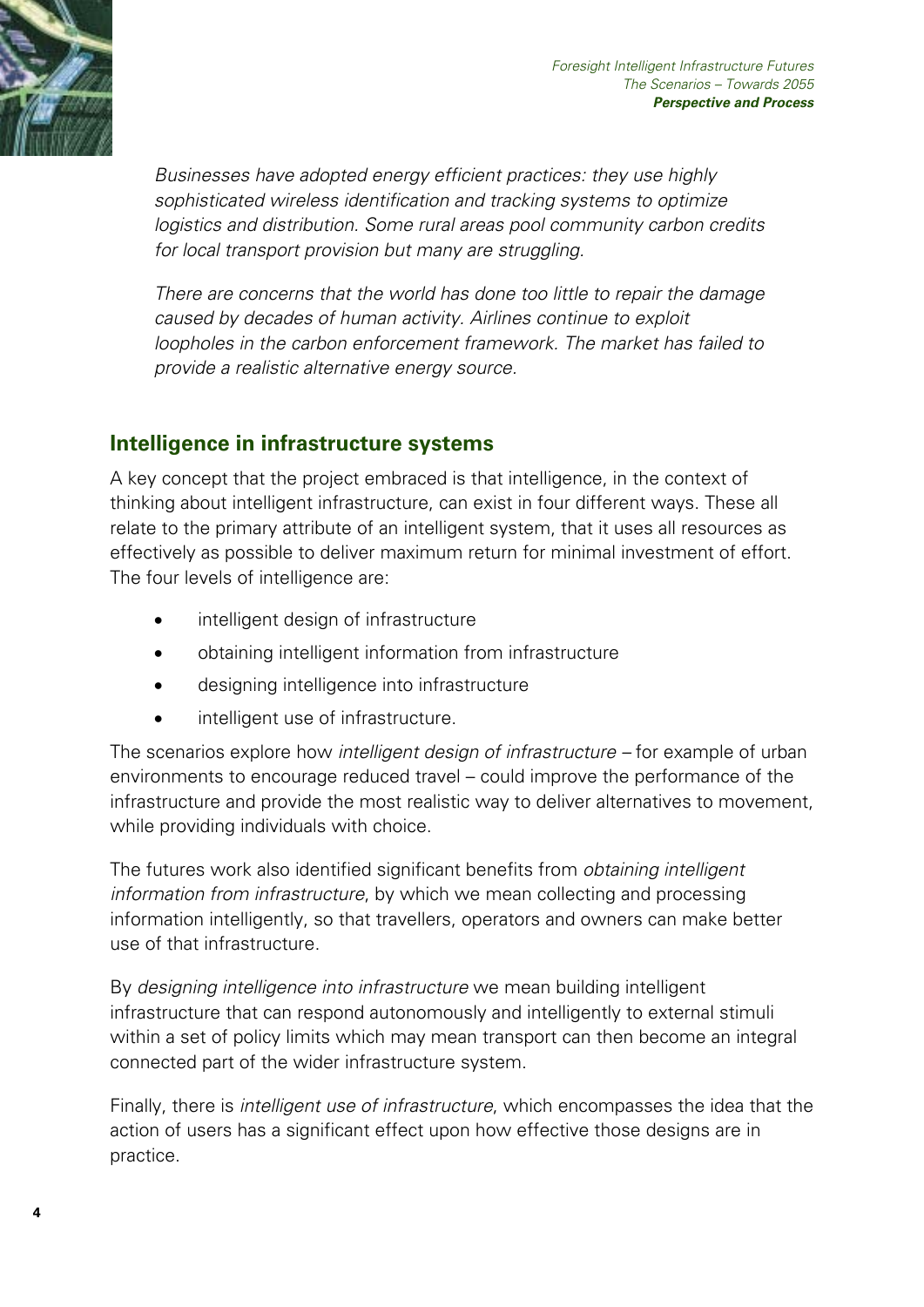*Foresight Intelligent Infrastructure Futures The Scenarios – Towards 2055 Perspective and Process*

The summary report for the project, *Intelligent Infrastructure Futures: Project Overview*, discusses these four levels of intelligence in greater detail.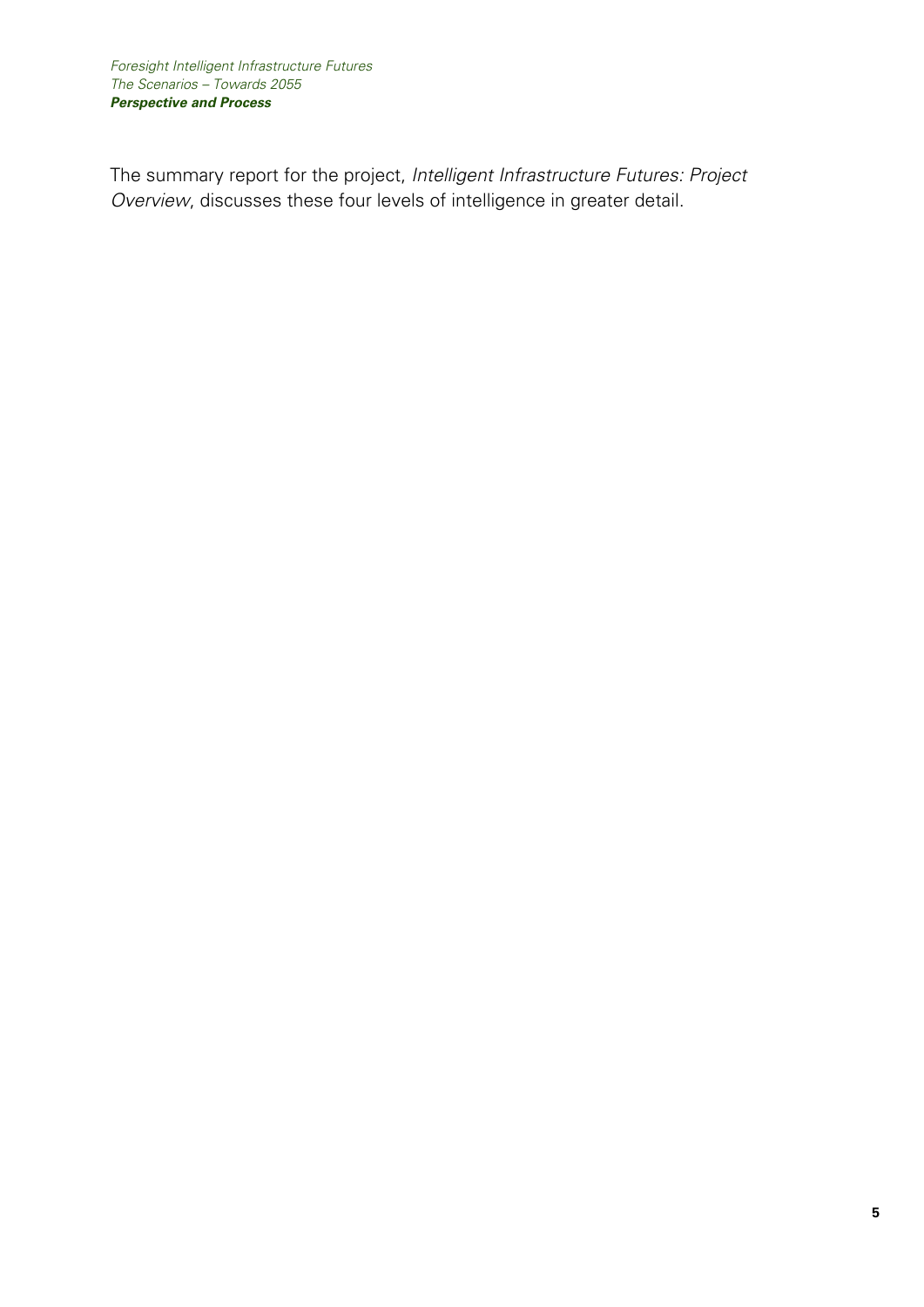

<span id="page-8-0"></span>

## Part 1

### Implications of the scenarios

The project set out to consider how we might apply science and technology to deliver intelligent infrastructure systems that are sustainable, safe and robust. In the following section a number of experts give their views on the sustainability of the scenarios. A widely used definition of sustainable development, attributed to Professor Sir Partha Dasgupta FRS of the University of Cambridge, is "development that meets the needs of the present without compromising the ability of future generations to meet their own needs". The three 'pillars' of sustainability are environment, society and economic wellbeing.

In all the scenarios we have assumed that climate change will be important. Dr Dan Osborn, Director of the Centre for Ecology and Hydrology (CEH) at Lancaster University, reflects on the general environmental trends and the context they provide for the scenarios.

This section also deals with two aspects of society. First, John Urry, Professor of Sociology and Director of the Centre for Mobilities Research at Lancaster University, considers the broader social factors reflected in the scenarios. Professor Paul Ekblom, of the Design Against Crime Research Centre at Central St Martins College of Art and Design, then looks at how crime could evolve in each scenario.

Finally, Dr Jonathan Köhler, of the Tyndall Centre for Climate Change Research, compares and contrasts the prospects for economic growth and development within each scenario.

The views stated are those of the authors and do not reflect government policy. They are intended to stimulate thought and discussion when read in conjunction with the scenarios in Intelligent Infrastructure Futures: The Scenarios – Towards 2055. You are also recommended to read the reflections on the scenarios written by Andrew Curry of Henley Centre, following each scenario in the above document, which explain the thinking behind their development.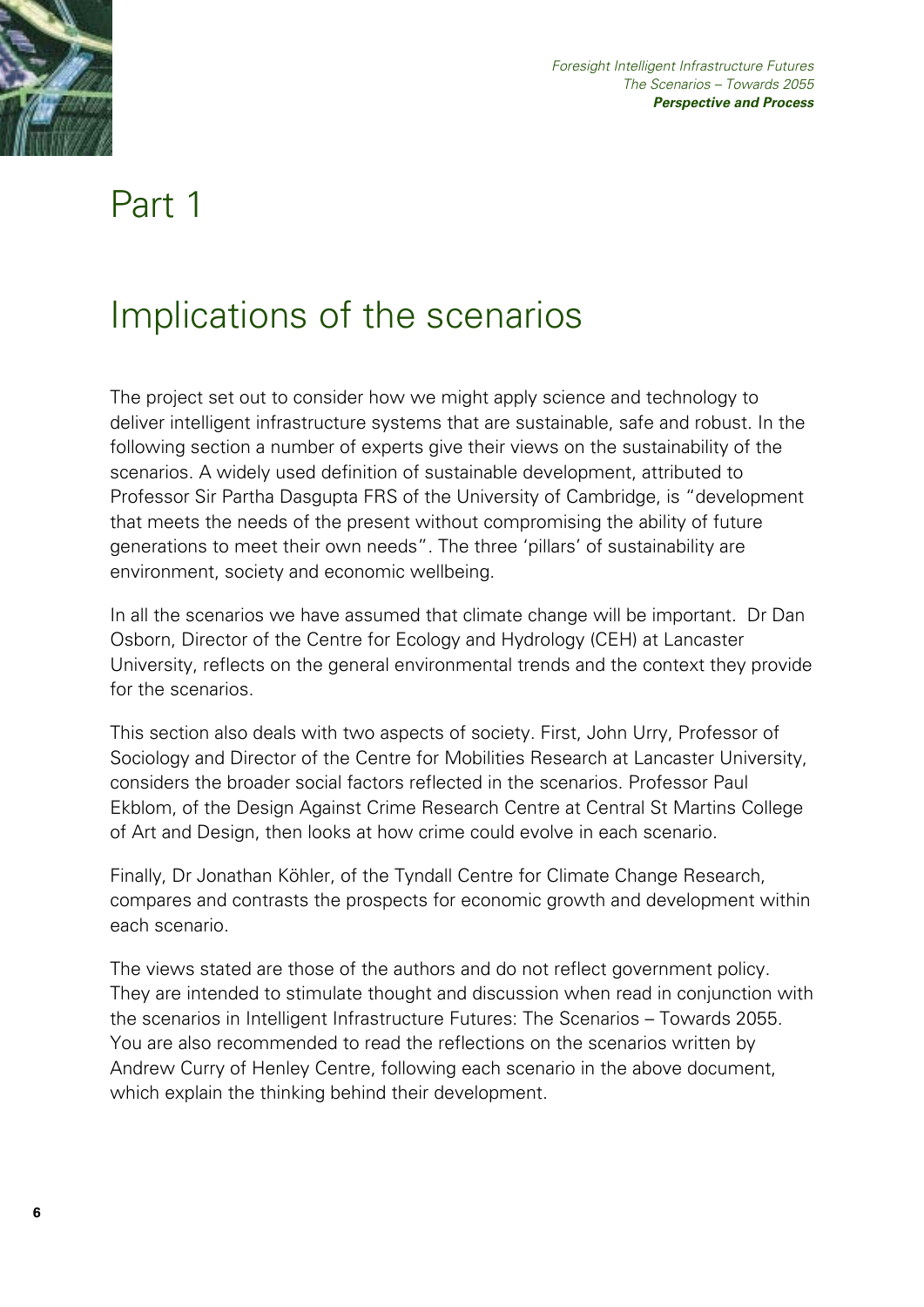### <span id="page-9-0"></span>Environmental implications

#### **Dr Daniel Osborn**

**Science Director, Sustainable Economies Programme, Centre for Ecology and Hydrology at the Lancaster Environment Centre, Lancaster University** 

#### **Introduction**

There is little doubt that people's interactions with their environment would be very different in each of the four scenarios described in the Foresight study. The scenarios themselves are of necessity too broad to allow accurate appraisal of the environmental interactions within each scenario. So, with colleagues, I considered what would be the most obvious impacts on the transport system as climate changes.

In this section, I sketch a few environmental factors that an intelligent transport infrastructure might need to cope with. If this all sounds a bit 'doom and gloom,' consider this: when I produced a draft of this assessment of environmental implications, it provoked a few quizzical looks and perhaps a bit of scepticism that some of these effects could be all that major. A few days later the UK had a spate of tornados: one, in Birmingham, left the transport infrastructure littered with debris and the wind drove posts of wood through vehicles' windscreens with considerable force. A few weeks, later we had hurricanes Katrina and others to watch with awe and some trepidation. Not just the one or two events here – one after another, week after week.

For some balance, I also consider some issues concerned with the mitigation of climate change, and how this might also bring forward issues for consideration in the design of an intelligent infrastructure.

#### **Climate change**

Looking 50 years ahead, the most significant impacts on transport infrastructure are likely to arise from the effects of climate change and of policy decisions designed to cope with these. Changes and inadequacies in other infrastructures, uncertainties about fuels for transport and how the national energy mix might change could intensify effects for a range of reasons. Economic and societal well-being is commonly seen as intimately linked to steady growth in transport, making it difficult to see how we might reign in the impacts due to transport infrastructure. These links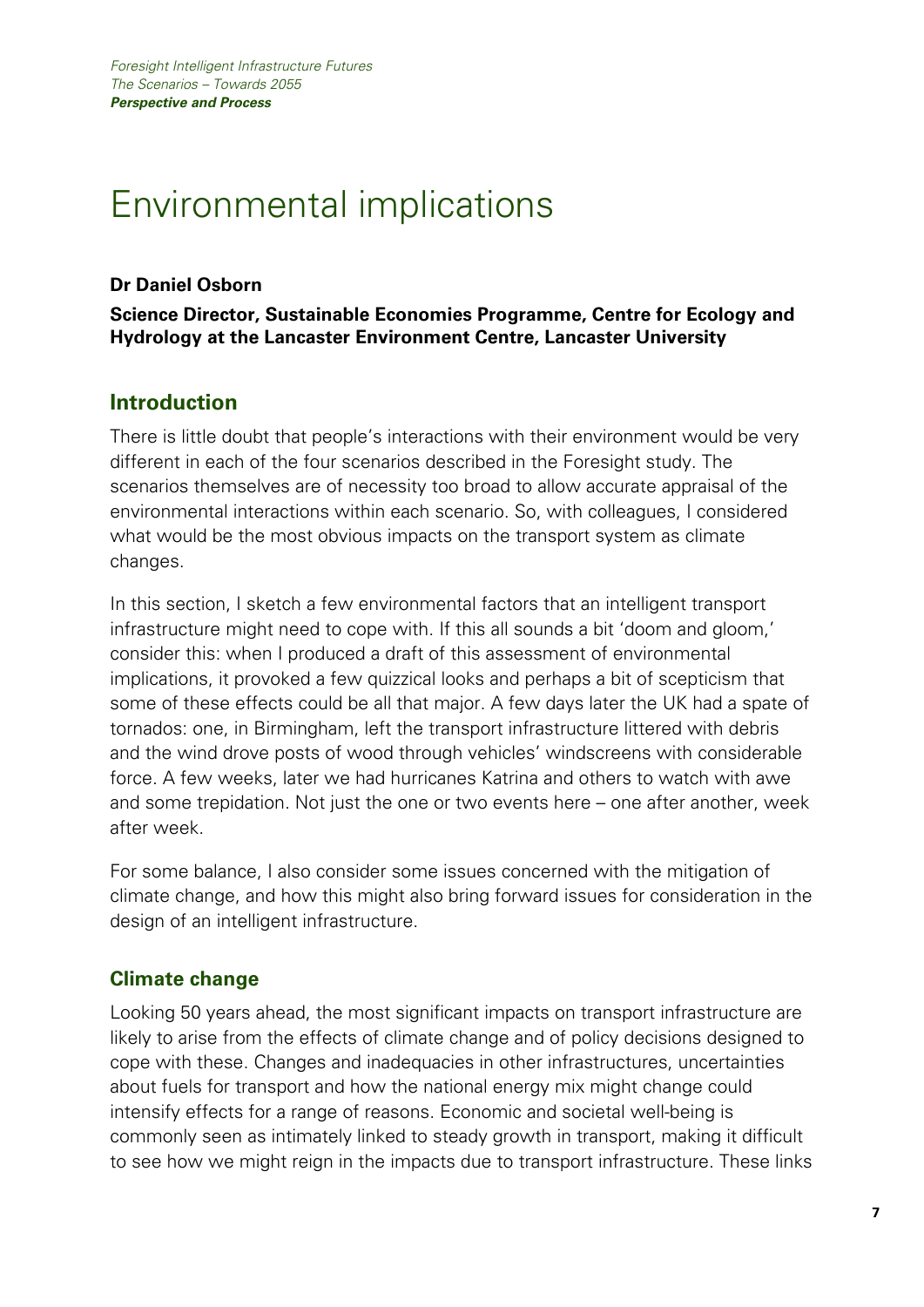

are not well understood. We need research into their causes and drivers to inform sustainable management strategies.

On current trends, climate change is expected to increase *average* temperatures, by up to a maximum of 3°C by 2050 to 2080. There could also be more extremes of weather. Some urban temperatures, especially within transport systems, could exceed 40°C on hot summer days.

In practice, climate change is likely to mean:

- More flooding, not only from the sea and from rivers but also from underground sources such as overloaded sewers (see the Foresight Project on Floods and Coastal Development)
- More droughts, especially in the south and east of England, which already suffer water stresses
- Increases in rainfall in the north of the UK, especially, perhaps, in **Scotland**
- Storms will be more frequent and stronger
- More tornados and lightning strikes, which could temporarily disrupt communications within the intelligent parts of the infrastructure
- Increased risk of new pests and diseases establishing in the UK these might be propagated via transport systems
- There may be a greater likelihood that combinations of extreme events will occur – for example, two or more flooding events or storms could occur in quick succession.

The impacts of climate change, and their severity, will depend upon the exact nature of the infrastructure. Engineers will need training in sustainable design and construction. For minimal disruption, infrastructure will need to be more robust and resilient in the face of greater climatic extremes. For example, the infrastructure will need to resist the effects of increased land instability when the ground is waterlogged, and subsidence when it is dry during drought periods. One could lead to landslides that disrupt flow, the other to problems with bridges.

There will have to be the opportunity for transport to switch to routes that have not been affected by flooding, for example. The speed with which drivers need to be advised of problems suggests the need for more flexible and "real time" information systems. We may also need new ways of communicating to drivers, unaffected by light or visibility issues. These will have to avoid information overload in an emergency and also over-reaction to warnings – communication will need to be "smart" if not truly intelligent, for example, informing the driver *and* on-board computers. To maintain traffic flow, we may need to be able to use both motorway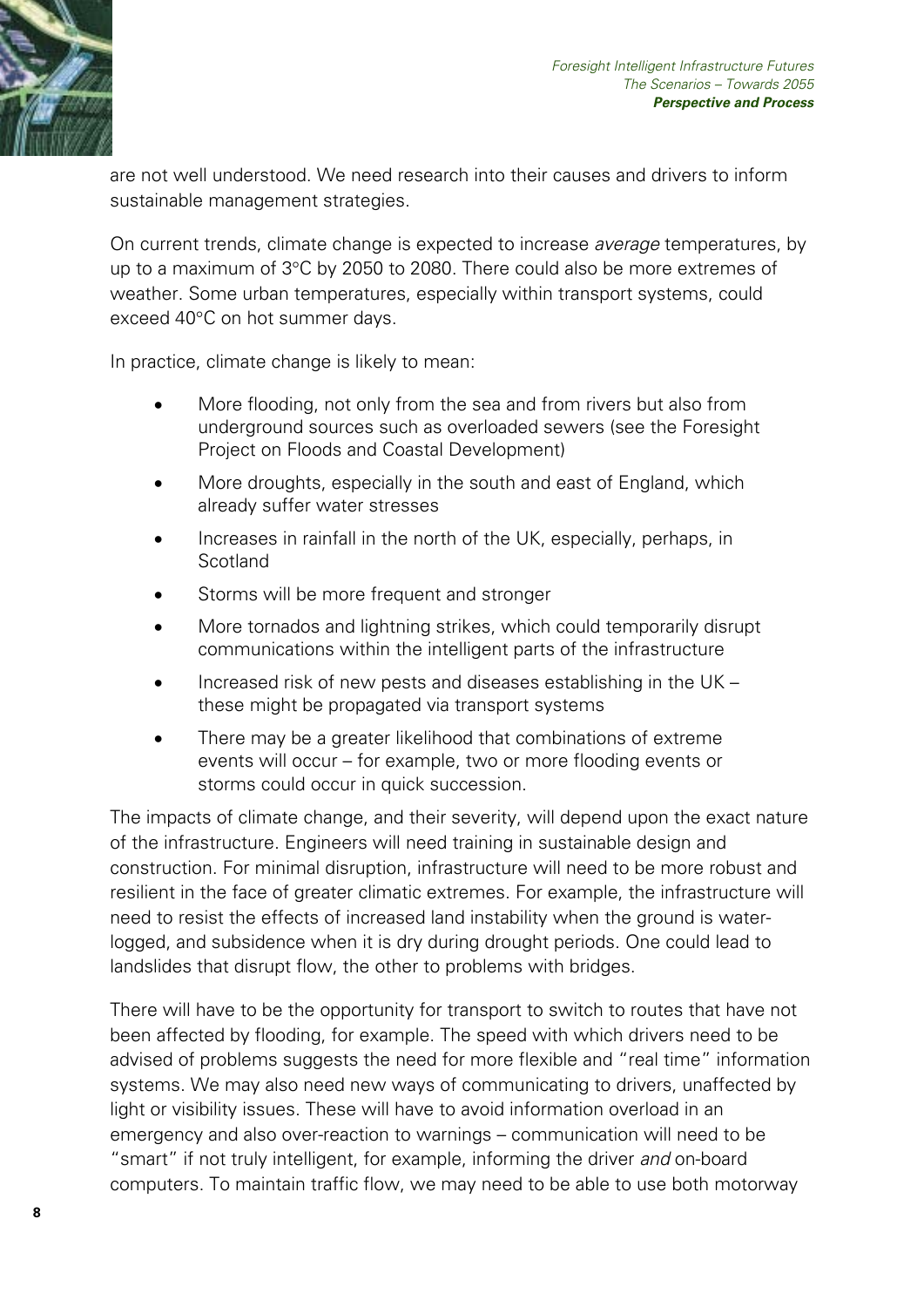carriageways which this would have implications for the design of junctions and central reservations.

The impact of climate change is likely to vary across the transport system. For example, the effects will be different for major routes, urban roads and country lanes. There will also be variations in different kinds of habitation areas. The issues can be far reaching in affected areas. For example, the risks of flooding from the sea, rivers and sewer overflows not only relate to physical issues but to pollution and mental health. The quality of life in some urban areas could be at risk. This might apply to inland as well as coastal and estuarine regions.

Changes in atmospheric chemistry could lead to more smog and fog. However, it is not clear what the impacts of a hydrogen economy would be on the chemistry and physics of the atmosphere. More research may be needed here, as atmospheric conditions have known impacts on human health.

#### **Roads and rail**

There will be a need to clear surface water more quickly from roads and from the rail network to avoid disruption and major accidents. This implies a need for drainage systems with higher capacity and more and larger balancing ponds. These systems may need intelligent monitoring and control so that other parts of the catchment do not flood. We will need to balance the opportunities to develop wetland habitats that can buffer sudden flows against disease risks. There could also be a role for road surfaces in this, or below surfaces, if they can be made more absorbent.

Major flooding events could be more frequent no matter what we do, so that dynamic route planning will be essential.

Intelligent systems will be needed to control traffic speeds in heavy rainfall, because storms and heavy rain may cause sudden reductions in visibility and vehicle instability.

There may be less provision for winter gritting because road conditions fall belowfreezing less frequently.

Specifications for roads and bridges might have to change if land subsidence becomes more severe. Temperature effects alone could not only deform the physical infrastructure but might also affect intelligent systems.

Urban systems, including those below ground, would need to be more resilient to cope with flooding and increased temperatures. Ventilation systems will need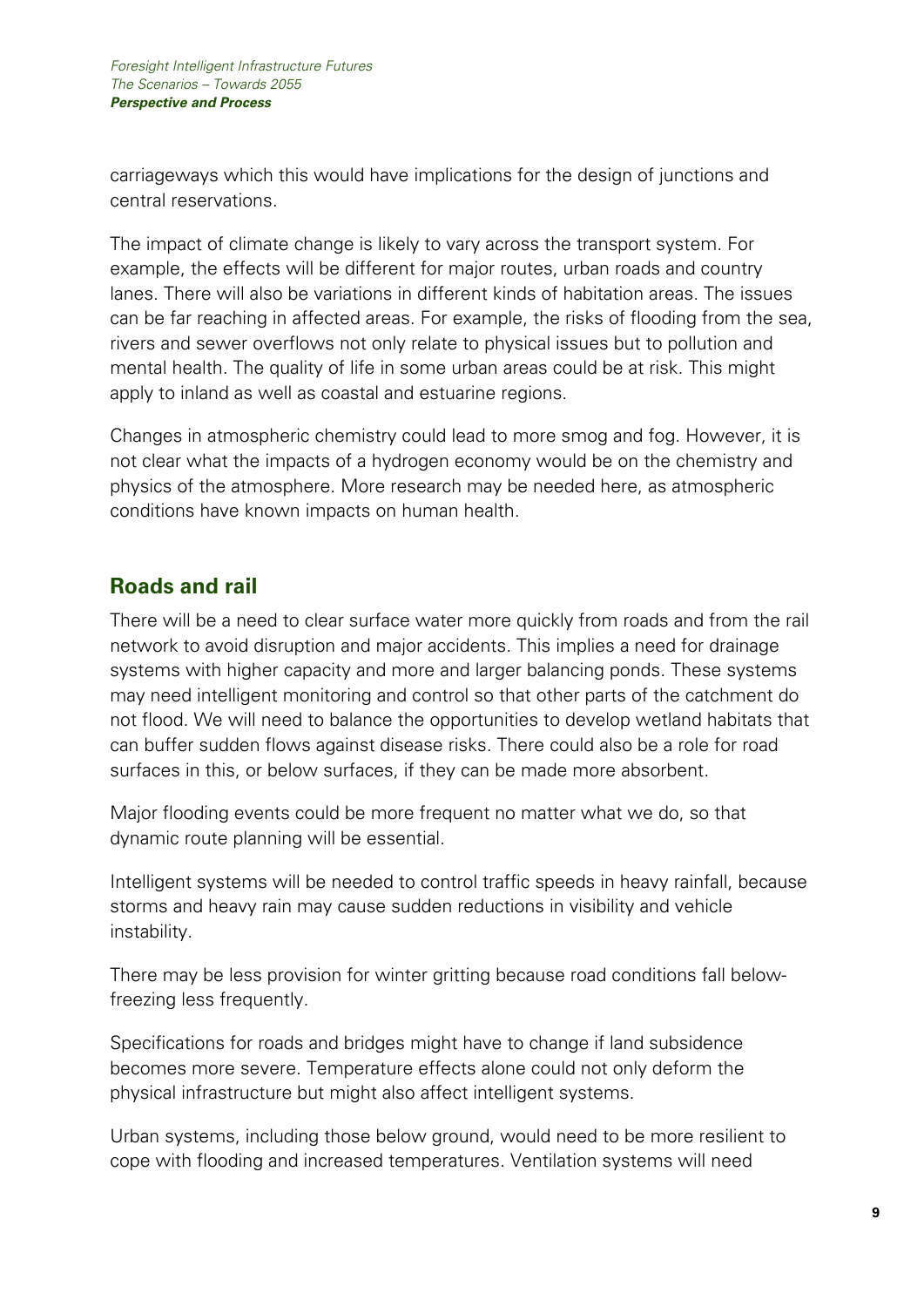

considerable improvement to control systems to conserve energy or recover power from the heat and its transfer.

#### **Air travel and shipping**

The most obvious affects here relate to the disruption likely to be caused by storms and their frequency. The responses within these two major systems will need to differ to suit the speed of travel in both systems.

#### **Mitigating climate change**

There are many options that might be considered for the next 50 years. I have listed just a small selection of measures relevant to transport. I also consider other sectors, such as manufacturing and the built environment, although actions to mitigate the effects of climate change in each of these areas will be equally if not more important than those for transport alone.

Taxing aircraft fuel could increase the need for fuel-efficient high-speed, or more comfortable, long-distance trains. Intelligent infrastructures might be needed to decrease the time between trains on such routes and to increase the routes' carrying capacity.

Taxing food miles, the distance that food travels to reach the consumer, would emphasise local supply chains. Increasing fuel costs may mean more goods being moved by water rather than road, leading to a demand for more coastal shipping and, even, new canal routes with, perhaps, automated barges

If the UK adopted the nuclear energy, as highlighted in *Perpetual Motion*, we may need to add to the power distribution infrastructure to distribute electricity to supply transport, as other fuel sources may be too expensive or unavailable. However, this form of energy distribution may make the infrastructure less resilient and robust.

If the UK is to meet national targets for  $CO<sub>2</sub>$  emissions, then we may need to accept centrally imposed measures to increase fuel economy, such as speed controls on major routes.

If there is reduced air travel to Europe, America and other international destinations, then it may be necessary to increase the capacity of, or to develop smarter means of controlling access to, local roads in holiday destinations in the UK to handle increased traffic.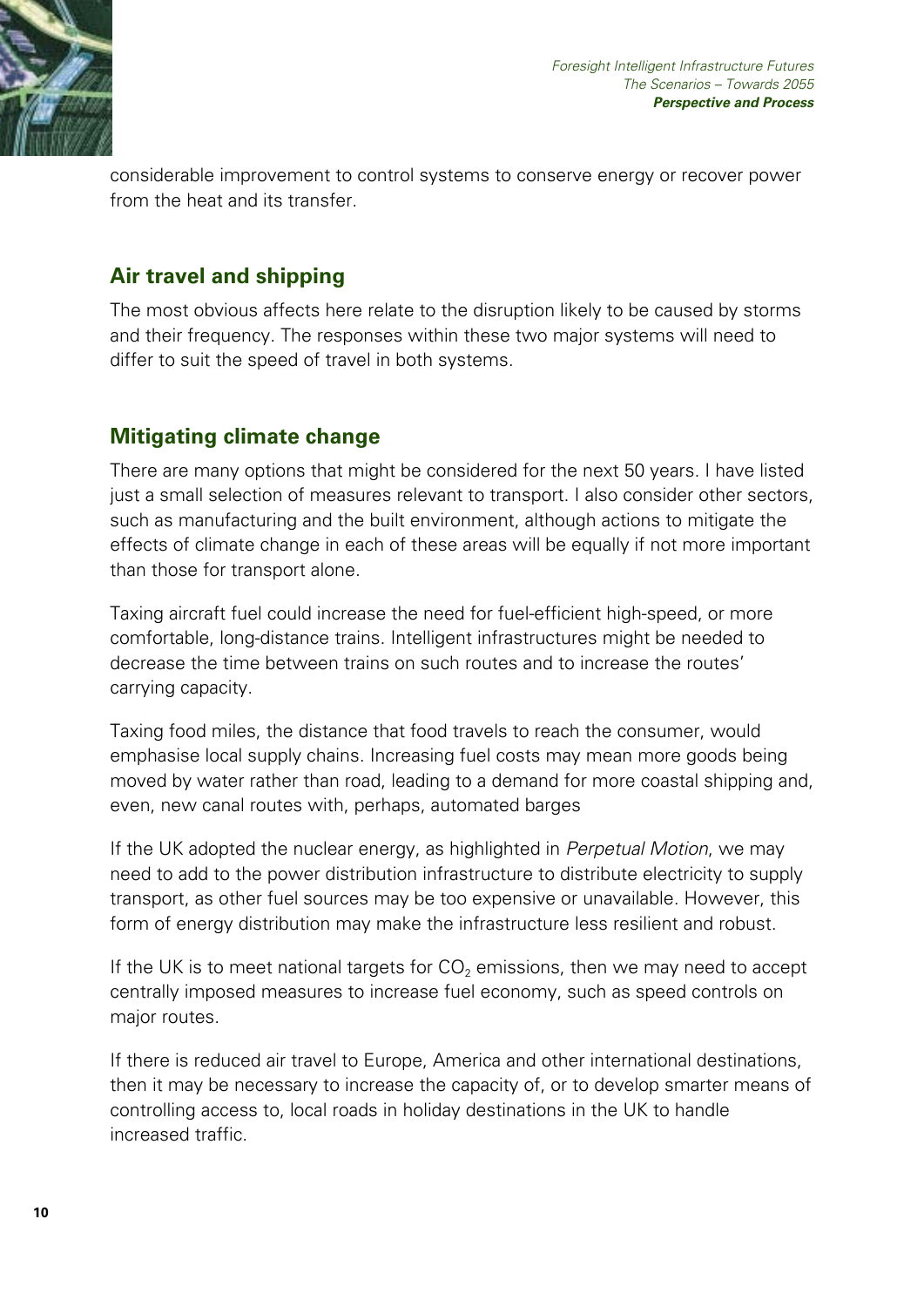*Foresight Intelligent Infrastructure Futures The Scenarios – Towards 2055 Perspective and Process*

A move away from car transport could mean that we will need safer and more secure cycle routes to reduce the "school run" and to encourage local shopping.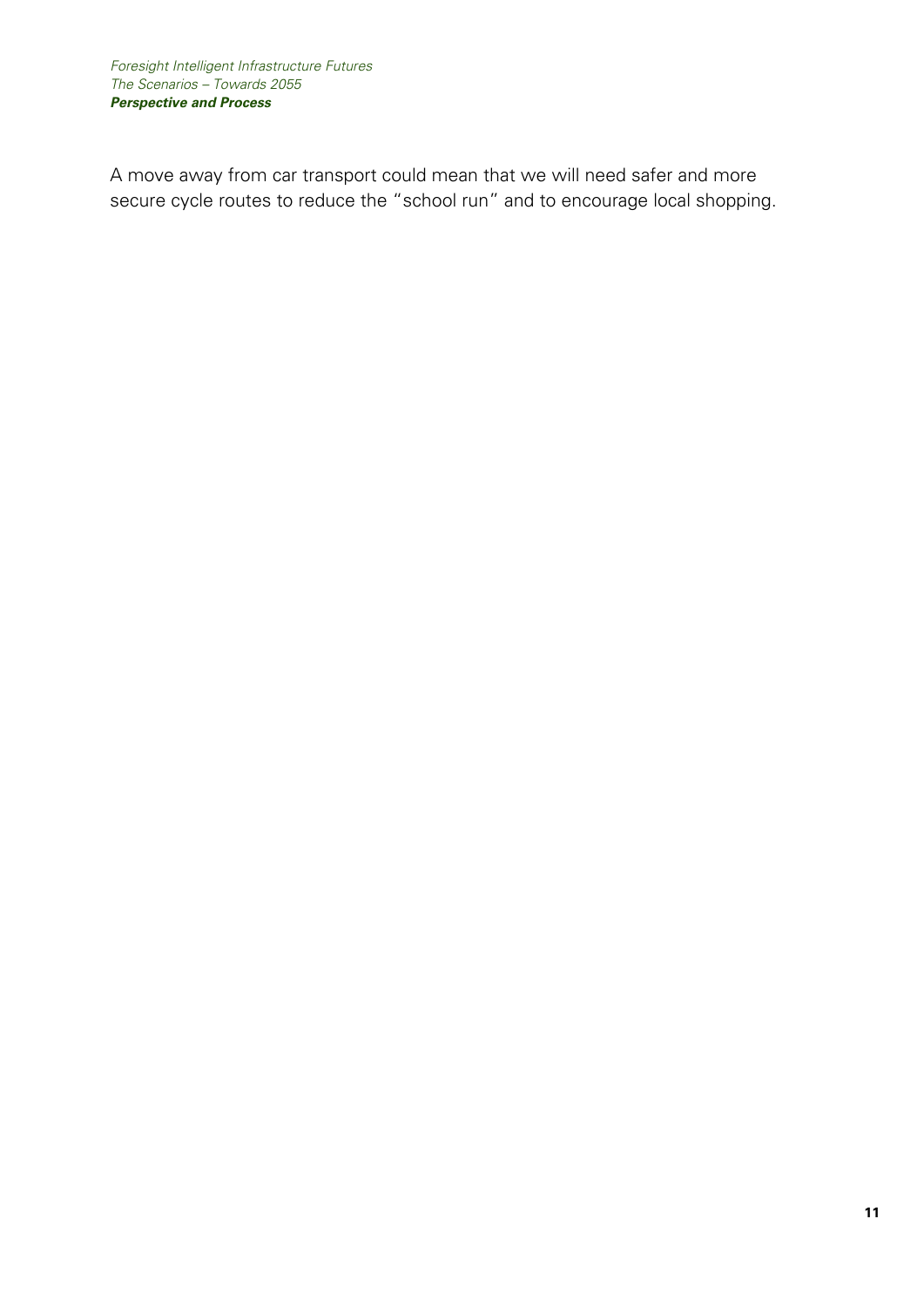<span id="page-14-0"></span>

### Social processes

#### **John Urry Professor of Sociology and Director of the Centre for Mobilities Research, Lancaster University**

#### **Perpetual Motion**

This scenario is essentially a version of what has been termed 'business as usual' or 'hypermobility'. It sets out an exceptionally powerful model of what could take place over the next 50 years. There are many economic and social processes that are likely to push most societies and most corporations to seek to develop mobility patterns along the lines of this scenario. I would not call it perpetual motion.

The situation is more that of intermittent motion with an increasing proportion of the world's population either participating in it through their own movement or being affected by such movement through the voluntary or forced movement of others – such as kin, friends, workmates, members of diasporic communities and so on. People are often forced into a life of 'distant connections' through others moving. Hence the massive increases in long distance phone calls as well as the use of email (whose use seems to increase with distance), 'Skyping' and mobile telephony.

In the scenario, the move to ever more mobility is said to result from an individual desire for mobility. In reality, mostly people do not seek to be mobile for its own sake and especially not as an 'individual'. Rather, people seek to study abroad and improve their English, to migrate for a better job, to do business deals with other people, for family reunions at Christmas, to see long lost friends, to go on holiday together, to go a conference, to organise a political meeting, to form an international conspiracy and so on. And because people seek to do these things with other people who are geographically distant they need to travel.

So, living a 'networked life', with most members of one's network being far-flung, is something that is spreading worldwide and generates enormous amounts of travel. Moreover, travelling and having distant connections with those in other societies is often a form of status within contemporary life: this can be true of those living in societies that are both rich and poor.

In the case of the UK, there are so many historical and contemporary connections with the rest of the world, Empire/Commonwealth, the EU, financial services, the significance of London as a global city, sporting and cultural connections, overseas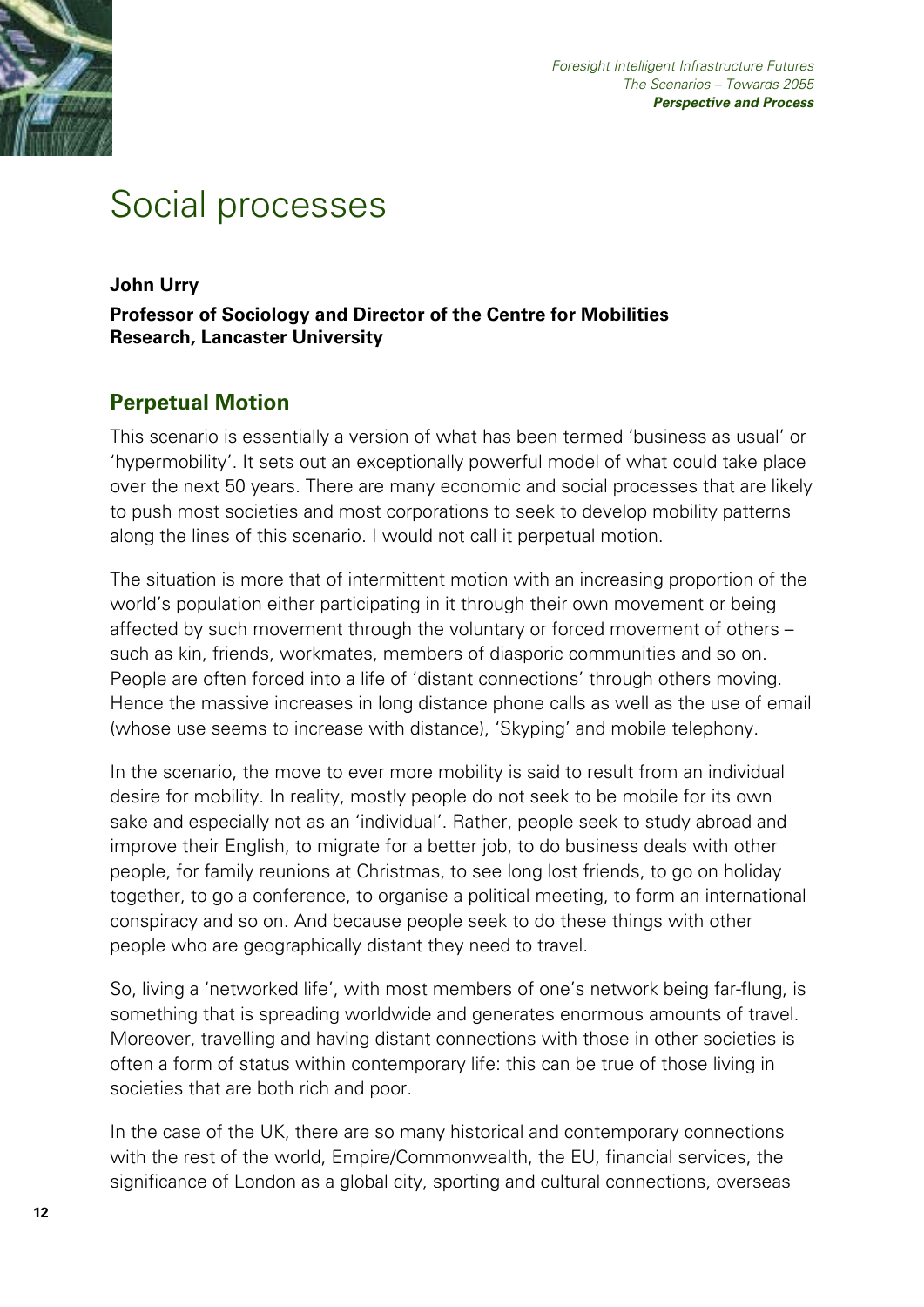*Foresight Intelligent Infrastructure Futures The Scenarios – Towards 2055 Perspective and Process*

students, international migration, Heathrow's role in international air-space and so on, that this stimulates vast amounts of work and leisure travel to maintain one's networks.

Moreover, one way to understand why increasingly available electronic communications – already a billion internet users – do not substitute for physical travel is because there is what has been called a 'compulsion to proximity', at least from time to time. This is a global phenomenon, so it would be extraordinarily difficult to somehow stop those living in the UK, who derive from many different societies, from engaging in such perpetual motion with significant others. Such reductions would anyway reduce economic and social well-being. Given that there is this compulsion to be 'co-present' with others, this will only be offset by real time telepresencing if we can simulate virtually most of the complex benefits of physically meeting others. So far, living a life 'on the screen' does not seem remotely as attractive as being with others in one's networks face-to-face from time to time. This is the basis of perpetual or 'intermittent' motion.

#### **Urban Colonies**

This scenario of 'compact cities' is very attractive. My comments relate to just two aspects: first, matters of detail and second what conditions might bring it about.

On the first, this scenario depends upon the spreading of various prototypes of such communities and supportive technologies. This spreading will involve government policies especially across the EU, the media and 'fashion'. On the last it will have to become unfashionable to live and bring up children in anything apart from such 'compact cities' – a little like the way that suburban living became fashionable in the middle years of the  $20<sup>th</sup>$  century.

There will also have to be an enormous city building programme and the development of some distinct new materials and techniques to enable the construction of such compact cities. Indeed, the development of such compact places will probably require new kinds of legal entity, or private-public-community partnerships which can simultaneously invest and develop various post-car means of individualised movement.

New forms of such movement will need to be not privately owned. Indeed, ensuring a sufficient rate of recycling requires the general development of an 'access' economy in which the means of access are readily available but are not individually owned. Some current forms of travel relating to computer software, downloading music and so on indicate the putative development of such an access economy. It may also be that this scenario depends upon new kinds of 'friendship', on choosing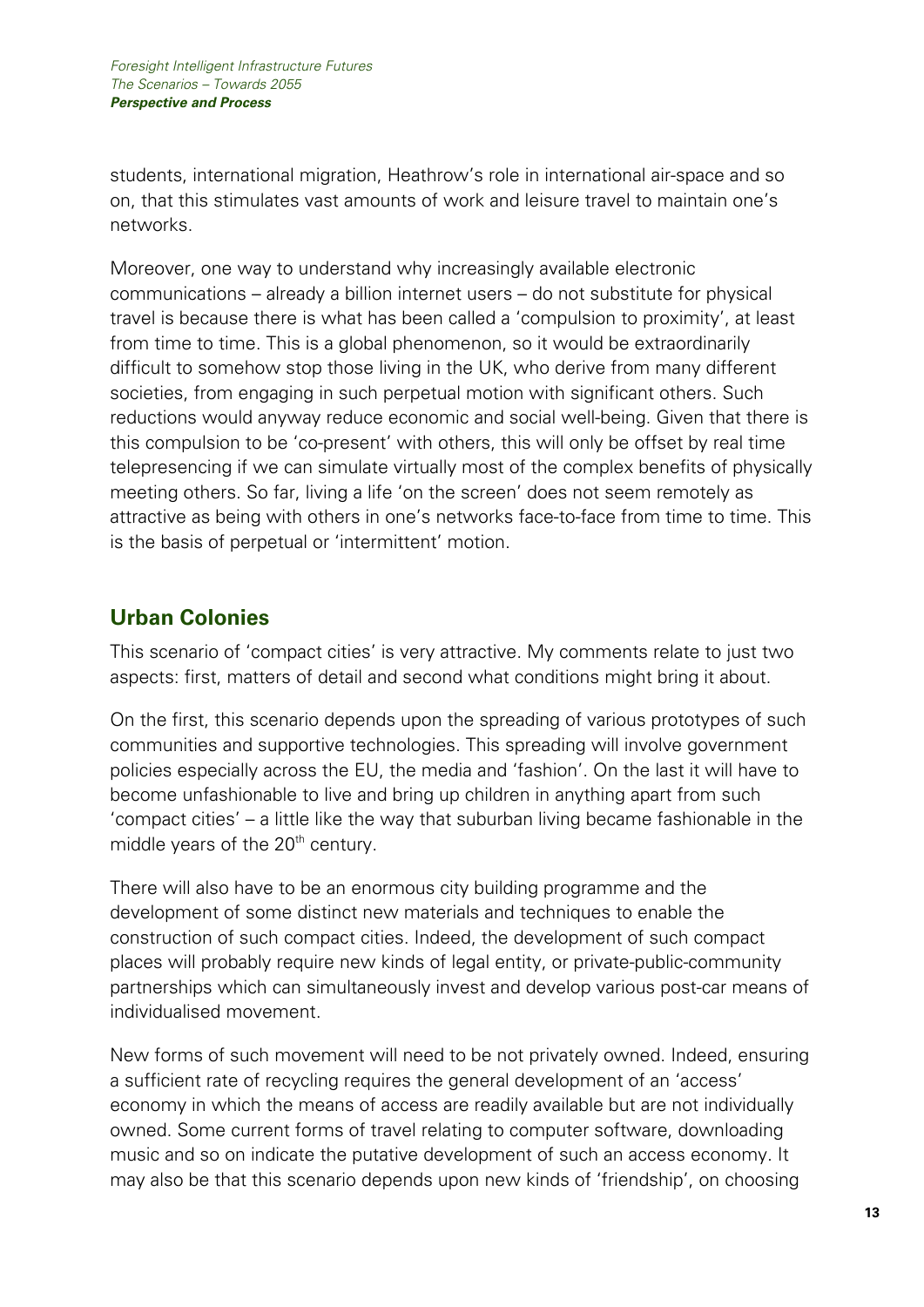

to know mostly people who live close by and can be walked to and being unperturbed by a lack of long distance travel and connection, except electronically. Status attributions will have to be re-localised.

Second, how would this scenario come about? It is difficult to see its emergence as being a linear development from existing patterns or something that governments on their own could simply 'introduce' – and certainly not without this being say an EUwide development. There would need to be some kind of 'shock' to the system and this would almost certainly be a 'global' shock that provides a 'tipping point,' a little akin to the global shock of 9/11.

What would probably 'need' to happen to prevent continued climate change, and to move into a system of more decentralised urban colonies, would be a global shock that is understood worldwide as a total threat to the pattern of 'business as usual'. Examples could include some iconic extreme weather event or a war generated by massive reductions in oil supply or the suicide bombing of a means of transport that was qualitatively different from what had gone before. Such a catastrophic event could undermine the kinds of development adumbrated in the Perpetual Motion scenario.

### **Tribal Trading**

This scenario sets out a rather moderate version of a conceivably darker and more dystopic nightmare that extends some current trends. In particular, we can imagine a neo-Mediaevalist scenario of the future, namely that the world would return to conditions more like those which preceded western capitalism and the development of a system of nation states.

With neo-Mediaevalism, there are no longer clear and well-enforced national borders. Rather, there are relatively separate and self-governing city-states, a re-localisation of the world. Surrounding such walled cities there is an enormously dangerous and chaotic environment which few people will enter without arms. Long-range travel is dangerous and only undertaken by those who are armed.

No longer do states possess the monopoly of legitimate violence. And there are some powerful empires, of McDonalds and Microsoft, although future empires are likely to be based upon the control of water and energy sources which are in increasingly short supply and guarded by armed gangs.

With such patterns it is likely that there will be massive inversions of various hierarchies, demonstrating the maxim that the first shall be last and the last shall be first. Global cities like London will have become ungovernable and unregulatable.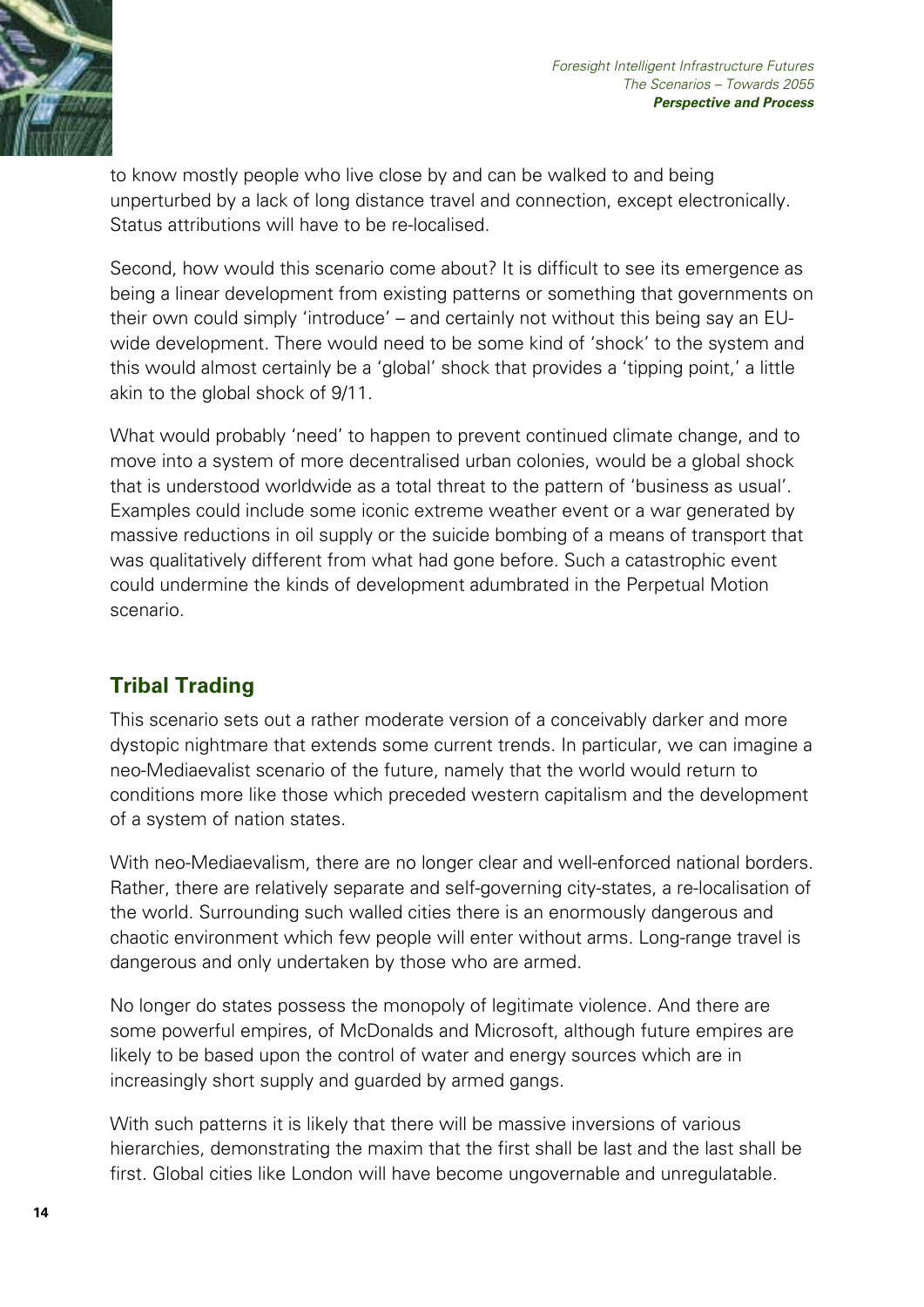Many people will flee such places of danger and develop self-governing localities with localised energy sources. Emergent forms of global governance will evaporate.

Prescient visions of Tribal Trading can be seen in parts of the world today, parts characterised by 'wild zones,' where the rule of law has evaporated and gated communities seem to provide the main forms of security in a world that is 'nasty, brutish and short'. There is with Tribal Trading 'no such thing as society', more an array of conflicting groups based on armed might and seeking security (at a price) within different localities. Such wild zones are found in parts of the Middle East, the former Soviet Empire, parts of sub-Saharan Africa, some of the favelas in South America and in the poor sections of many cities in the USA and Europe.

Only the super-rich in this dystopia will be able to move: they will use helicopters, light aircraft and other personalised and secured forms of air movement. Mass travel and transport will decline. Travel will again be mainly the preserve of the rich and powerful, now though rather than using horses and horse-drawn carriages they will be able to fly over the trading and intermittently warring localities scattered below. Other rich groups will use space travel to escape the Earth and seek to establish secured communities on the Moon.

### **Good Intentions**

This scenario might be better termed 'global sustainability'. It sets out some of the limitations upon the notion of the rights of the consumer and especially the idea of consumer sovereignty including the rights to mobility. The scenario highlights that there is no particular reason why the consumer should be 'king' – enabling the consumer to be king sets up such enormous positive feedback loops that take any such systems well away from 'equilibrium'.

The scenario brings out also the importance of international agreements and the concept of carbon entitlements and trading. Only these, it seems, can challenge individualised consumer sovereignty. Also, the notion of demonised frequent flyers is a provocative image mentioned in this scenario, bringing out how regulating social practices require transformations also in fashion and taste – best revealed currently in the UK in the demonisation of the drunk driver.

There are, however, further conditions that would need to be met in order for this scenario to be potentially realisable. First, it would be necessary to try to prompt corporations to develop virtual communications that would in some ways reproduce the fundamentally interactional and conversational nature of everyday life and really think through how intermittent travel could be substituted for, but not through merely living one's 'life on a screen'. Much travel is to do with the complex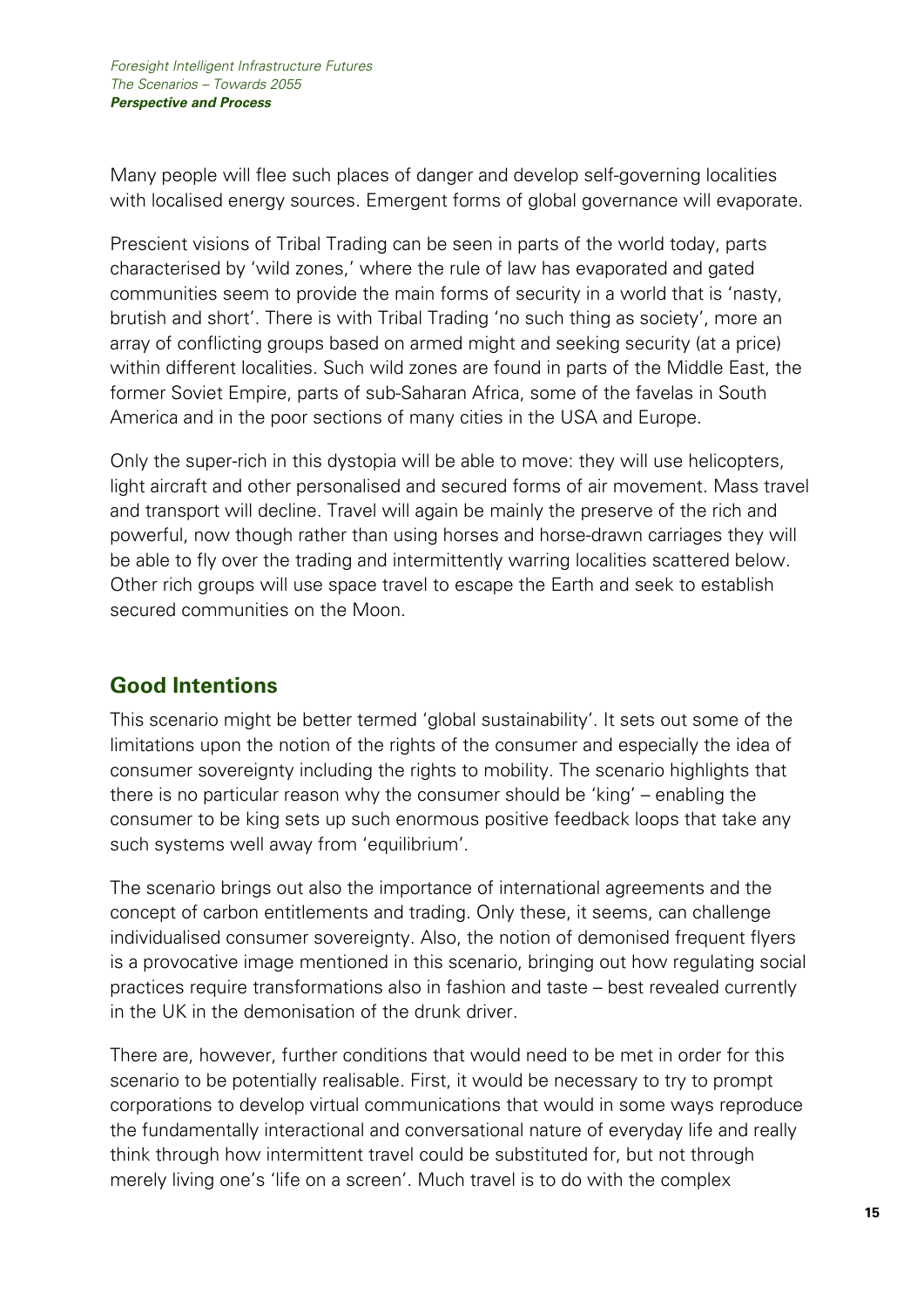

pleasures of meeting others. Pleasures that will have to be reproduced or found in different ways once resource consumption is the basis of taxation, resources and wealth.

Second, it would be necessary to fund the development of hydrogen as a fuel not only technologically but also through new conceptions of appropriate vehicles, but not the resource guzzling four-person family car. Moreover, developing hydrogen fuelled vehicles is likely to originate from outside current leading corporations, as with the unexpected origins of mobile telephony in a Finnish toilet paper manufacturer called Nokia. Overall, the new travel technologies that this scenario depends upon generally do not arrive fully fledged but result from the unexpected and contingent: they are unlikely to emerge from existing travel operators or manufacturers.

This latter point suggests that an important UK government facility would be the worldwide monitoring of current initiatives, prototypes, social practices and business models wherever they are, that would enable moving beyond merely the good intentions of this scenario to figure out some plausible socio-technical systems that enable us to move beyond 'business as usual'.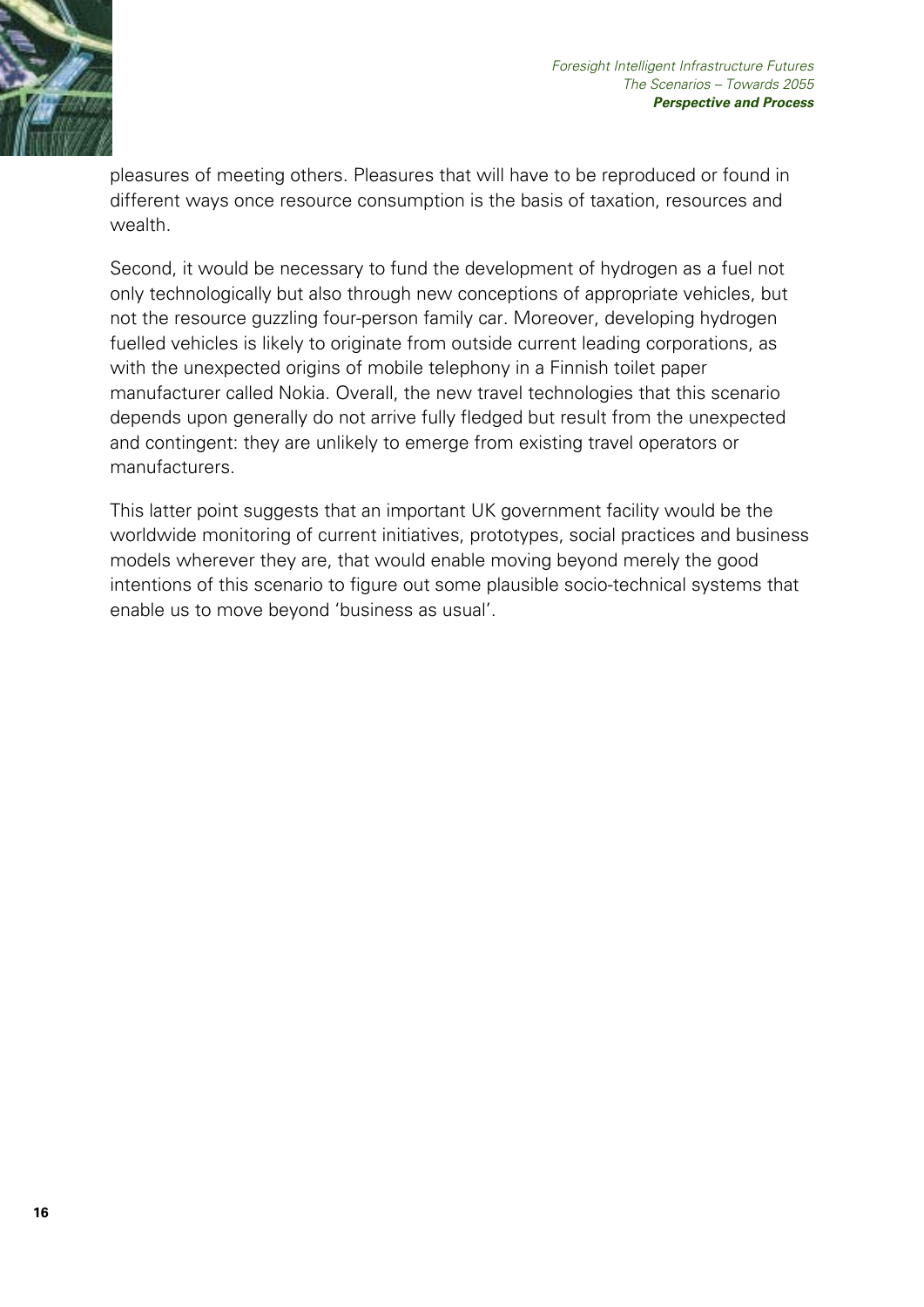## <span id="page-19-0"></span>Crime

**Professor Paul Ekblom Design Against Crime Research Centre Central St Martins College of Art and Design University of the Arts London** 

#### **Introduction**

<u>.</u>

No discussion of the future of society can ignore the likely effects of crime. While new technology can help to reduce the risks of crime, we need look no further than the Internet and the rise in identity theft to see that new technology also opens the door to new ways of committing criminal offences.

In this section, we provide some thoughts on crime and crime prevention implications of each scenario. The result is illustrative rather than systematic or rigorous. The aim is to open minds to new possibilities. This exercise drew on a wide knowledge of the crime field, supplemented by intuitive (rather than explicit) use of two frameworks.

One of these, "The Conjunction of Criminal Opportunity,"<sup>[1](#page-19-0)</sup> is a map of 11 generic causes of crime that come together to make criminal events happen, and 11 corresponding intervention principles for prevention. For each cause, such as offenders' resources for committing crime, we can ask whether the changes forecast in a given scenario are likely to affect it in ways that might significantly raise or lower the risk or seriousness of particular kinds of crime. They may do this by influencing individual causes, or by bringing those causes together in particular

<sup>1</sup> Ekblom, P (2001) 'The Conjunction of Criminal Opportunity: a Framework for Crime Reduction Toolkits' - Crime Reduction website, [www.crimereduction.gov.uk/learningzone/cco.htm](http://www.crimereduction.gov.uk/learningzone/cco.htm) 

Ekblom, P (2002) 'Future Imperfect: Preparing for the Crimes to Come.' Criminal Justice Matters 46 Winter 2001/02:38-40. London: Centre for Crime and Justice Studies, Kings College.

Ekblom, P (2005) 'How to Police the Future: Scanning for Scientific and Technological Innovations which Generate Potential Threats and Opportunities in Crime, Policing and Crime Reduction', in M. Smith and N. Tilley (eds.), Crime Science: New Approaches to Preventing and Detecting Crime. Cullompton: Willan.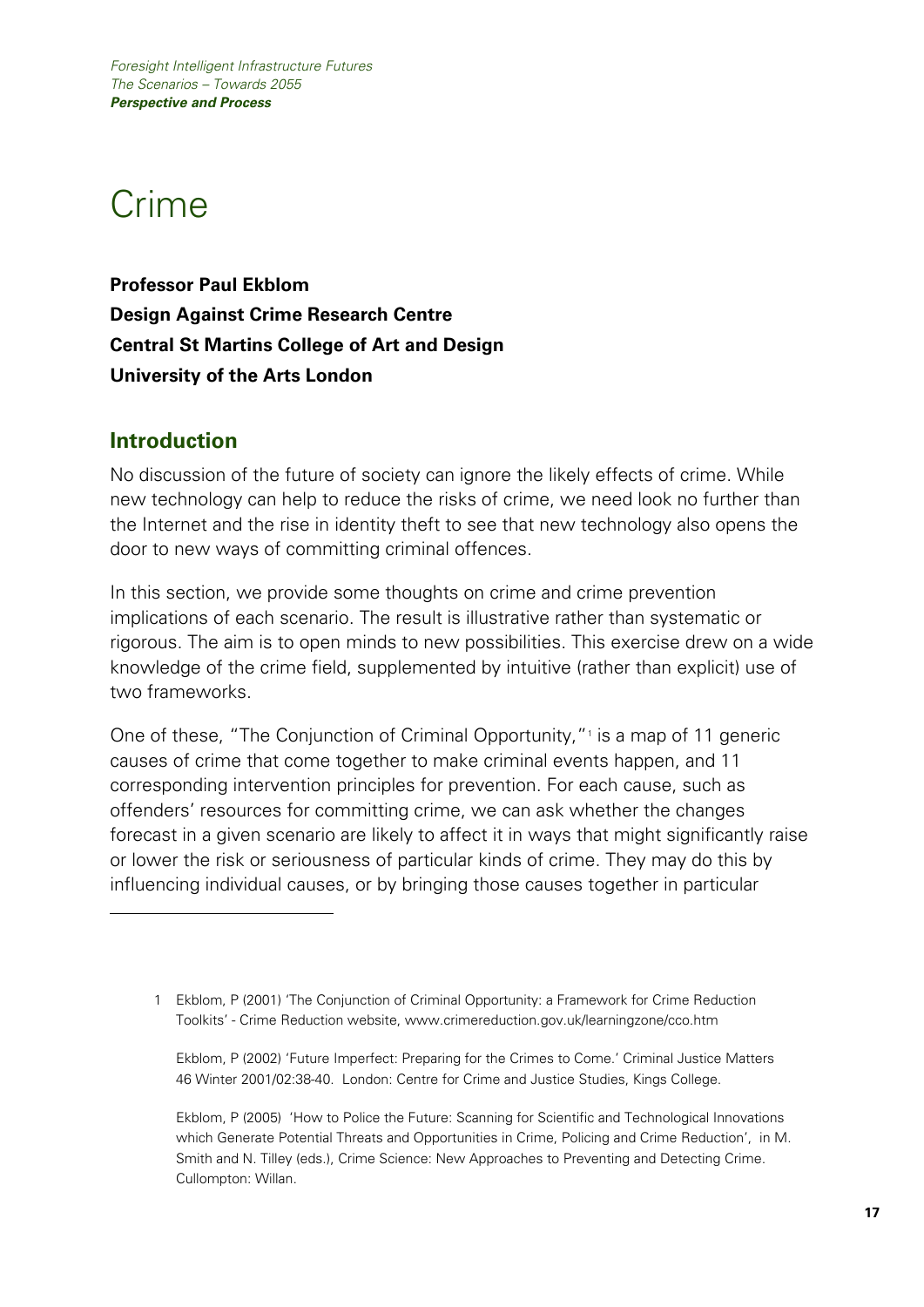<span id="page-20-0"></span>

places and times, for example, bringing potential offenders and victims together through a transport network.

The same applies to envisaging how the changes forecast in scenarios might affect the motivation or ability to prevent the crime. The crimes considered can be highly specific or very broad categories, such as property versus violent crime, material crime versus e-crime.

The "Misdeeds and Security framework["2](#page-20-0) identifies the broad types of risk of featuring in crime, which material objects, places, systems and services, including the Intelligent Infrastructure itself, can face. These include misappropriation (theft), mistreatment (damage, injury), mishandling (fraud, forgery, counterfeiting), misuse (as tool or weapon for crime) or misbehaviour (as with an environment conducive to disorder and nuisance); and whether organised or not. For each of these risks, we can, in principle, identify some generic risk and protective factors. The most widely developed of these relate to 'hot products'[3](#page-20-0) which covers the risk of theft of material objects, whether they are concealable, removable, accessible, valuable, enjoyable and disposable; and on the offender side, to developmental factors in early life, centred on personal, family, peer group and school.

Universals of human ecological circumstances and human nature captured in these frameworks include: conflicts, and their causes; the need for justice/fairness; the effects of disrupted expectations of rights, for example, to easy personal travel; and the inevitable effect of concentrations of wealth and perceptions of differential changes to people's wealth.

#### **Perpetual Motion**

1

Road-rage incidents have been proportionally fewer as drivers have relinquished personal control of vehicles – with fewer frustrations on the road, less scope for bad driving and less likelihood of blaming the other driver. However, when things do go wrong they tend to go wrong badly and people are less used to having to cope with

<sup>2</sup> Ekblom, P (2005) 'How to Police the Future: Scanning for Scientific and Technological Innovations which Generate Potential Threats and Opportunities in Crime, Policing and Crime Reduction', in M. Smith and N. Tilley (eds.), Crime Science: New Approaches to Preventing and Detecting Crime. Cullompton: Willan

<sup>3</sup> Clarke, R. (1999). Hot Products: Understanding, Anticipating and Reducing Demand for Stolen Goods. Police Research Series Papers 112. London: Home Office. [www.homeoffice.gov.uk/rds/prgpdfs/fprs112.pdf](http://www.homeoffice.gov.uk/rds/prgpdfs/fprs112.pdf)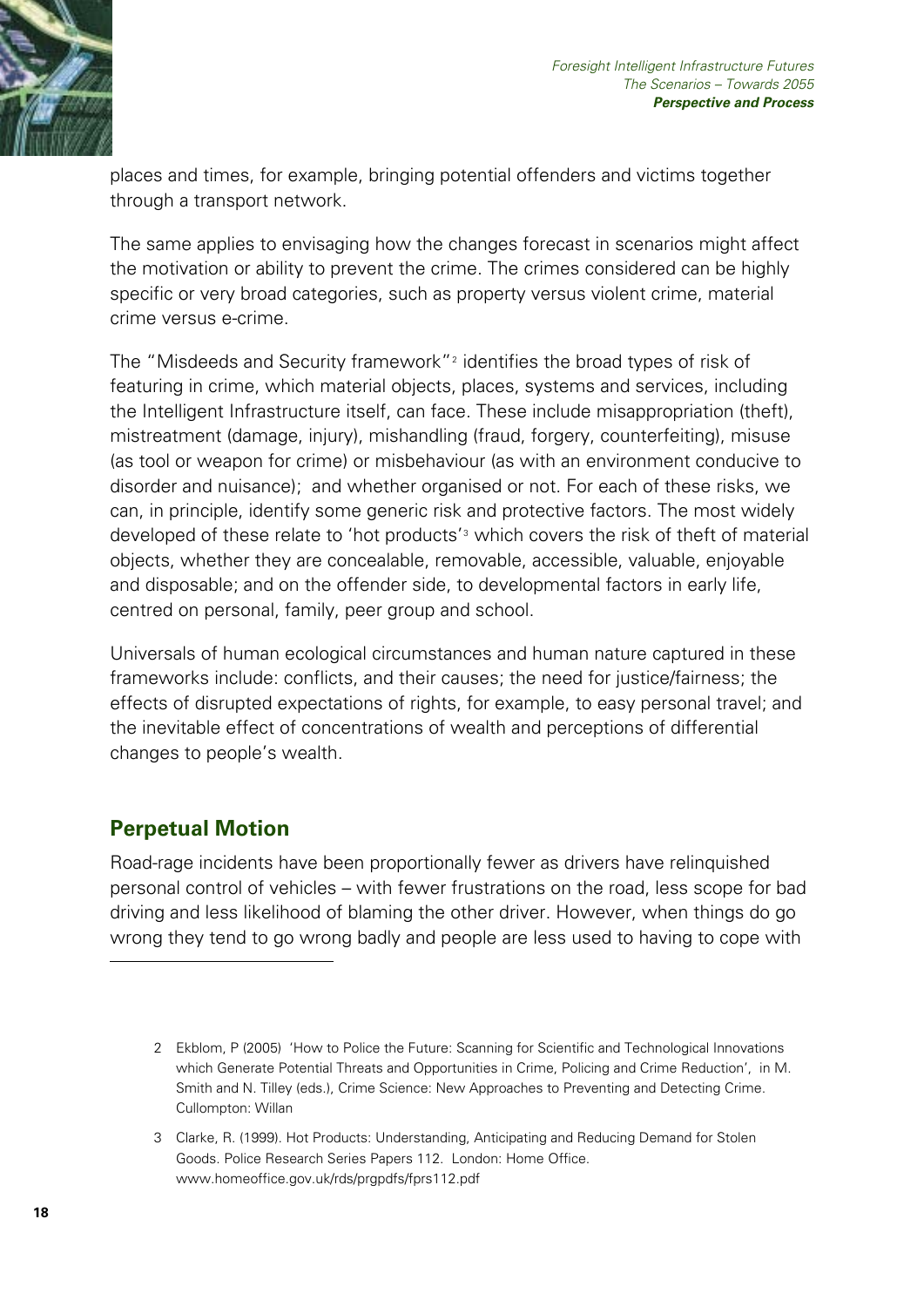delay and disruption. Occasionally such disruptions are deliberate, created for purposes of vandalism, terrorism and even an infamous highway robbery of a gridlocked line of vehicles leaving Glyndebourne one evening.

Stress combined with working from home has generated the pressures and the occasions for an increase in domestic violence. And whereas in the past vengeful spouses and partners cut up their ex-partner's suits, shoes or cars, some have found that the worst kind of hassle to be visited upon someone is to destroy their ID devices and, if possible, the backups.

Household management computers have often been interrogated to reveal the movements of people under investigation by the police, but lawyers are wrangling over several cases where, if human, the computers would have been indicted for knowingly supplying false alibis.

Rampant consumerism has, as ever, been accompanied by rampant property crime.

The eagerness to encourage growth in the hydrogen fuel infrastructure led to a wave of fraudulent applications for subsidies, and not a few accidents with substandard installations, sometimes allowed through by corrupt safety inspectors.

Companies have developed added-value services that link personal ID devices to wallets and purses (for those who still have them), jewellery, pets and children, cars and bicycles. So a personal intranet links all mobile or portable property (loosely interpreted) to the owner. Robbers running down the street clutching, then throwing away, unplundered, handbags shouting at them with disembodied voices were an occasional amusing sight until the criminals abandoned the career as too risky.

Unsurprisingly, school bullies, stalkers and racists have misused telepresencing, as they did text messaging in earlier times. But more than one attacker or burglar has been spooked enough in poor lighting conditions by virtual 'guardian angels' to have been put off their stroke.

Quiet zones imposed unilaterally by local communities have undoubtedly demonstrated some of the benefits of social cohesion but have occasionally slipped into vigilantism and deliberate social exclusion.

Automated service delivery has continued the trend of removing human intermediaries who might deter or intervene in crime, as with the move from chemical to electronic photography, which freed child pornographers to take and circulate illegal pictures. However, this appears to be a transitional problem, as software is increasingly able to discriminate between legal and illegal behaviour and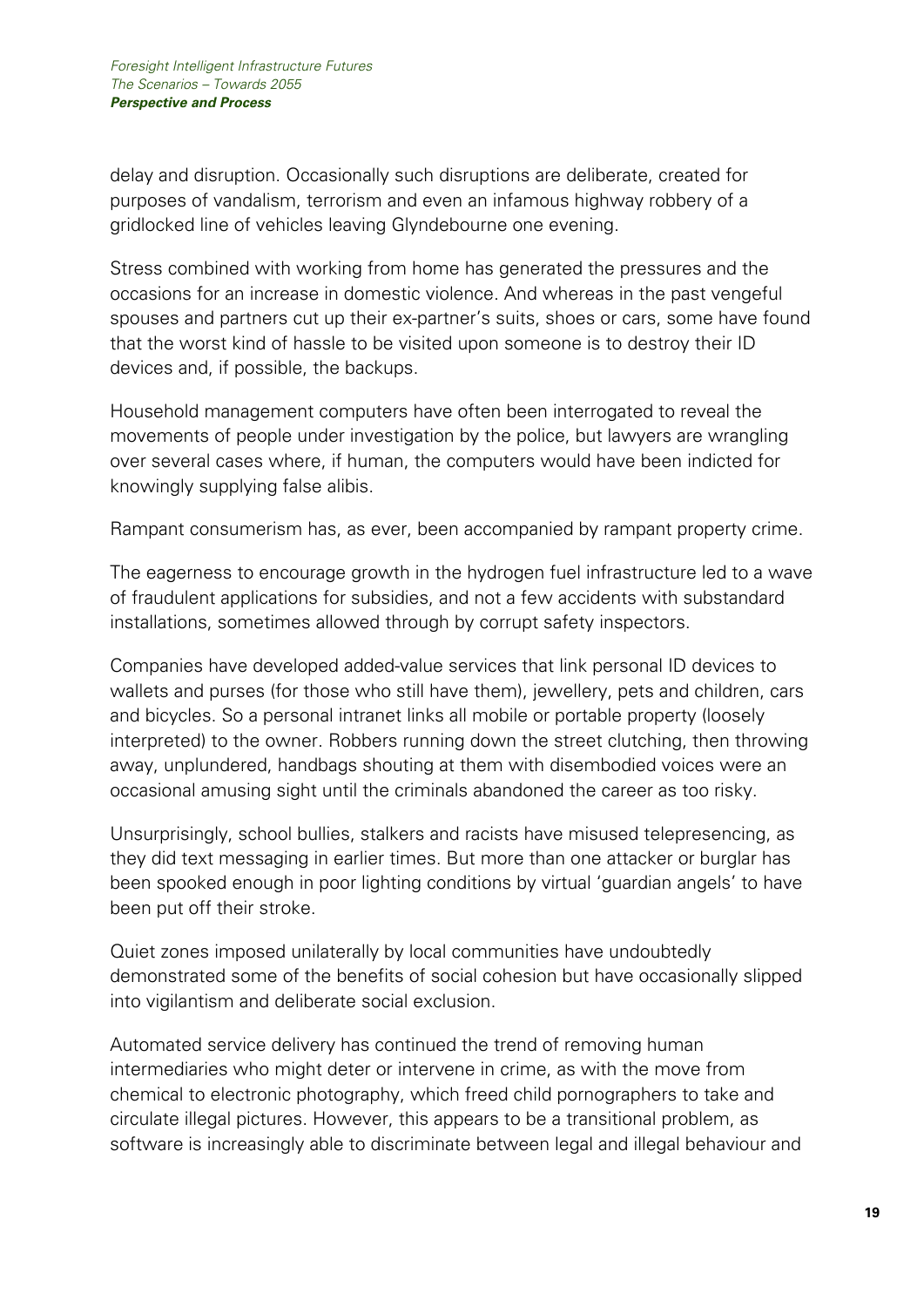

intentions, and as companies that create inadvertent opportunities for crime are increasingly made responsible, 'polluter-pays' fashion, for clearing them up.

#### **Urban Colonies**

Reduced consumption of goods means the people are more likely to value those that they do possess, and perhaps more are likely to have them repaired (and designed for repair) rather than to throw them away. There has been a revival in the second-hand market, reviving, in turn, criminals' interest in burgling homes rather than stealing brand-new goods from shops and the supply chain. However, a parallel trend towards mass-customisation and personalisation of those new goods that are produced has made them less attractive on the stolen goods market – who, after all, would want to buy in a pub, a music player that had been configured to fit someone else's ear, or their idiosyncratic colour preference?

Hijacking of freight road trains occasionally occurred until security procedures and satellite tracking were tightened up. One incident was reminiscent of the Sherlock Holmes story 'The Lost Special,' in which an entire railway train was diverted into an abandoned coalmine by re-laying, and then taking up, disused rails.

Reduced international travel at least had the benefit of putting the brakes on peopletrafficking, a trade into which organised criminals had moved at the end of the last century because the penalties were less than those for drug smuggling. Unfortunately, the financial and social capital accumulated by the offenders combined with some energetic and enterprising horizon-scanning of their own meant they were able to diversify into Internet-based crime such as illegal gambling, pornography and even blackmail of the illicit users of their services. However, economists employed by the more sophisticated enterprises pointed out that this 'quick buck' approach would neither contribute to a steady yield nor encourage new users to sign up. Many criminal enterprises networks therefore evolved from predation to parasitism.

The change to public transport caused enormous resentment among many who regarded the private car as their inalienable right, and during a long transition period this was expressed by vandalism, assaults on officials and various kinds of collective action only occasionally before seen in Britain – such as the fuel tanker drivers' strikes of the early 2000s – and progressively empowered, it seemed, by each new feature of the Internet.

The many practical disruptions of people's lives – locked into particular patterns of work, school run etc – led to much stress and not a little conflict. Fights over the routes and destination of the hybrid buses/taxis were not confined to Friday and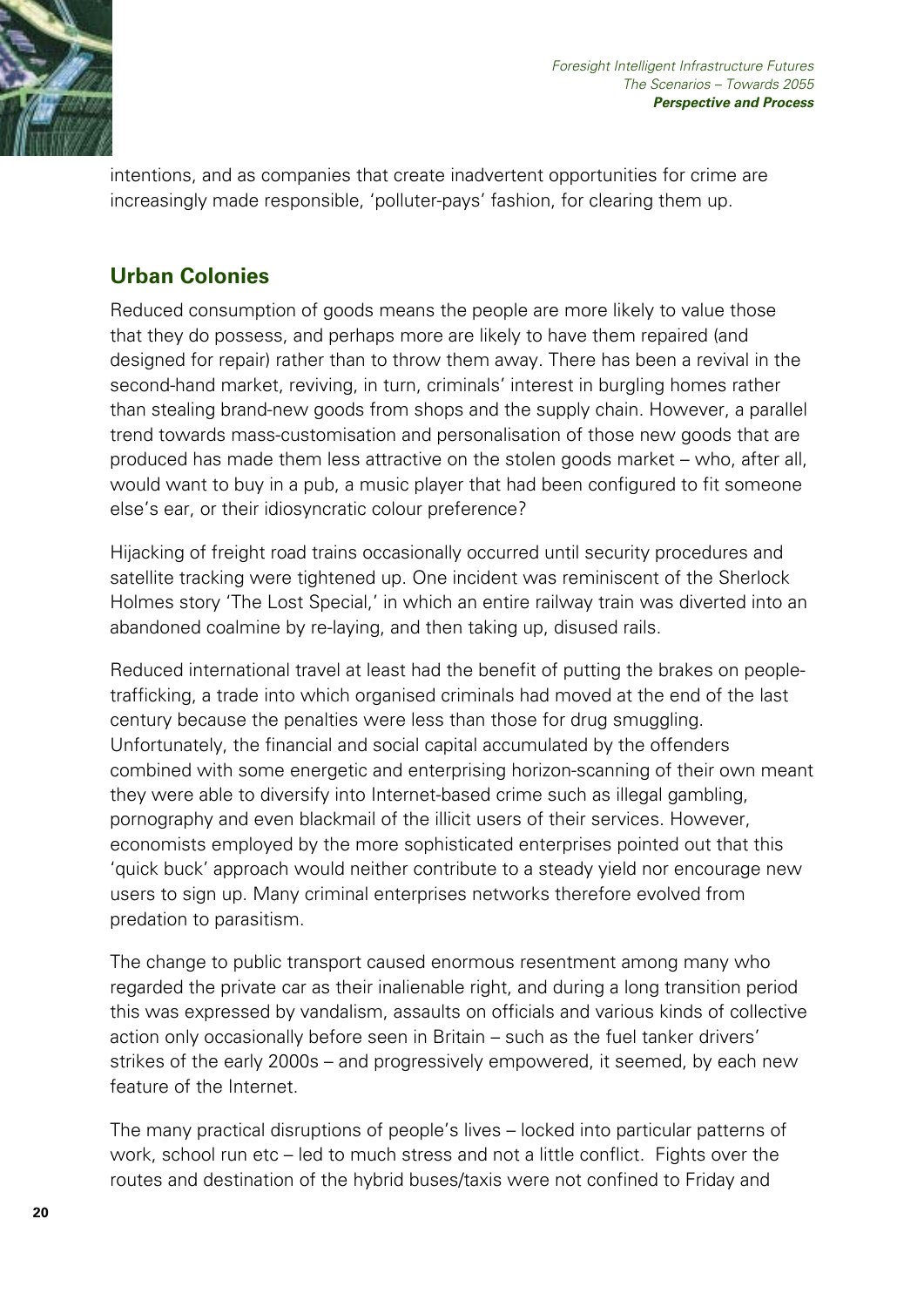Saturday nights in entertainment centres. Eventually, new expectations over collective and individual rights, queuing principles and etiquette to smooth the way, did evolve.

As an instance of joined-up government, the Home Office quietly let private vehicle crime slip slowly down its list of priorities. In any case, demand for private vehicles to steal was diminishing and this was more a matter of letting nature take its course.

The welcome move towards sustainable design and service delivery quickly began to encompass crime and safety issues – after all there is little sustainability in a building where people won't live or work because of concerns about crime, or whose repair and maintenance costs are significantly augmented by constant damage from breakins, graffiti and vandalism. The lead interest in schemes such as the police service's Secured By Design had been firmly in the social housing sector, but pressure from government, insurers and enlightened consumer groups and architects, combined with research reassuring developers that buyers would not be deterred by increased emphasis on security, eventually brought the private sector on side.

As ecological/systems models replaced neo-classical economics, new thinking began to be applied in the intersection of crime, the economy and sustainability, and new tools such as Crime Impact Assessment began to be developed.

### **Tribal Trading**

Whereas crimes over fuel and electricity used to be targeted on the utilities that supplied them – abstraction, defrauding meters, non-payment of bills – the targets are now far more local and even sometimes personal. Fights and long-running feuds over hydro-power or even fresh water, gas from old landfill sites and quarries, for example, have become a regular feature of life as global ownership, trading and power supply has been replaced by local equivalents.

But these are just part of wider territorial conflicts. Local democratic government has been replaced, in some localities, by gangs and latter-day robber barons who have driven out, or filled the void in, the provision of civil law, criminal justice and democratic rule. Even after things settled down following the Great Disruption, gang rule has been difficult to uproot. As the experience with ex-terrorist influence in Northern Ireland showed some decades earlier, social groupings have become more geographically clustered, although nobody is explicitly using the term 'ethnic cleansing'.

Localisation has been accompanied by greater pressures for conformity, and to some extent the closure of the gap between an independent 'youth culture' (which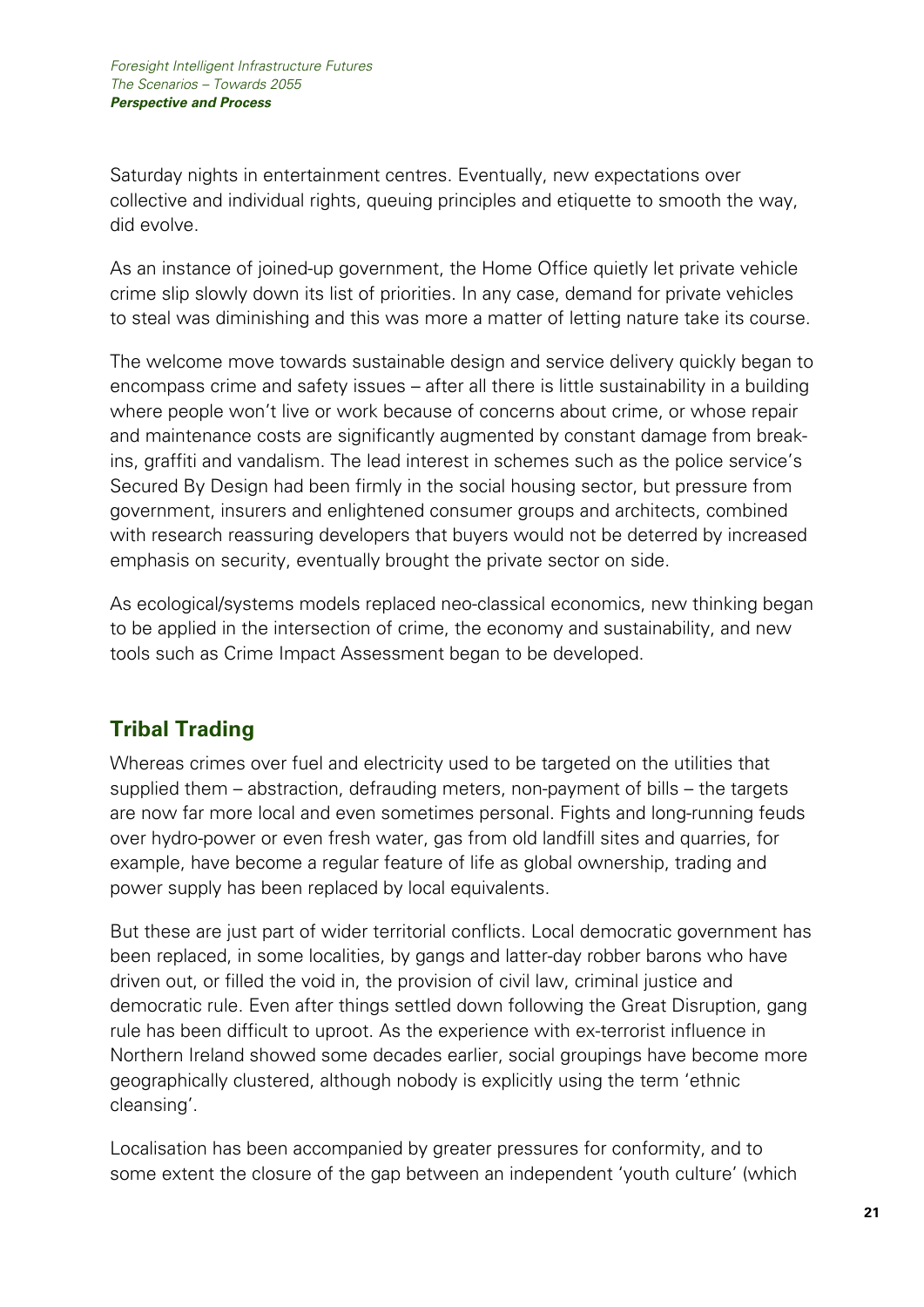

reached its peak in the early  $21^{st}$  century) and the rest of the population. In effect, the last generation of independent youth became the first generation in decades to exercise heavy control over their own offspring – who could no longer travel freely, safely and cheaply on their own, who could not afford their own expensive subcultural props and who no longer had support for their independence from a vanished commercial system.

The restriction of vehicular travel to the privileged and the relative desertion of roads has left the remaining, wealthy, drivers vulnerable and attractive to robbers, and at times provocative to the have-nots. With few vehicles in production, theft of parts and cannibalisation are rampant.

The Disruption played havoc with people's finances. Savings lost their value, pension schemes vanished and hasty attempts to convert to gold and other more trustworthy forms of value were welcomed by a wave of fraudsters. Home security, plenty of family members at home and firearms are the means by which people hang onto their wealth in many places. There is a good trade in vintage metal detectors for those who have forgotten where they buried their wealth – or those others who would find it first.

Some newer housing built after the Great Disruption resembles the fortified farmhouses still found in the country north of Carlisle, relics from the time of the border reivers. A call to the police is unlikely to bring a fast response, if any – and besides, parish justice is likely to be quicker and cheaper, though not fairer.

Attempts, post-Disruption, to re-establish free-market trading conditions have proved difficult. Few realised how much the free market depended on communication and trust, and on common standards – even agreed weights and measures. Much trading still depends on personal or hired muscle to enforce deals, both within and especially between communities.

### **Good Intentions**

In an increasingly regulated world of diminishing personal choices on travel, work and leisure, driven by environmental and energy considerations, and yet inhabited by people who grew up expecting the opposite, we expected, and found, at least in the transition period, much cheating and infringement of regulations, and perhaps servicing of travel/energy cheats by unscrupulous entrepreneurs. This was a new niche for organised crime, having found the drugs trade too hot and the people trade shrinking with diminished travel. There were interesting parallels with the criminogenic Prohibition Era of 1920s USA, only this time not alcohol but vehicle fuel and travel were the desired but rationed fix.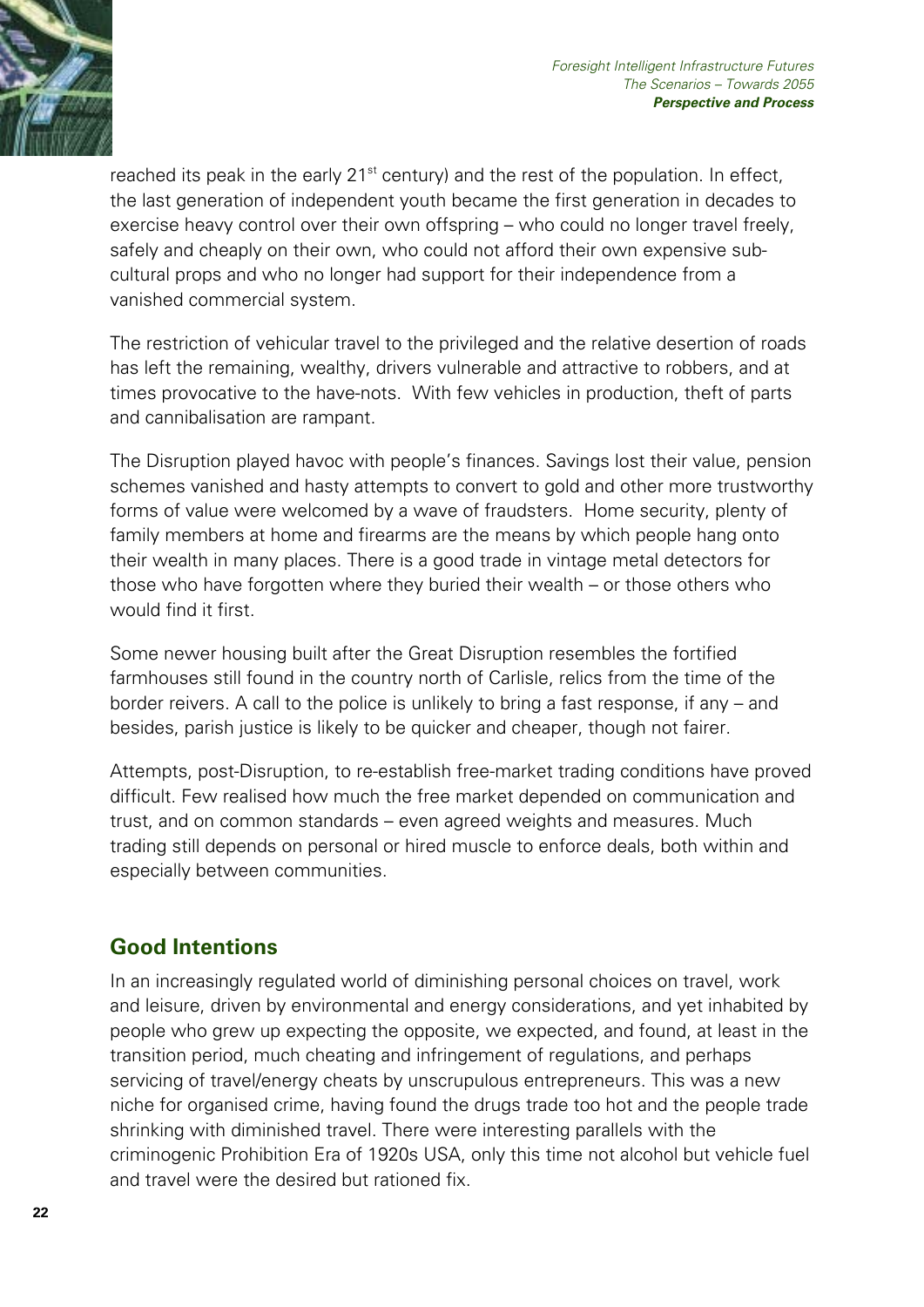People came to expect to watch hawk-like for cheats and what they saw as unfair distribution of scarce energy and travel resources. Perceived vulnerability of the system to cheating and unfairness threatened to seriously undermine the 'environmental contract' to diminish travel, between drivers and the state. Pressure for punitive treatment of cheats strained the resources of the police and Criminal Justice System. Vigilantism and other kinds of direct action started to befall those who still demonstrate conspicuous consumption, as began apparently harmlessly with the campaign to deflate the tyres of urban 4x4s in the early 2000s.

On the other hand, less travel did reduce the opportunity for some crimes, although most criminals continued as always to offend close to home and in familiar surroundings. It led to the restoration of less mobile, more conformist communities, where reputation replaced anonymity and the opportunity to be the stranger-criminal decreased. But a new wave of rural flight led to conflicts over scarce accommodation and employment.

Besides ideological opposition to flow management of road traffic, akin to attacks on safety cameras of the early  $21^{st}$  century, we saw vandalism for 'fun', extortion under threat of disruption on private toll roads particularly, and terrorist exploitation of maximum chaos for minimum effort. At least joy riders and calamitous car chases became a thing of the past, although the 'extreme sport' of racing unregulated veteran cars through regulated traffic streams occasionally caused chaos and injury. Regulated traffic, out of the hands of drivers, did, though, reduce road rage.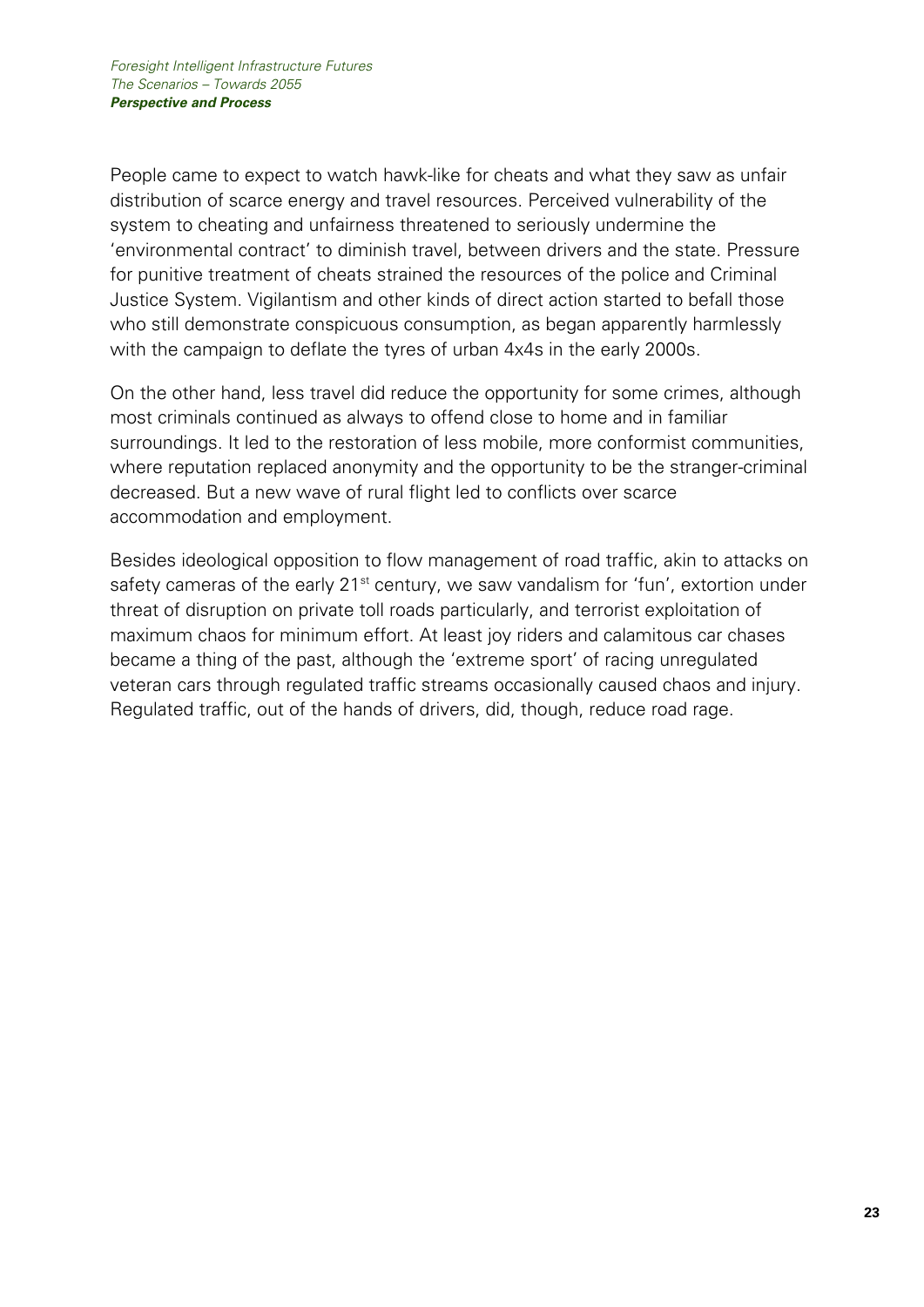<span id="page-26-0"></span>

### **Economics**

#### **Dr Jonathan Köhler**

#### **Tyndall Centre for Climate Change Research**

#### **Introduction**

This perspective outlines the overall social and economic situation that is described in each of the scenarios. These outlines are qualitatively assessed against a baseline. This baseline consists of an extrapolation of current economic trends. The historical growth rate of the industrialised countries has been around 2% per year since industrialisation. The main changes taking place in the global economy are:

- Globalisation rapidly increasing international trade although, for the UK, internal trade and freight transport is still around 80% of the whole – and an acceleration of the economic processes of knowledge and technology transfer, due to IT.
- The change in economic structure of the 'advanced' economies away from manufacturing and towards services – the UK now has only 20-30% of GDP from manufacturing.
- Ongoing transformation of society through technological change, in particular in IT. Not only can information intensity and extent be expected to increase and become cheaper, but social activity will shift further to being oriented around products and services based on IT.

We have applied these trends to the UK. Our assessments of the scenarios consider the position of the society and economy in the UK in the relevant global context. We will assess overall economic growth, consumption, changes in industry and services and the role of government expenditures.

#### **Perpetual Motion**

This is essentially the baseline, in terms of general economic activity and society. For the UK, this implies a relatively high average growth rate. Given the comments about limits of labour supply for less desirable jobs, automation of currently labour intensive services will be extensive. Leisure consumption will incorporate even higher levels of IT than current services. The switch to automated services and partly low carbon transport will have been a major factor in maintaining economic growth, measured in conventional terms as GNP. Corporations are now mainly global.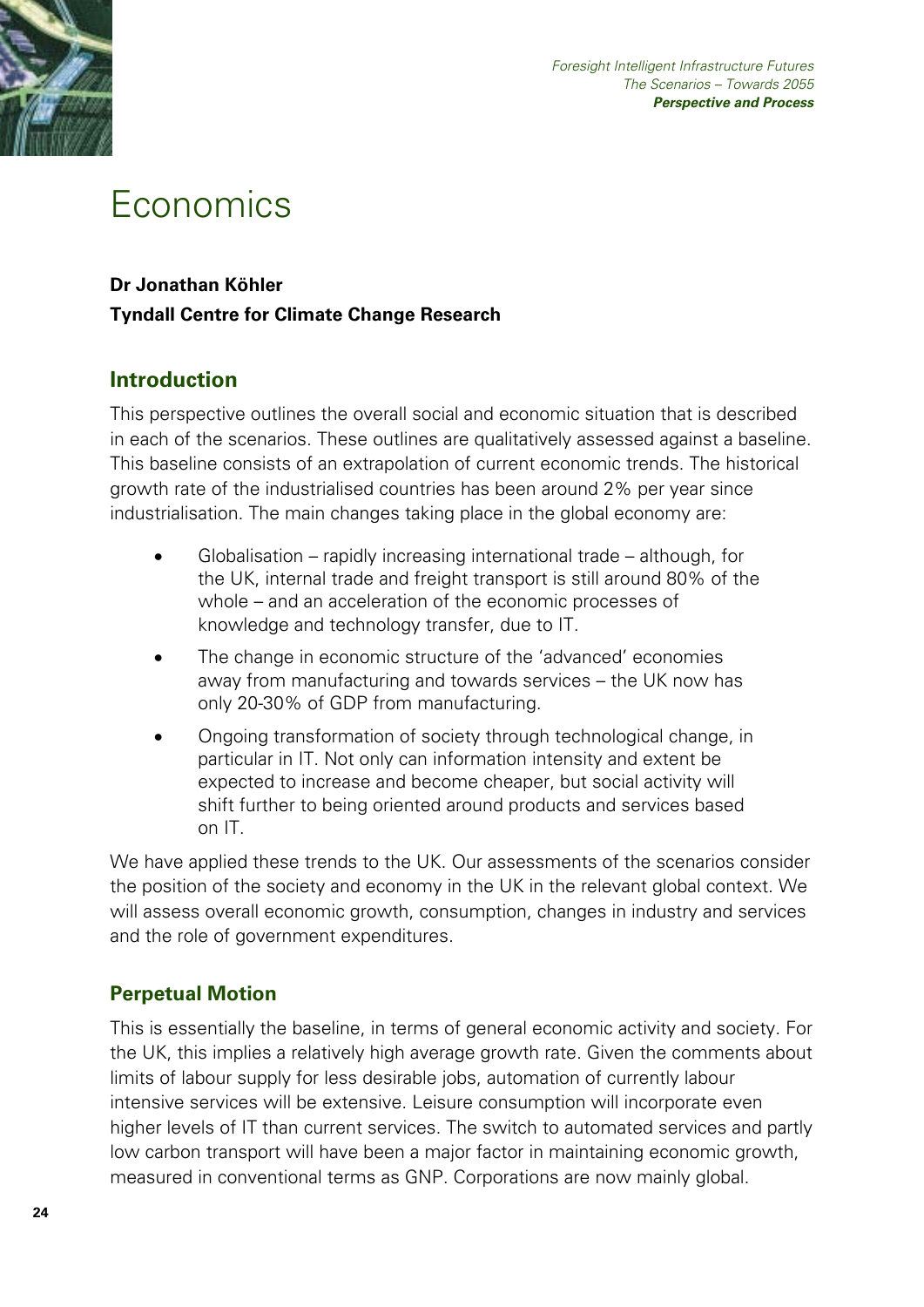Government in the UK is still highly centralised at the national level, with increased levels of fiscal expenditure financed by the strong growth over the long term.

Comments about the urban environment and a retreat to the country suggest pockets of urban deprivation, so there will still be considerable public social expenditure. The comments about high stress levels also suggest considerable private expenditure on health. Since most people are wealthy and there is no suggestion that taxation would increase to high enough levels to provide the high levels of care demanded by a stressful society, health insurance to fund private health care will be much more common than in 2005.

High real resources prices, compared to 2005, will cause major technical advances in resource efficiency of manufacturing and services, in a similar way to the developments of the transport system that are detailed. This implies the development of a major new economic sector in resource management.

#### **Urban Colonies**

This scenario represents a fundamental shift in economic patterns. However, this does not mean that economic growth will suffer. On the contrary, the fundamental change in social priorities will require exceptionally high, continued levels of investment. Such high levels of investment characterised the economic boom after World War 2 and long wave of growth from 1950-1973. This implies that the Urban Colonies scenario is one of very high overall growth, higher than the historical rate as projected forward for the Perpetual Motion scenario.

Consumption patterns have changed very considerably in this scenario, such that consumption goods form a significantly smaller proportion of household consumption than in 2005. However, consumption of (decentralised) IT services is very high. Industrial production shows continuing growth in this scenario.

The building sector will benefit from the urban restructuring and the development of new transport infrastructures supporting low emissions transport. The transport vehicle sector will be able to take advantage of a rapid turnover of the vehicle stock to incorporate low carbon technologies. The resource management and recycling sector will become one of the major industrial activities, more so than in the perpetual motion scenario. Furthermore, health and leisure will continue to grow, again based on decentralised IT, but growth will also be fuelled by an increasing willingness for household to pay for such services, given continuing growth and a reduction in consumption of physical (material) goods. Government will also be centralised, probably funded by fairly high levels of taxation combined with strong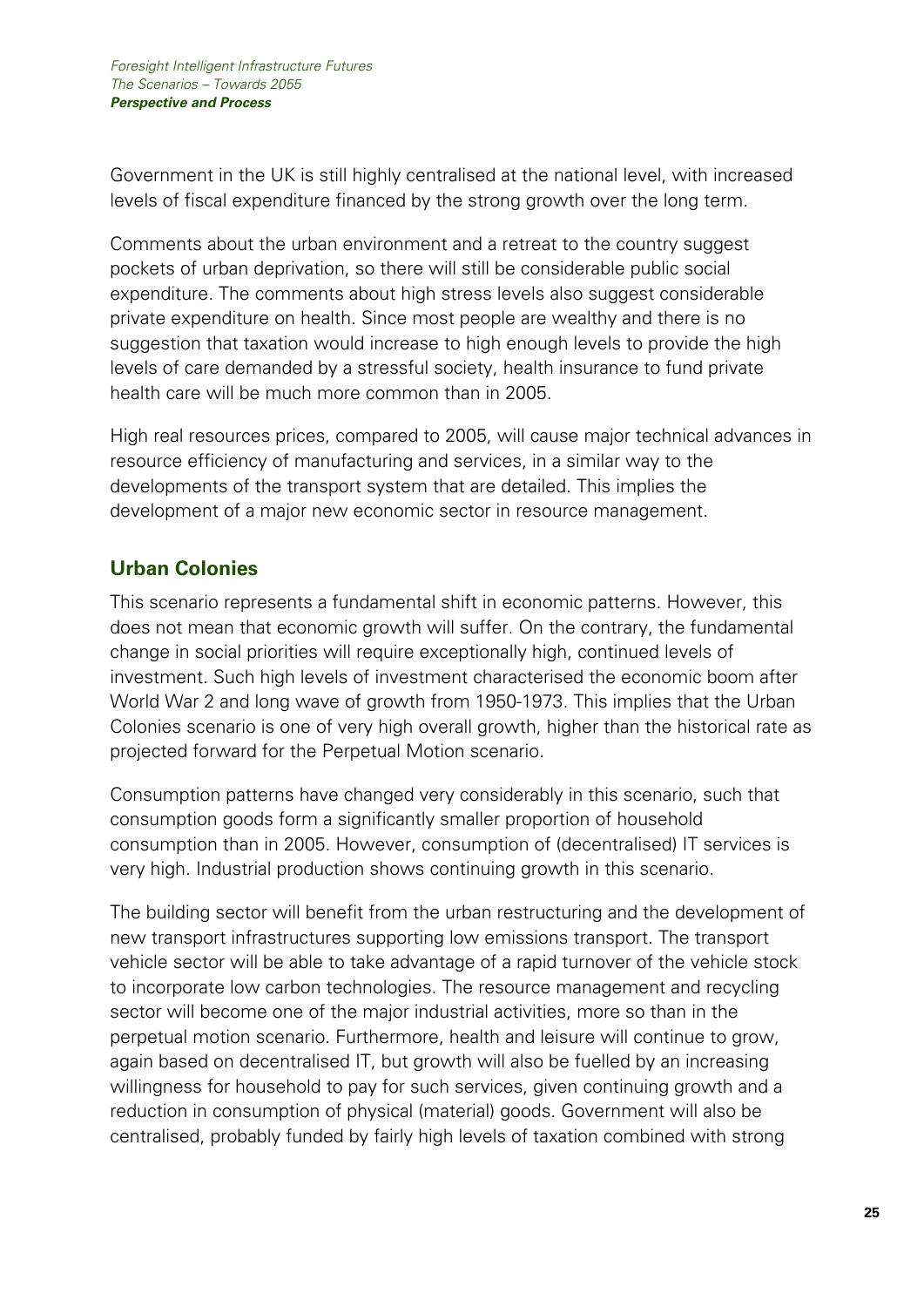

economic growth. However, regional city governments will have greater importance in provision of public services and fiscal policy.

We should also consider the geography of growth. Urban regions are the drivers of economic growth, as is the case in the UK in 2005. They will continue to be the main centres of population. Indeed, given high growth in cities and poor rural service provision combined with a high degree of migrant labour in agriculture, the countryside will depopulate.

#### **Tribal Trading**

This is a scenario of a major depression, caused by high energy prices and climate change impacts. National economies disintegrate.

Within the UK, there is a patchwork of new, regional and local political/social communities. The international financial system may well have collapsed also, to be replaced either by barter or local bilateral agreements. There will be the use of different, scarce commodities as currencies, of which oil will be one: silicon chips could be another.

Consumption patterns have fundamentally changed. There is a significant move towards a combined lifestyle of household or 'village' production with a 'workshop' style of industrial organisation. Material standards of living have fallen, compared to 2005 in the UK for most people. Governments will be strictly local, with local taxation and remaining public services provide also at a local level.

The need to defend local borders will mean that, as in many poor countries in 2005, defence and military expenditure is a large part of government activity – up to 70% of government activity by value in some cases. However, the remaining local communications systems still have high knowledge transfer/processing capability, so there will still be relatively rapid knowledge and technology diffusion and transfer.

The technologies and industrial activities will be different, because it will no longer be practicable to have complex logistics chains. There will be a very high emphasis on recycling of materials, which will replace industrial manufacturing of products starting with raw materials construction.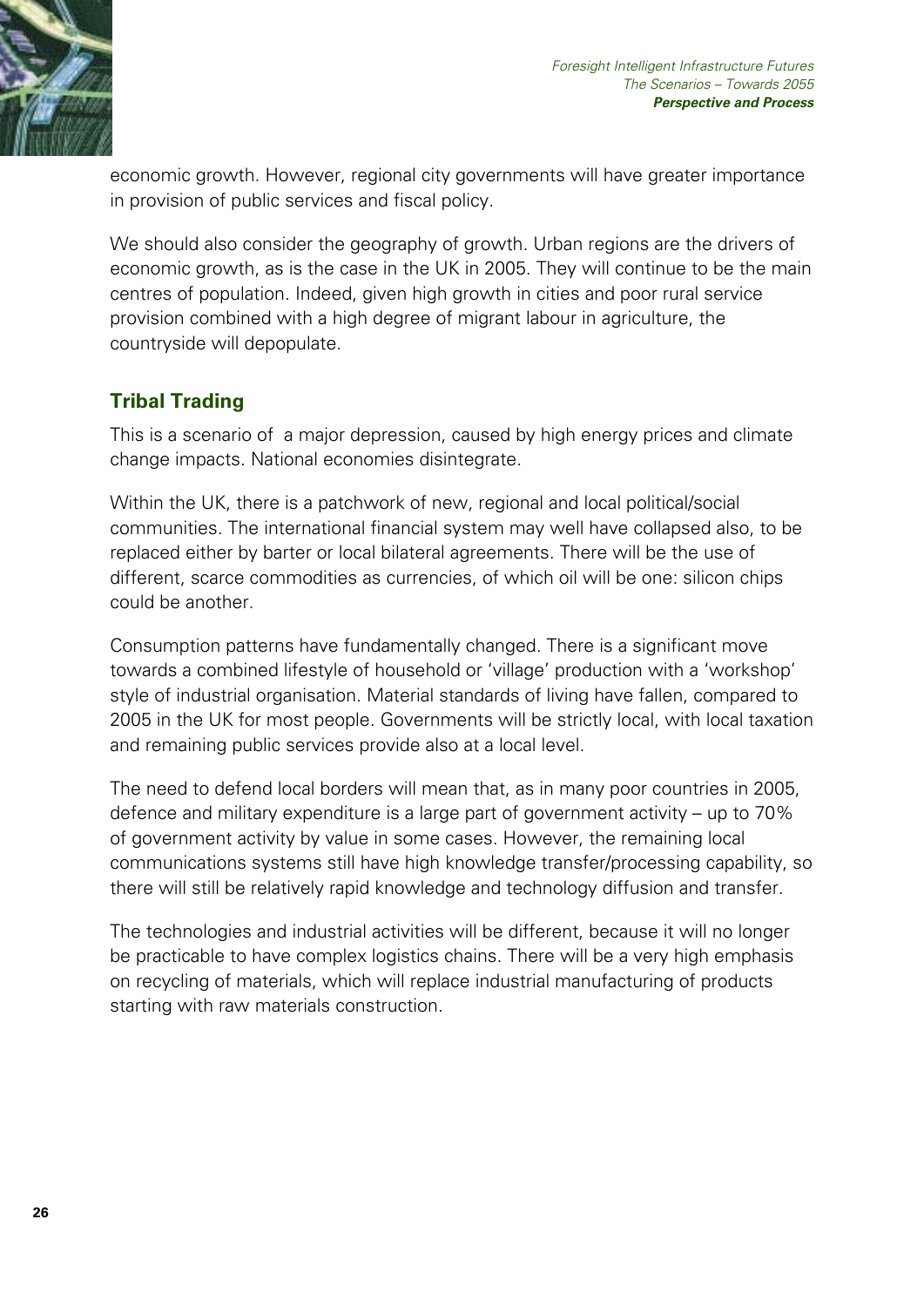#### **Good Intentions**

In economic terms, this scenario contains significant elements of the baseline/perpetual motion scenario. There are two major changes:

- A switch of consumption away from road passenger transport and probably a move to less energy/resource intensive forms of freight transport, such as inland waterways, coastal shipping, US style railfreight operations
- A major change in the UK's fiscal system to higher resource and energy taxes and consequent higher prices for transport.

However, the overall economic processes of growth and globalisation remain as in the baseline scenario Perpetual Motion, that is around 2% GNP growth per year and the internationalisation of commercial and industrial activity. The switch from transport will change consumption patterns significantly, perhaps to IT based leisure and smart buildings with many virtual reality facilities. Industrial activity will not change so much, other than a shrinking of the automobile and aviation industries. This may be compensated for by increased attention to IT developments.

A lack of early action will mean that the increase in transport prices has not caused a shift in urban living/work patterns, although we can expect a reduction in long distance commuting. A further change will be the localisation of production, where transportation and/or energy/resource costs are a significant part of production costs. For energy costs, this is only true for a few industries – iron and steel, industrial chemicals, paper, cement and aluminium. However, there will be a dramatic impact on international tourism, which will decrease significantly from 2005 levels.

Service sectors will continue to play an important part in the UK economy, with the leisure sector changing to accommodate a return to within UK travel – possibly associated with a return to rail/ship based international travel to Europe. Governments will have a similar role to the baseline/perpetual motion scenario, with the same issues of financing social expenditures, but solved through increased revenues from resource taxes/ permit trading schemes and a favourable economic growth rate.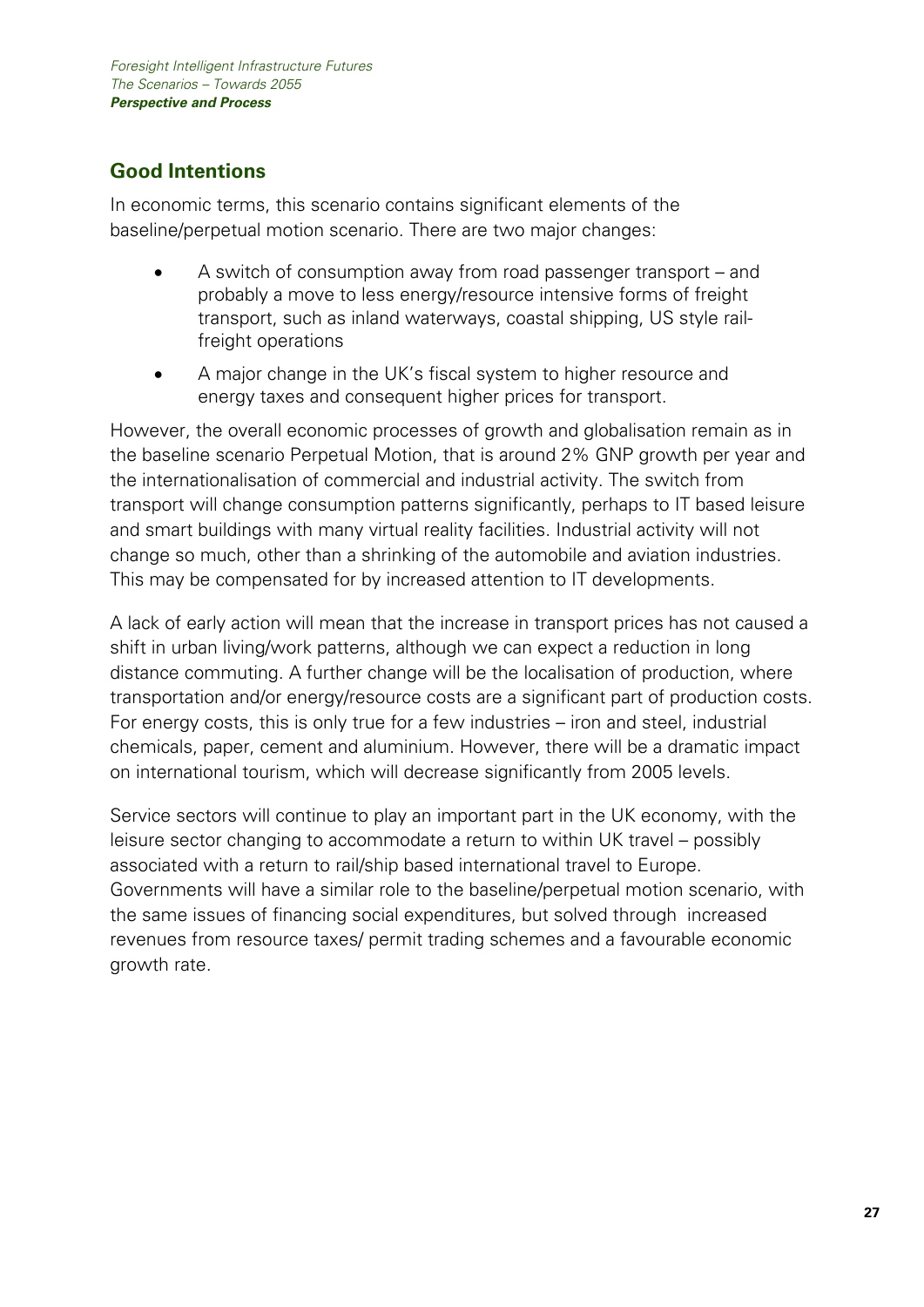<span id="page-30-0"></span>

## Part 2

### Developing scenarios

**Andrew Curry Henley Centre** 

#### **Introduction**

The future is uncertain. While it may seem to be beyond our influence, in reality we can control many aspects of the future.[4](#page-30-0) Futures work is a way of investigating some of the uncertainties and of exploring areas where we can control the future. It is about rehearsal, creating and exploring multiple possible futures, with the purpose of taking responsibility for the future.

Good futures work increases the speed at which organisations, and their partners and stakeholders, can respond to changes. It prepares organisations for the future, and helps them to identify strategies that will be robust against a range of possibilities.

Scenarios are a useful tool in helping us to think about the future. Effective scenario exercises develop by asking a strategic question about the future. The question forms the basis for all elements of the project. For the Foresight Project on Intelligent Infrastructure Systems, the question was:

*"How might future generations of technologies be applied in the UK over the next 50 years to deliver robust, sustainable, intelligent, responsive and adaptive transport infrastructure systems?"* 

The project consisted of four phases with workshops at various stages:

1

<sup>4 &#</sup>x27;Futures Fluency: Explorations in Leadership, Vision and Creativity' by Wendy Schultz, which draws on 'Reinventing Courts for the 21st Century: designing a Vision Process' by W Schultz, with C Bezold and B Monahan (Williamsburg, Virginia: National Center for State Courts, 1993)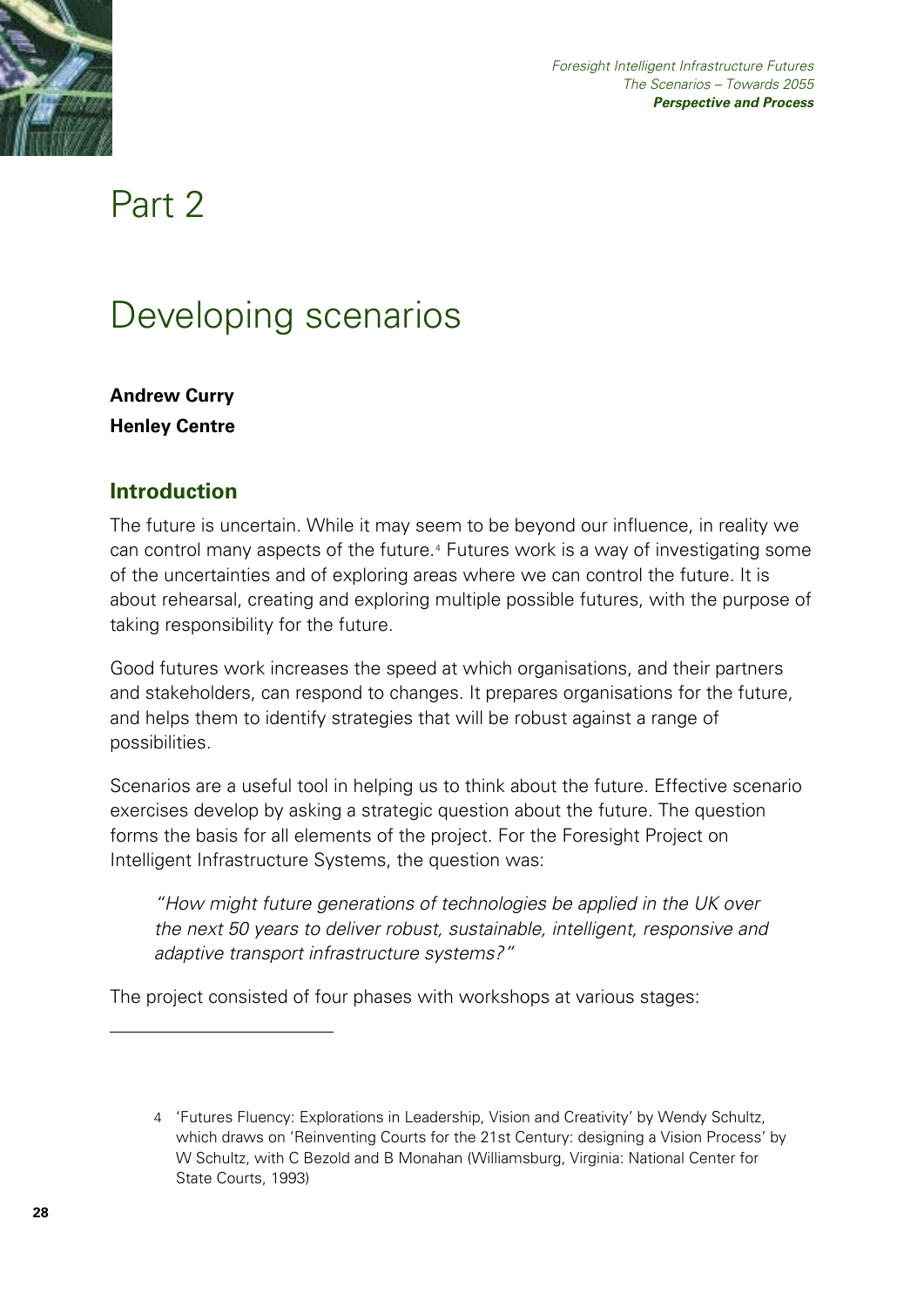- Driver prioritisation and analysis
- Evaluating uncertainties
- Scenario matrix construction
- Construction of scenario narratives

The outcome of these four stages is a set of scenarios and narratives that policy makers, business and other organisations can use to explore how they would be affected by, and might act, in different futures.

#### **Stage 1 – Driver prioritisation and analysis**

Drivers of change are factors that shape the future. Some drivers are already highly visible, others less so. While we may be able to determine the effects of drivers of change on the present and the near future, it is less easy to determine their effects in 50 years time.

It is, therefore, important during this stage of the scenario process to identify a broad range of drivers and to consider which will be most important in the future, rather than to focus on drivers that are most important today. Typically at this stage, therefore, drivers are prioritised according to their future importance for policy.

#### **Stage 2 – Evaluating uncertainties**

Having prioritised the critical drivers, the next step is to consider how the important ones might play out in the future. Some drivers will have uncertain outcomes: others will be based on predetermined elements. Both types of outcome are important during this stage of the scenario process. For uncertain drivers, it is essential at this stage to identify the nature of the uncertainty and the range of possible outcomes. It is also important to explore the dynamic interplay between drivers over the 50-year time period.

The critical output from this stage of the futures exercise is a number of 'axes of uncertainty' which describe the range of uncertainties for the future, together with the range of possible outcomes. We use these uncertainties to define the scenario space and to shape the production of the narrative for each scenario. Predetermined elements define strategic issues which need to be addressed across all the scenarios.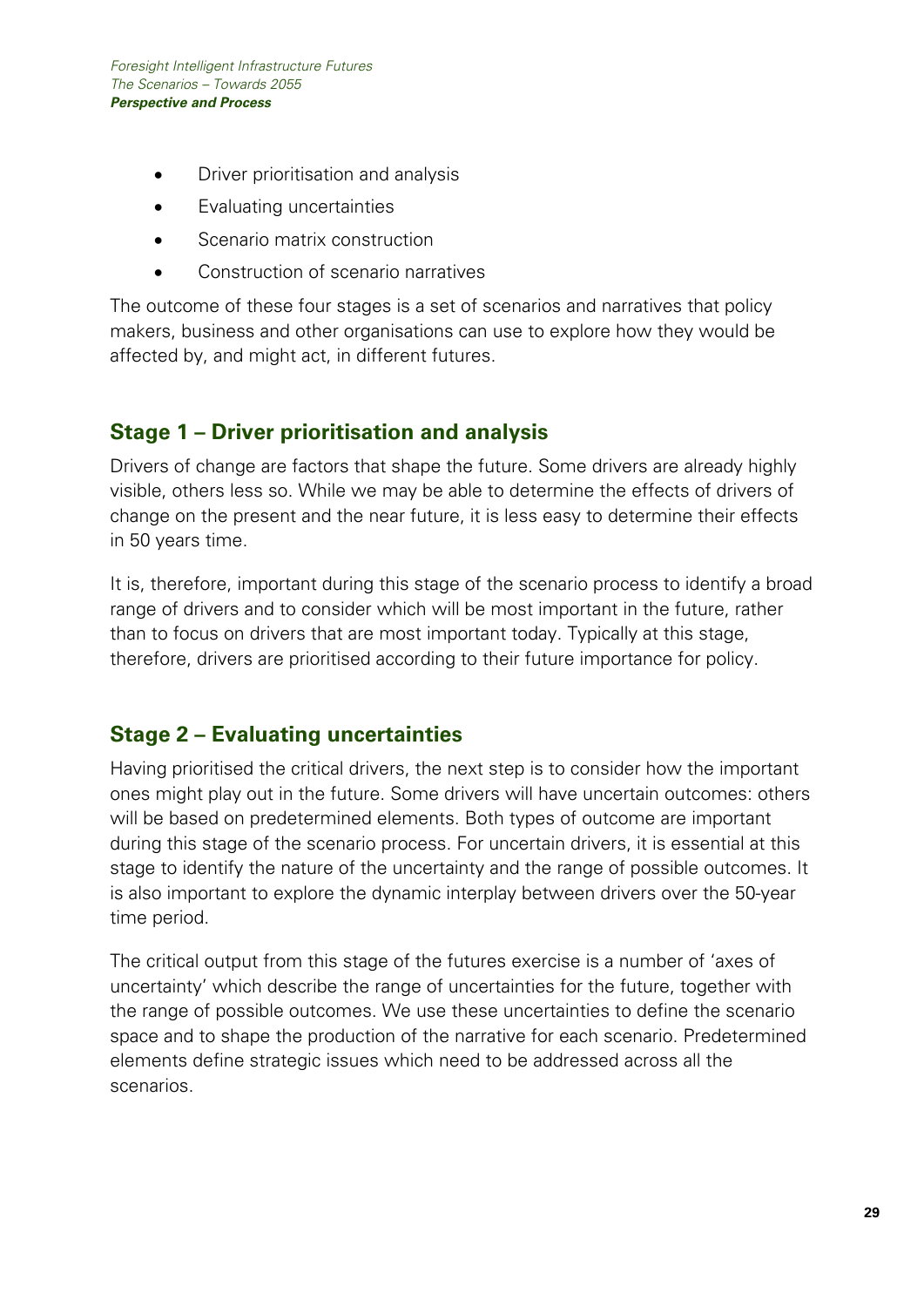

#### **Stage 3 – Scenario matrix construction**

The scenario matrix is a 2x2 schematic that defines the main parameters of the scenarios. We construct the matrix by juxtaposing the two axes of uncertainty. These reflect the most important uncertainties, and offer the most insight, or provide the most intriguing glimpse of the future.

Matrix construction is an art rather than a science. The final 2x2 array is often decided through negotiation, intuition and extensive workshop testing.

We develop four scenarios of the future. The actual future is likely to resemble some mixture of all of them. The narratives are intended to highlight some of the critical themes that emerge from the workshops.

### **Stage 4 – Construction of scenario narratives**

The narratives for each scenario are constructed within the logical framework that comes out of the scenario matrix. The narratives draw on all the material in stages 1 and 2 and on wider research, including the state-of-research reviews commissioned as part of the Intelligent Infrastructure Systems project. The narratives describe both 'end states' and timelines. End states describe what the world looks like in 2055, as well as at different points of view along that journey, in this case, 2025 and 2040. Timelines are descriptions of how the future has evolved from the present. Wherever possible, stakeholders participate in testing and exploring the emerging scenario narratives.

### **Stage 5 – Working with the completed scenarios**

With the completed scenarios, policy makers, business and other organisations can explore how they would be affected by, and might act, in different futures. Users do not choose a 'preferred' scenario: they use them to evaluate different policy options, business opportunities and research directions.

The scenarios, appropriately used, can help to identify success criteria and determine the effect of different policy instruments. Generally, these policy measures differ in each scenario: the discussion can help participants to build a shared understanding of how the increasingly complex changes taking place in the world could affect their activities.

With the scenarios policy makers can explore the issues and choices they face today. All scenarios contain elements of the present extrapolated into a logical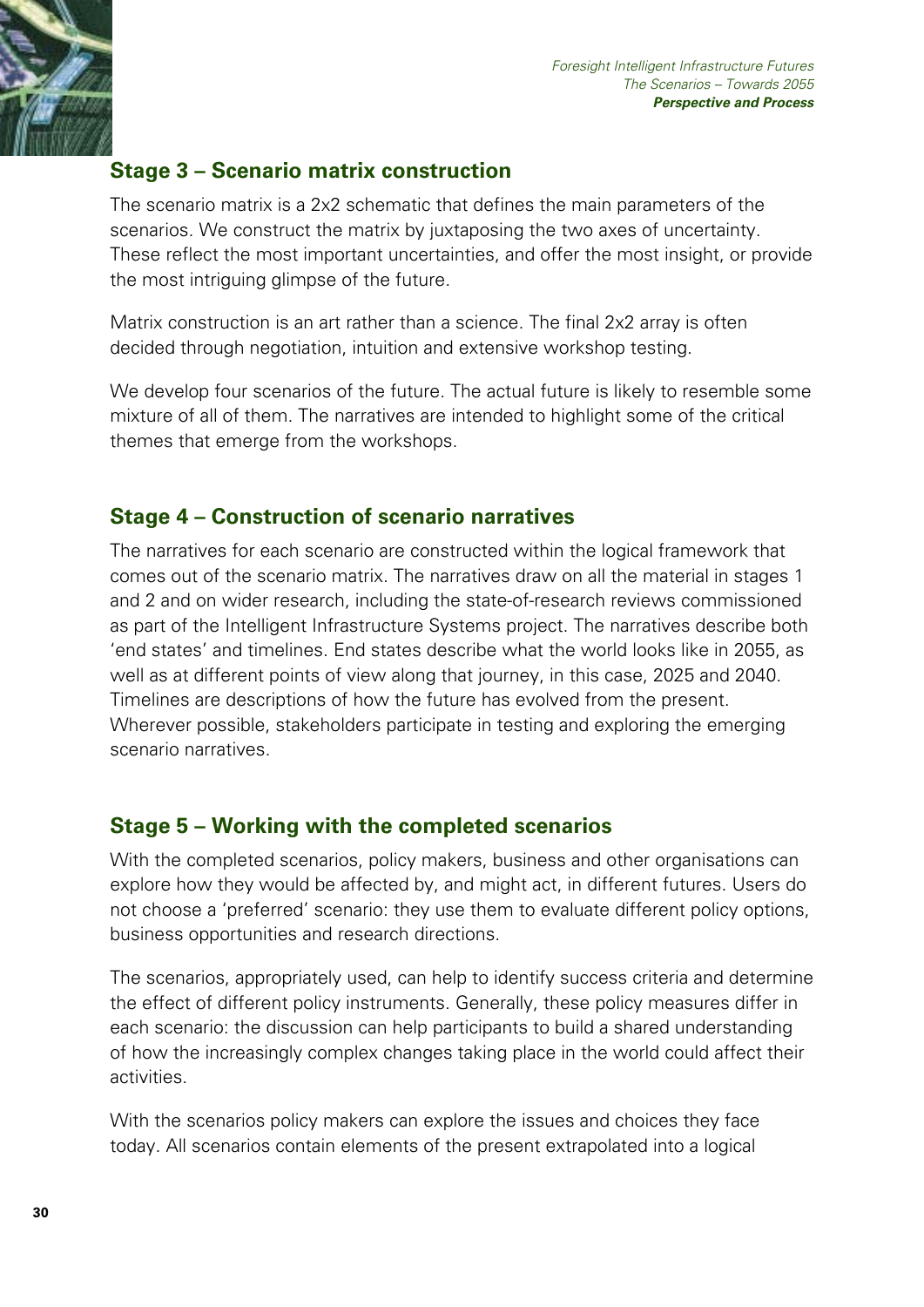future. Exploring them allows policy makers to see the consequences of making – or not making – decisions that they might face in the near future.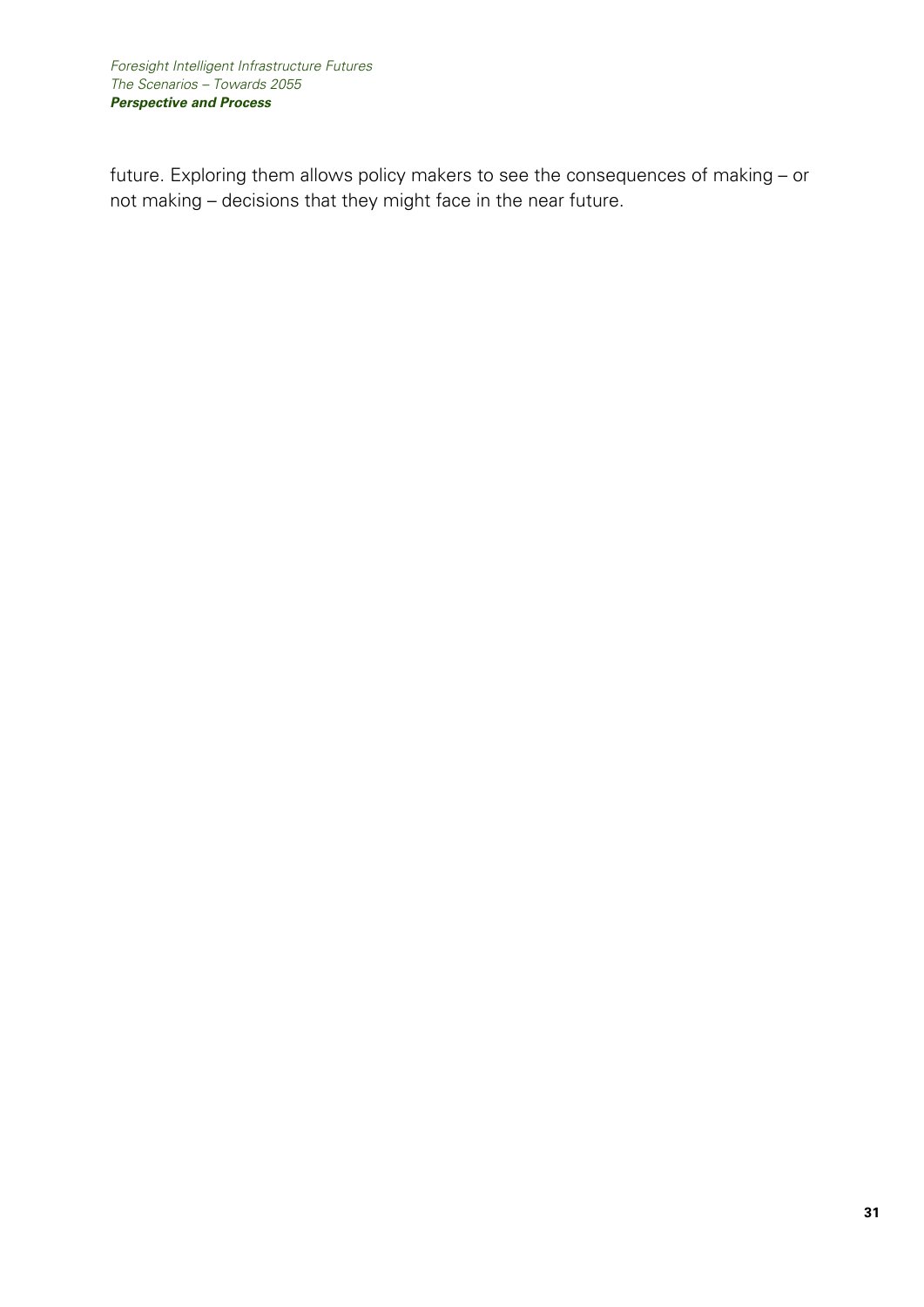<span id="page-34-0"></span>

## Systems diagramming and scenarios

### **Tony Hodgson**

#### **Decision Integrity Ltd**

Scenarios allow detailed thinking about possible futures. A weakness of the scenario approach, however, can be that it can be difficult to pin down their implications for policy and strategy. When it comes to analysing how a particular policy initiative might play out in each scenario, it can be hard to frame the "what if?" question and to see how it could shape real decisions and ideas.

One way to clear away these difficulties, and to realise the full benefits of scenario thinking, is to consider the 'deeper structure' of each scenario (see Figure 2). This is a way of looking beneath the events and trends that may characterise a future, and of thinking about why these events and trends might happen.

Deeper investigation can reveal trends that make some events more intelligible and thus more easy to anticipate. However, where there is uncertainty and discontinuity, there is more than one possible outcome and so forecasting breaks down. We then need multiple scenarios to cover the range of possibilities.

A key factor of the structure of scenarios is that effects can also be causes. Using systems thinking, we can penetrate deeper into what underlies events and trends.



*Figure 2 Proper analysis of scenarios benefits from looking beneath the events that may characterise a future.*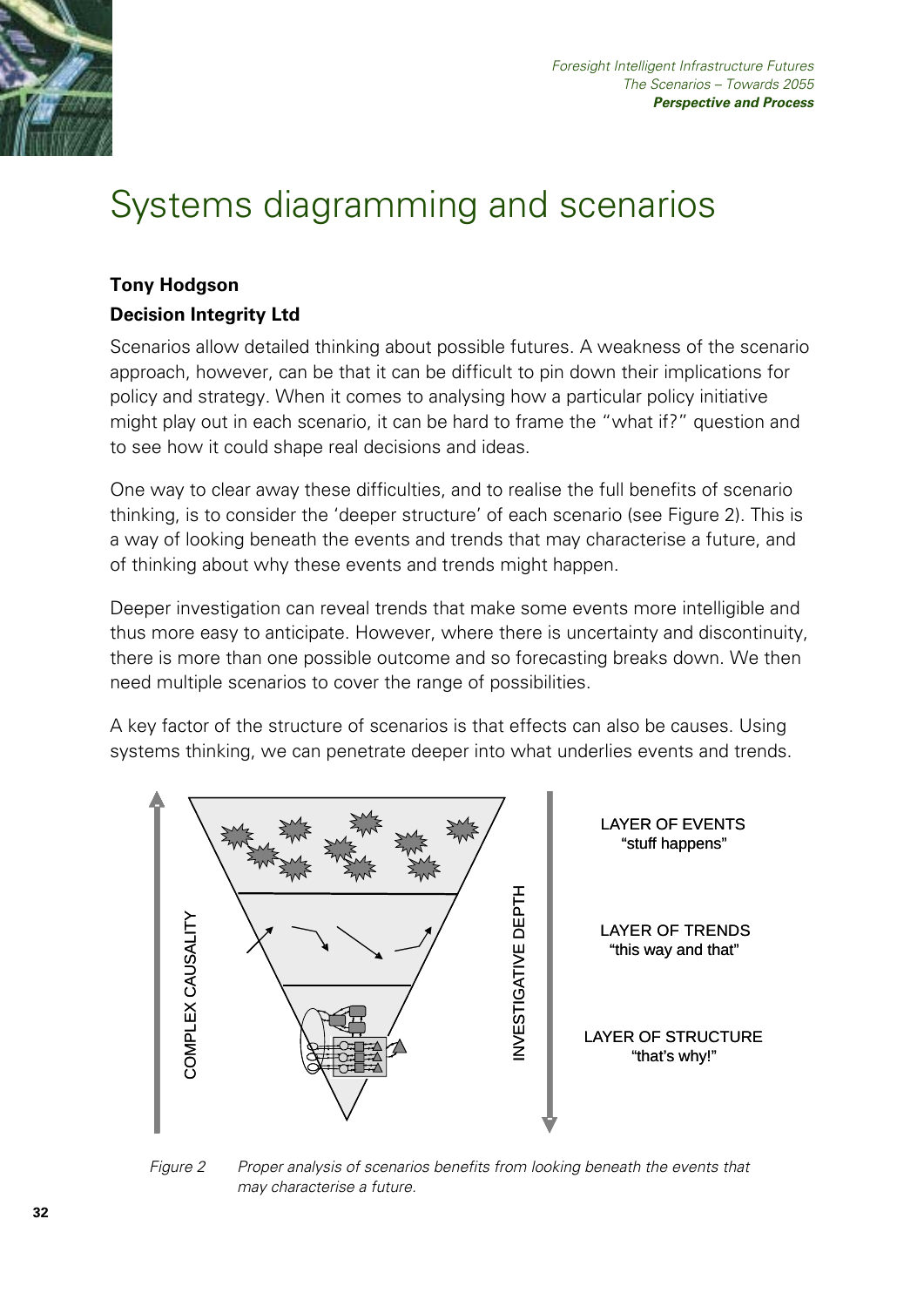By modelling some of the complex interlinked drivers, we can increase the sensemaking value of the scenarios. Analysing the deeper structure can also reveal how "tipping points" might switch the direction of events towards one scenario rather than another.

Systems thinking helps to make complexity more intelligible. It is a way of making an appropriate simplification.

The system of drivers shows how the drivers identified by experts as relevant to intelligent infrastructure systems could be inter-related. As the scenario develops over time, the key causal relationships at the heart of the scenario also develop.

The "Interacting System of Key Drivers" (see Figure 3) is based on the analysis by the Henley Centre of the dominance/dependence relationships (see [Figure 9](#page-45-0)). It takes that analysis further by looking at the drivers as a system of interacting forces which create feedback loops that mutually reinforce each other. Different loops in the diagram play out differently in the different scenarios.

To bring out the differences between the scenarios and yet relate them through a common variable, a diagram after the description of each scenario shows the main reinforcing and balancing feedback loops that affect the volume of transportation. The main futures report, *Intelligent Infrastructure Futures: The Scenarios Towards 2055,* contains diagrams of the inter-relationships, showing subsidiary feedback loops that significantly moderate the core causal relationships specific to each scenario. The story vignettes in each scenario map onto the dynamics of that scenario, illustrating how the structure affects the way people behave in typical circumstances.

Systems work also helped to develop the 'Horizon Map' (see Figure 4) that supports the work on the separate report *Technology Forward Look - Towards a Cyber-Urban Ecology*. This 'rich picture' summarises the thinking behind the forward look, with its analysis of three time horizons and the technologies that could influence the future in the longer term and the dominant ideas that are likely to shape the technology in the longer term.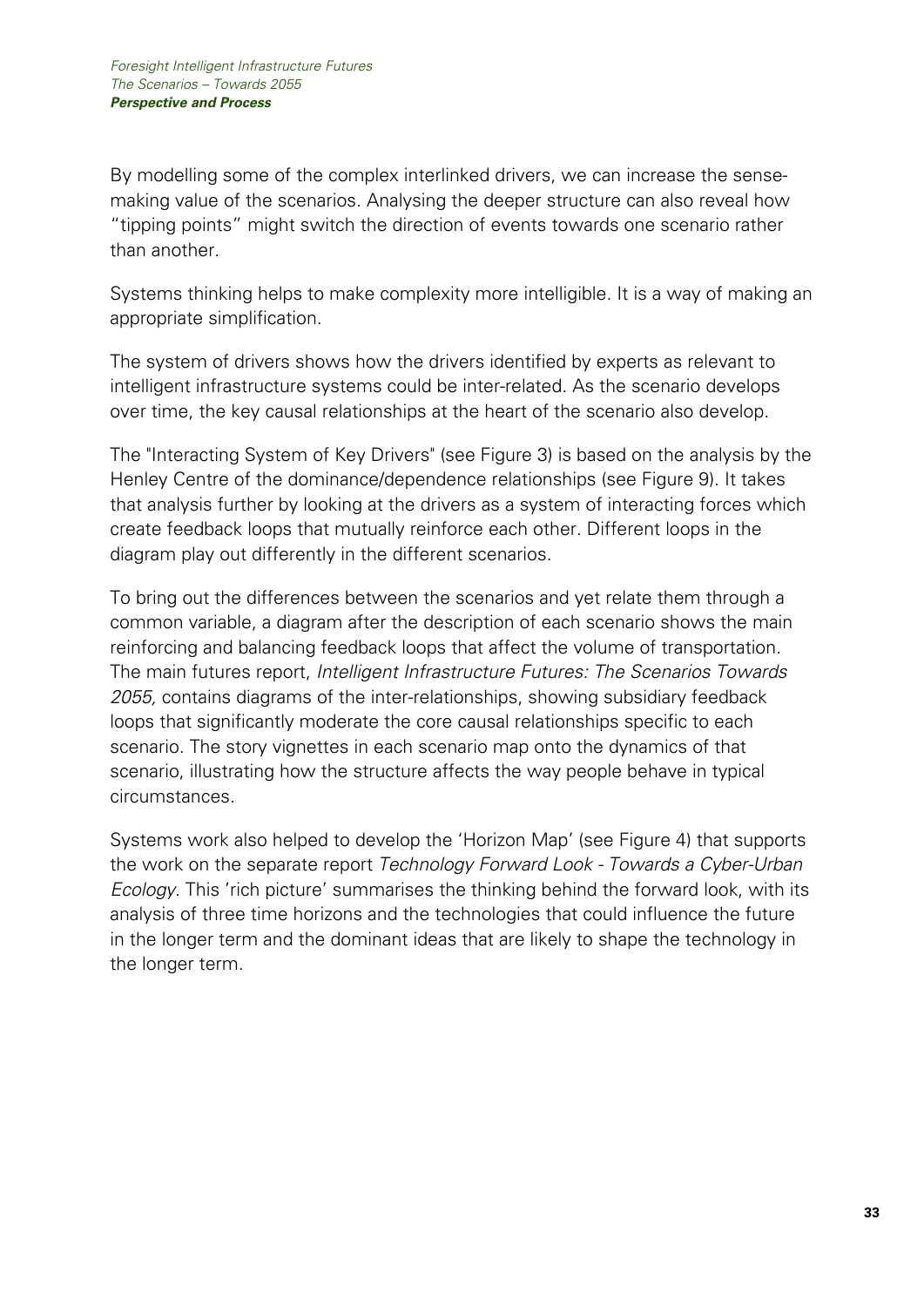

*Figure 3 The 'system of drivers' shows how drivers relevant to intelligent infrastructure systems could be inter-related.*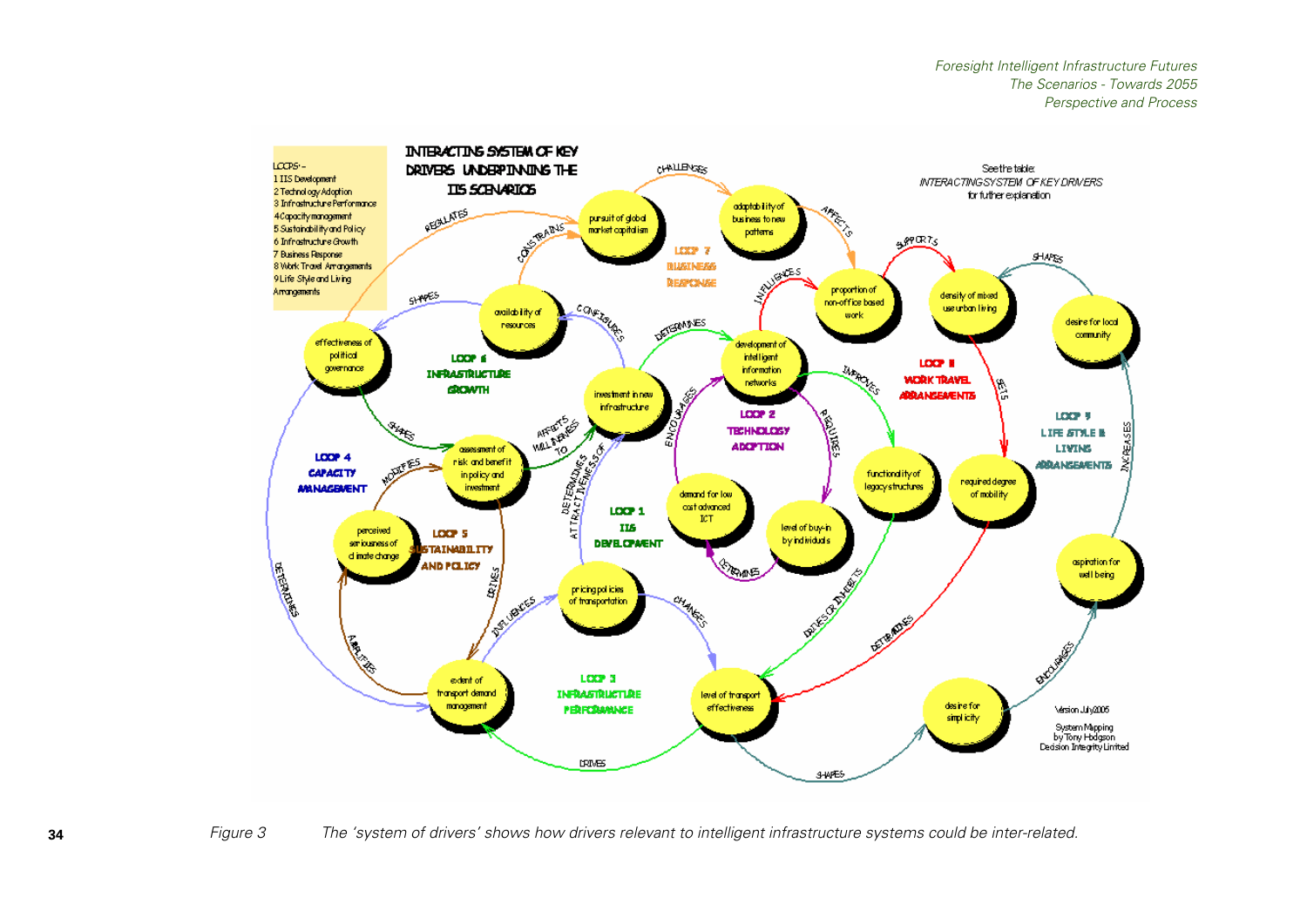#### *Foresight Intelligent Infrastructure Futures*

*The Scenarios – Towards 2055* 

#### *Perspective and Process*

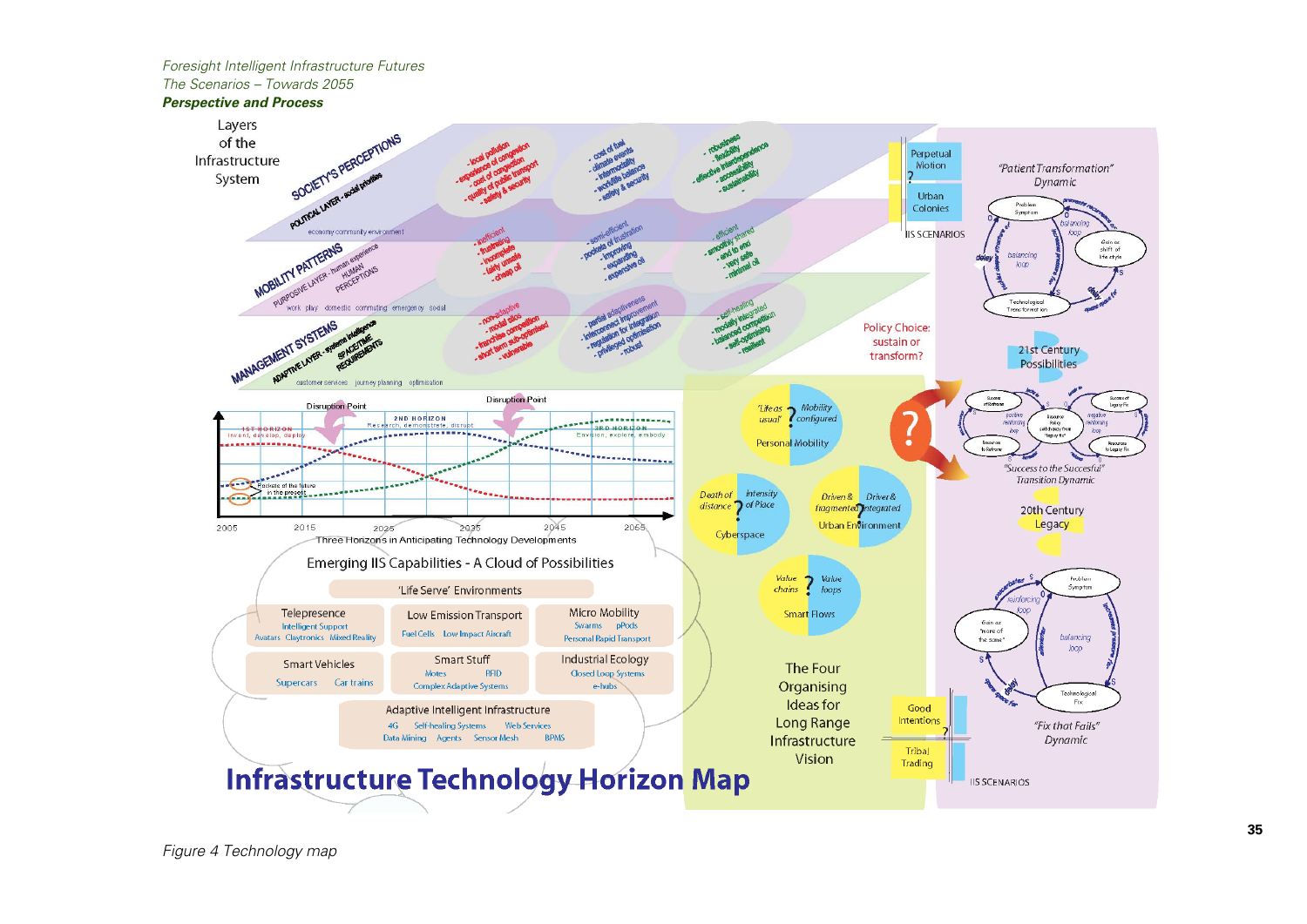<span id="page-38-0"></span>

### Methodology

**Andrew Curry Henley Centre** 

#### **Introduction**

Henley Centre utilised a three-stage process for this project; driver assessment, scenario development and scenario testing (see Figure 5). This approach is based on current thinking about how organisations learn. Stakeholders are involved from the first stage of the process – reviewing the drivers – through to the development of the scenarios and their implications. The work on systems mapping, also known as systems diagramming, helped to inform the scenario development, and was, in turn, informed by the scenario process.

#### **Stage 1 – Driver assessment**

The scenario planning exercise began in February 2005 with research into the issues, drivers and other factors likely to shape the development of intelligent infrastructure. This included use of Henley Centre's Knowledge Bank of consumer trends and behaviours, which draws on both qualitative and quantitative insight. In addition,



*Figure 5 Driver assessment is a multi-stage process that involves stakeholders at all stages.*

*Source, Henley Centre*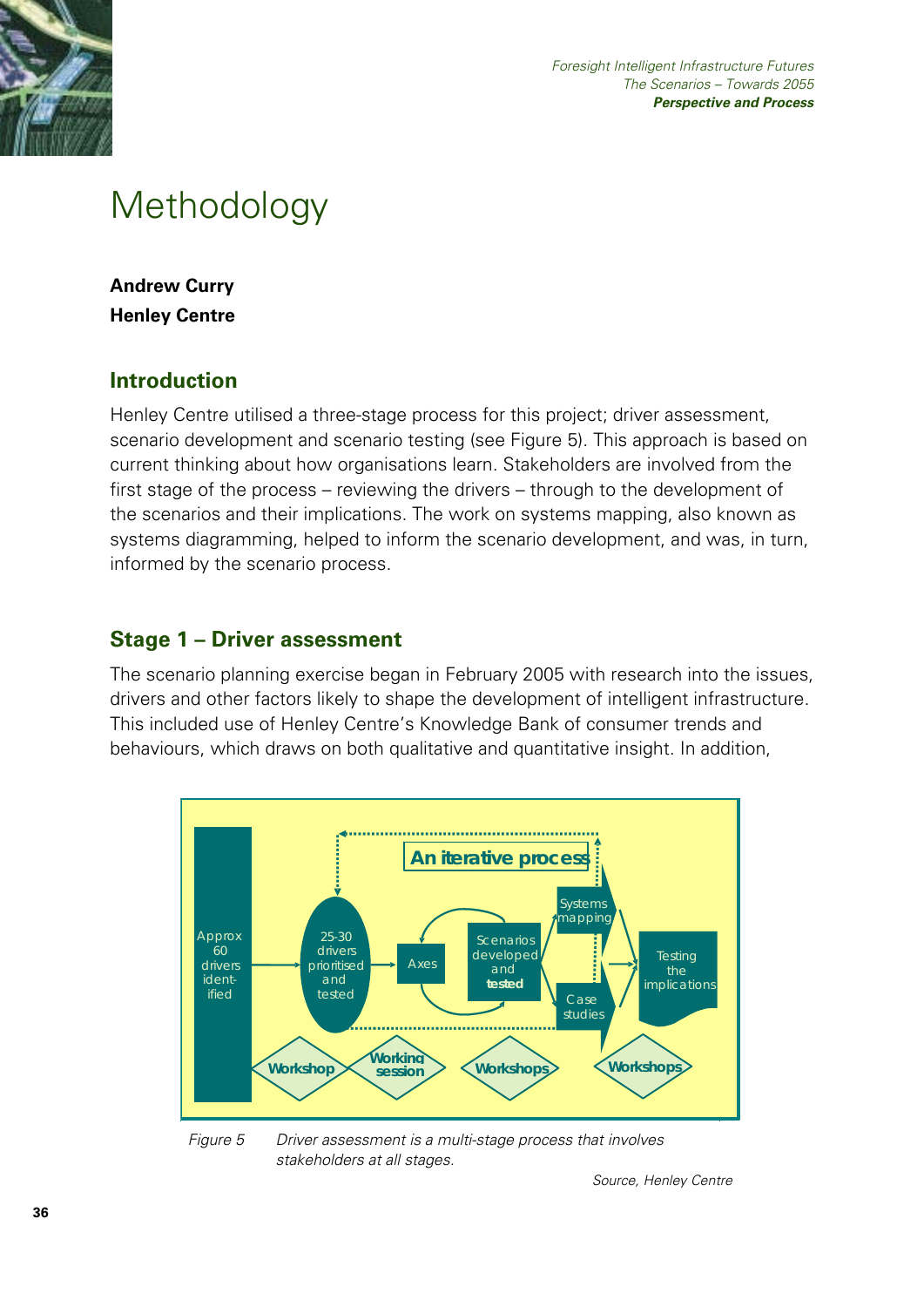Henley Centre used Foresight's review of relevant futures work.

Given the 50-year timescale of the scenarios, we also researched drivers and issues from a number of other sources, including:

- Foresight projects on Cognitive Systems and Cyber Trust & Crime **Prevention**
- The current Foresight Vehicle Link Technology Road Map

To test that the driver range was sufficiently broad for 50 year scenarios, we also checked the literature for other long-range scenarios, to test their views of long-term drivers of change. Finally, to ensure a comprehensive driver assessment, they were tested against a multi-level STEEPO matrix (see [Figure 6\)](#page-39-0).



*Figure 6 STEEPO matrix tests drivers to ensure that they are comprehensive* 

*Source: Henley Centre* 

<span id="page-39-0"></span>This research enabled us to assemble a pack of 62 initial key drivers and issues. These drivers were felt to have a potentially significant impact on intelligent infrastructure and its development over the next 50 years. A significant proportion of the drivers are specific to transport and infrastructure, although some capture wider trends, for example sustainability and the use of technology.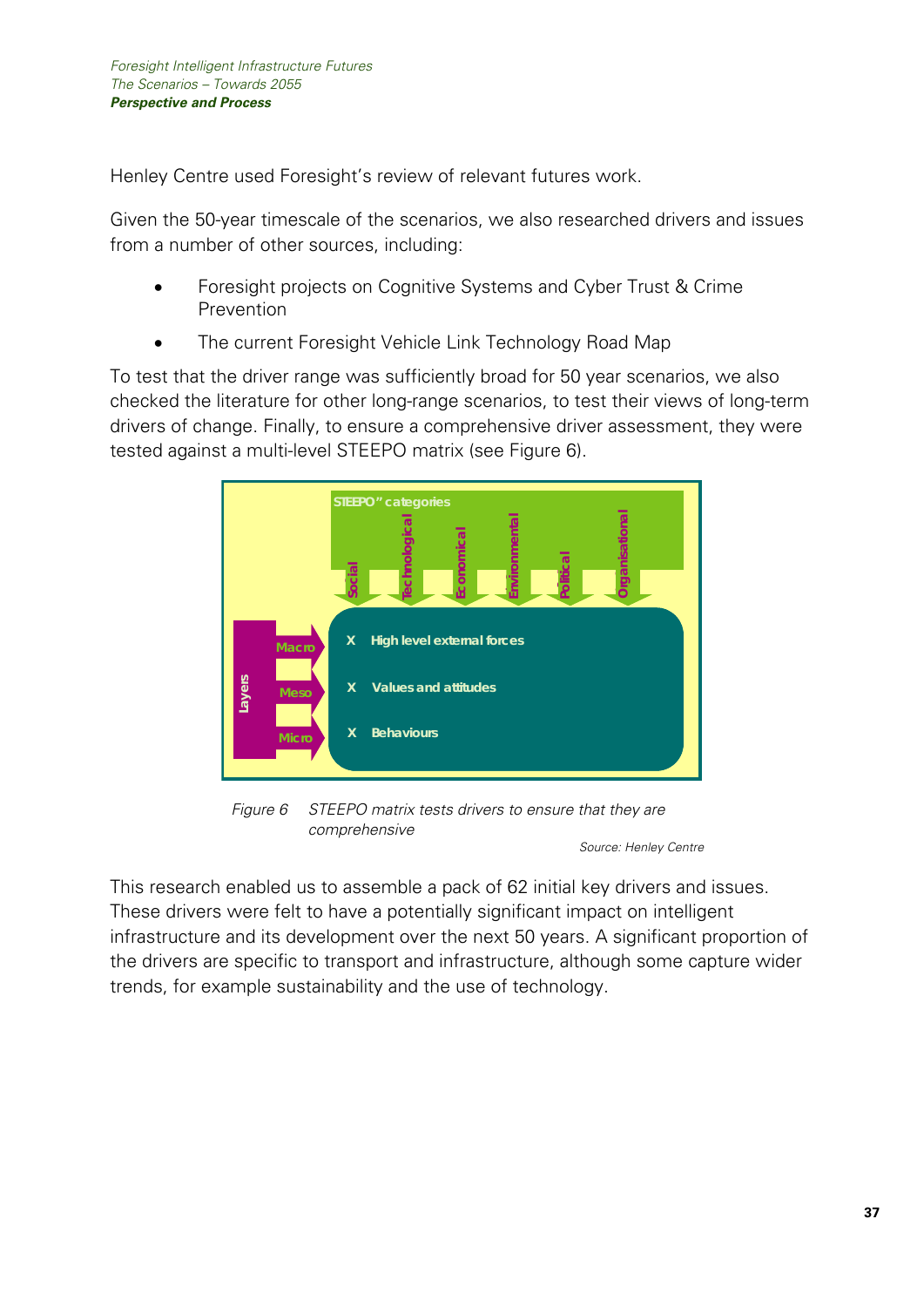

#### **IIS drivers**

Many factors will affect the future of transport and how we use intelligence to support movement. These factors, which can range from rising tensions between freedom of information and privacy to autonomous vehicles becoming safer and more efficient, are generally referred to as drivers for change. Preliminary workshops for the project identified some 60 key drivers that could influence the future direction of intelligent infrastructure:

- Growing demand for mobility passengers and goods
- Growing skills shortage as infrastructure acquires the skills
- Increasing migration (and emigration)
- More frequent clashes of multicultural values - faith vs. secular, for example
- Growing awareness of the importance of 'employee liveability'
- Increasing importance of the knowledge economy
- Ageing, yet more active, population
- People face increasing timeintensity
- Growth in 'cyberfraud'
- Emergence of better physical and virtual management systems
- Satellite location devices
- Smart antennas
- Increasing use of 'telepresence'
- Technology
- Converging revolutions in biotech. nanotech, infotech and cognitive science
- Culture of control
- 'Real time' everywhere
- Growing debate on housing density in inner cities
- Growth of Asian economies
- Growing global energy deficit increased demand and consumption
- Emergence of radical solutions to climate change
- Declining trust in institutions
- Growing crisis in higher education puts the science base under threat
- Decline in power of national governments
- Increasing world trade
- Emergence of networked organisations, clusters and supply chains
- New decision-making frameworks Proliferation of choice
- The rise of pan-regional hubs
- The end of affluence Increasing emphasis on sustainable design
- Rise of 'zero waste' movement
- Changing patterns of demand for housing in some areas
- E-commerce continues to grow
- Increasing focus on tourism and its contribution to climate change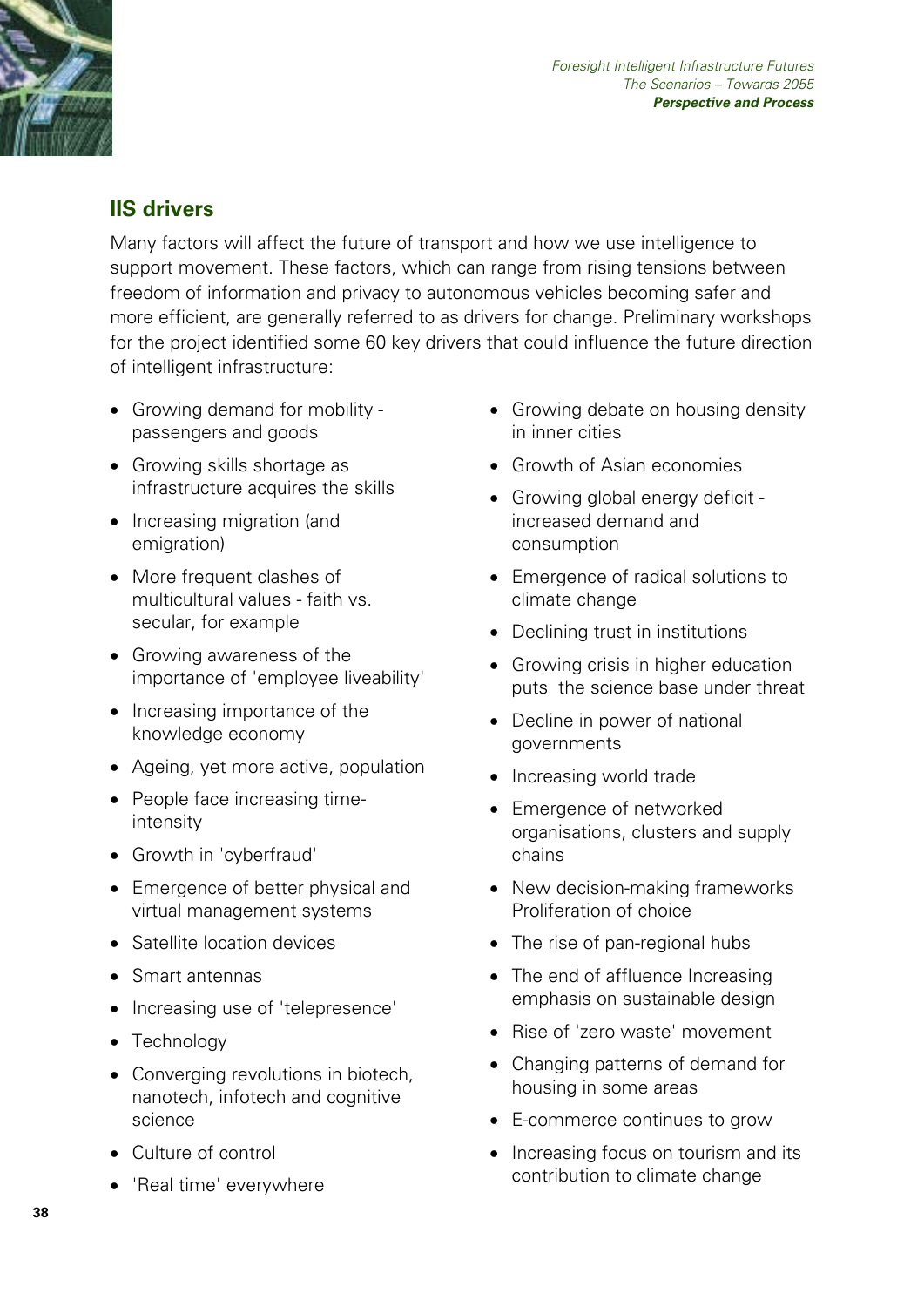#### *Foresight Intelligent Infrastructure Futures The Scenarios – Towards 2055 Perspective and Process*

- Decoupling of tourism and transport
- Rising tension between freedom of information and privacy
- 
- Changing family and household **•** Social and environmental Changing family and household **•** responsibility and transparency structures
- 
- vulnerable to external shock Growing utilisation of 'embedded' technology
- Continued growth of an 'always on' Pernand provision culture
- Semi-autonomous/autonomous<br>desktop to network Semi-autonomous vehicles becoming safer and more
- Grids and networks create shared **working**
- of 'citizen's income' 'Digital natives' growing up
- Reducing cost of ICT and enhanced data processing
- High-speed rail travel **implement of the set of the entity of the entity of the entity of the entity of the entity of the entity of the entity of the entity of the entity of the entity of the entity of the entity of the**
- 
- Continued capital underinvestment example that cultural form
- Growing (impact of) climate change
- Increasingly localised/decentralised energy production
- Relatively low spend on energy research and development
- Emergence of megacities Increasing consumer desire for social and environmental
- Growth of the surveillance society The rise of 'slow'
	- Complex just-in-time models are
	- Demand management of transport
	- Changing data storage: from
	- efficient Movement away from office-based
	- capacity  **Emerging debate around provision**
	- accustomed to technology Rising importance of local provision
		- Taxation increasingly based on resource consumption rather than
- Growing gap between rich and **•** Move towards full-cost accounting
	- poor  **Emerging infrastructure, emerging infrastructure**

#### **Driver prioritisation**

A two-day workshop enabled the participants to test the drivers in a number of ways and to determine which drivers would have the most significant positive or negative affect on the development of IIS between now and 2055. Individuals were asked to evaluate each driver for its relevance.

As a way of stretching out thinking 50 years into the future, we utilised the 'Three horizons' model (see [Figure 7](#page-42-0)).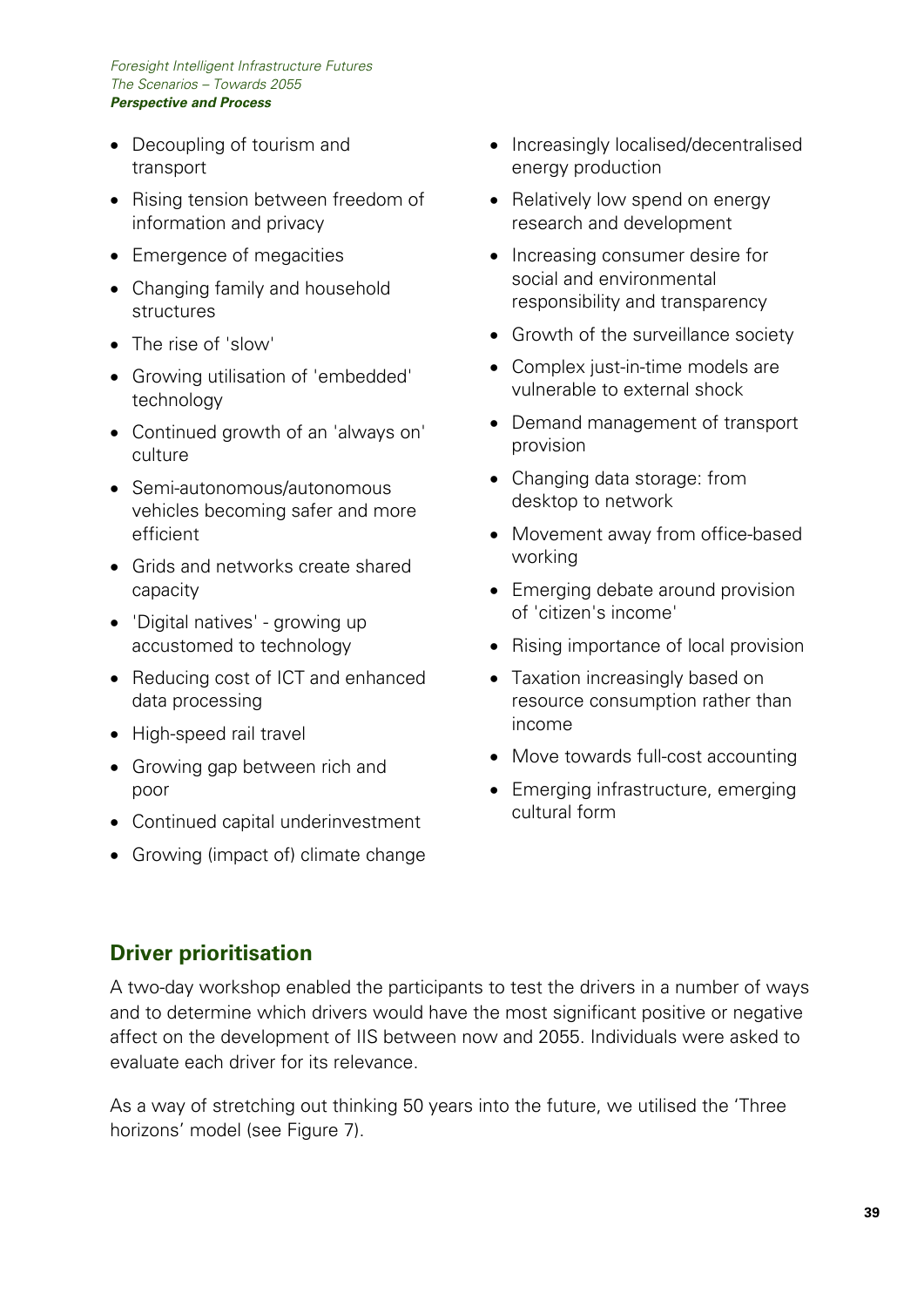



*Figure 7 The Three-Horizons model* 

- <span id="page-42-0"></span>• Horizon 1 describes the situation whereby society continues along its current path; progress continues for a while and then declines as infrastructure and systems become old and outdated.
- Horizon 2 comes into play when a disruptive event or technological innovation takes place; for example, the introduction of hydrogen fuelled cars. There is an 'S-curve' of progress during development of the innovation, until progress overtakes that of Horizon 1.
- Horizon 3 is where there has been a significant overall attitudinal shift within society; this takes the longest to emerge but can significantly advance scale of progress in the long term.

As part of the driver prioritisation process, we asked participants to categorise drivers according to whether they would be most significant in driving change in Horizons 1, 2 or 3.

Whenever participants believed that there were missing drivers, or where they felt that drivers did not capture fully the issue, we included or improved these drivers as part of the process. Following the workshop, we added several drivers (see list of prioritised drivers below).

The workshop reached a significant degree of consensus about those drivers that would have the most significant impact on the development of intelligent infrastructure. This workshop process prioritised the list of drivers as those that would have the most significant influence on the future:

*Source: Tony Hodgson, Decision Integrity*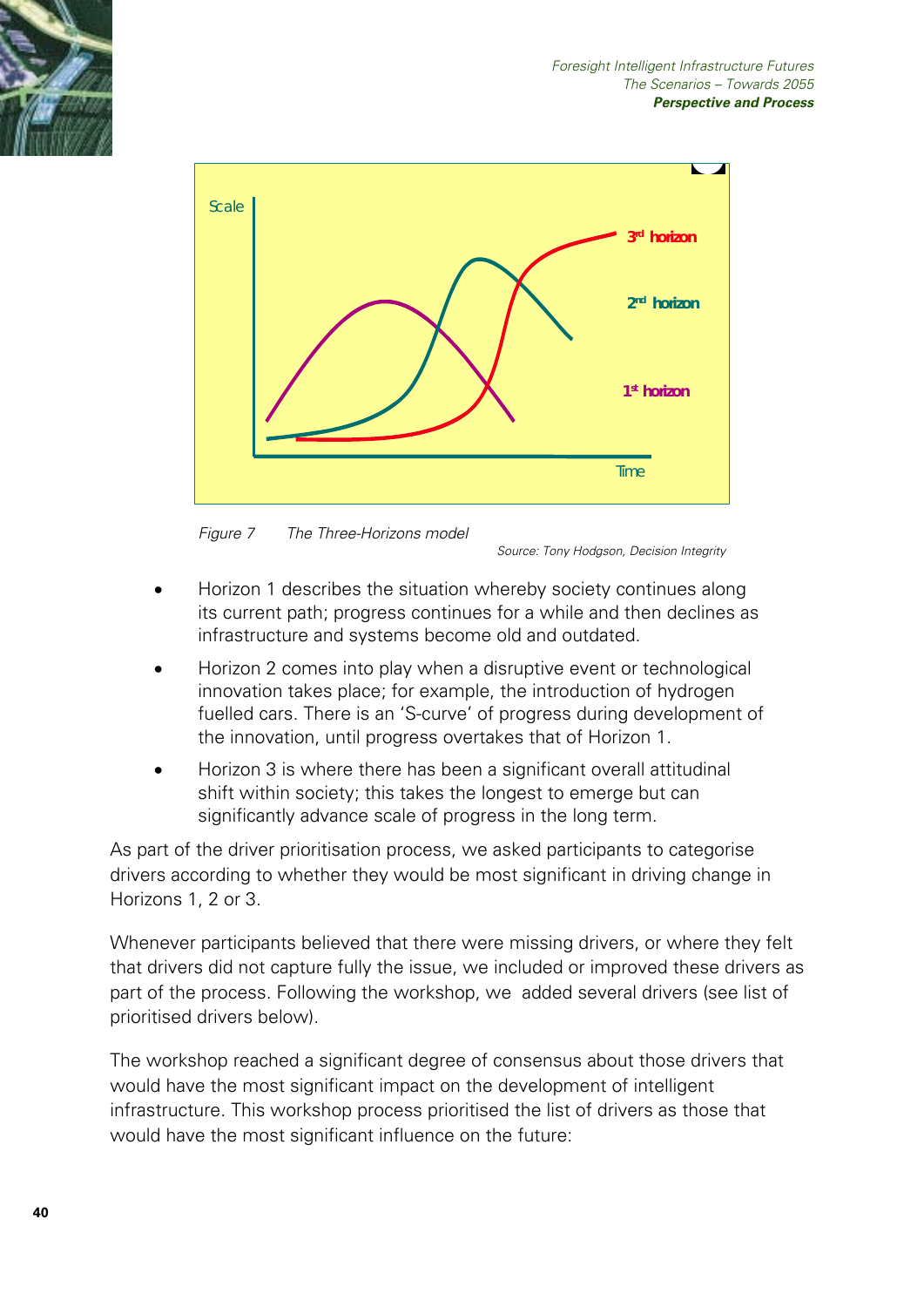#### **Horizon 1 – key drivers**

- Increased mobility
- Growing perception of risk
- Scepticism about political process
- Climate change
- Return of local community
- Transport demand management
- Growth in world trade
- Pervasive low-cost ICT

#### **Horizon 2 – key drivers**

- Non-office based working
- Supply chain costs
- Digital natives
- Need for new infrastructure
- Legacy infrastructure
- Emphasis on quality of life (Wellbeing)

#### **Horizon 3 – key drivers**

- Effective political governance
- Intelligent Information network
- Resource limitations

In addition, we prioritised some additional drivers which, although the participants of the workshop did not consider them to be central to any single horizon, had received particular attention during discussion, and were therefore most likely to be key to the development of IIS:

- Density of urban living
- Comprehension of mathematical complexity
- Individual privacy
- Return of simplicity
- Pricing of transport
- The cost of oil (per barrel)
- Ageing population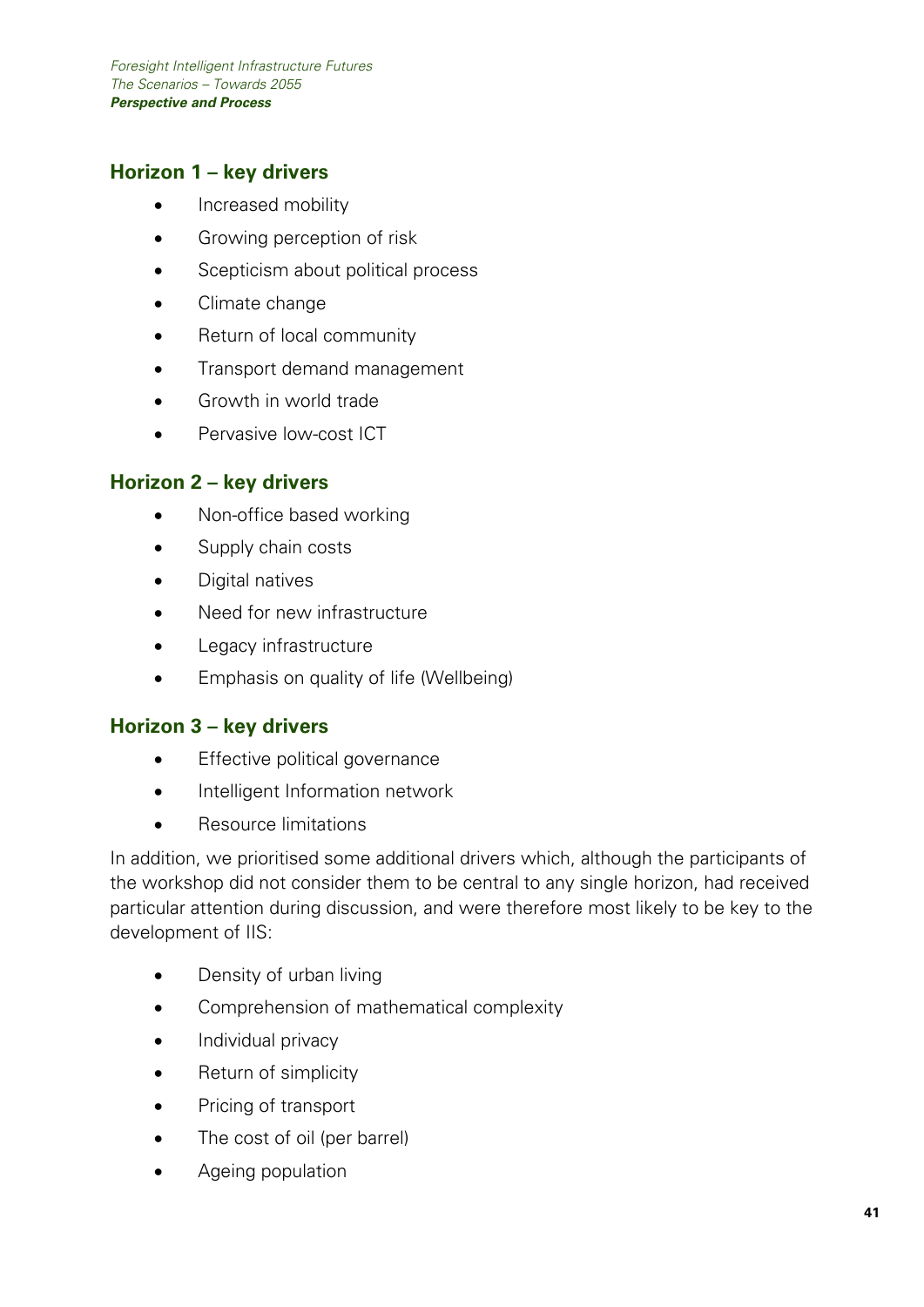

- Adaptability of business
- Individualism
- Global market capitalism
- Impact of Asia
- Transport congestion

After prioritising the most significant drivers, we used 'Futures Wheels,' a proprietary technique developed by Henley Centre, to explore how the prioritised drivers may play out in each Horizon (see [Figure 8](#page-44-0)). With Futures Wheels we can explore the future and understand how issues and uncertainties relate to each other,

<span id="page-44-0"></span>

leading to potentially unexpected and potentially new outcomes in the future. This technique helped us to understand how drivers of change might combine or collide, and what the consequences and uncertainties may be.

#### *Figure 8*

*The Futures Wheel is a technique for exploring how drivers of change may play out in each Horizon* 

*Source: Henley Centre* 

#### **Stage 2 – Scenario development**

#### **Scenario axes**

The project team assessed the priority drivers in terms of their relative impact on the other short-listed drivers. This analysis feeds into a 'Dominance and dependency matrix' (see [Figure 9](#page-45-0)) which is the basis for the development of the scenario axes, and which identifies:

- Drivers that are dominant and therefore have a major impact in terms of affecting change;
- Drivers that are dependent and therefore are relatively uncertain in their impact, as they tend to follow change.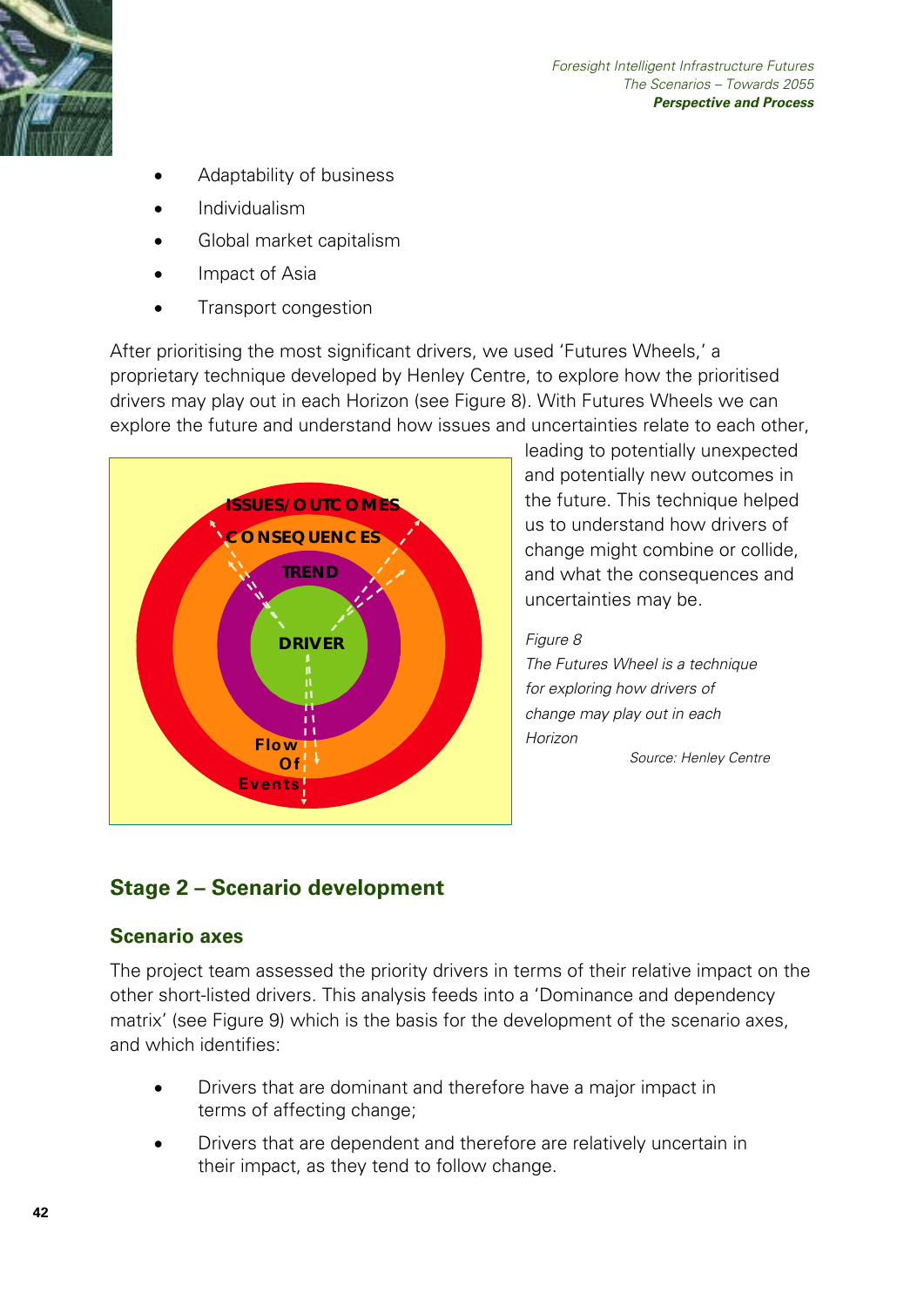| <b>High</b><br>Dominance | Growth in world trade                                                                                                                                            | Pervasive low-cost ICT<br><b>Effective political</b><br>governance<br>Global market capitalism                | <b>Increased mobility</b><br><b>Climate change</b><br><b>Return of local community</b><br><b>Transport demand mgt</b><br>Wellbeing<br>Intelligent Info network<br><b>Resource limitations</b><br>Individualism |
|--------------------------|------------------------------------------------------------------------------------------------------------------------------------------------------------------|---------------------------------------------------------------------------------------------------------------|----------------------------------------------------------------------------------------------------------------------------------------------------------------------------------------------------------------|
| Medium<br>Dominance      | <b>Digital natives</b>                                                                                                                                           | Perception of risk<br>Legacy infrastructure<br><b>Return of simplicity</b><br><b>Adaptability of business</b> | Non-office based working<br>New infrastructure<br>Density of urban living<br><b>Pricing of transport</b><br><b>Transport congestion</b>                                                                        |
| Low<br><b>Dominance</b>  | Scepticism about<br>political process<br><b>Comprehension of</b><br>complexity<br>The cost of oil (/barrel)<br><b>Ageing population</b><br><b>Impact of Asia</b> | <b>Full cost supply chain</b><br><b>Individual privacy</b>                                                    |                                                                                                                                                                                                                |
|                          | Low dependency                                                                                                                                                   | <b>Medium dependency</b>                                                                                      | <b>High dependency</b>                                                                                                                                                                                         |

*Figure 9 Dominance/dependency analysis* 

*Source: Henley Centre* 

<span id="page-45-0"></span>Using this method, we identified four types of drivers:

- Critical/uncertain drivers (highlighted in orange) have both high/ medium dominance *and* dependency – they influence, and are influenced by, other drivers.
- 'Context setters' (blue) are drivers which emerge as high or medium dominance but low dependency – i.e. they influence other drivers but are not influenced by them. They create the contexts for all the scenarios.
- 'Output' drivers (green) are more dependent than dominant. These don't influence other drivers to a significant scale, but often give guidance to critical policy issue.
- Drivers which were found to be neither significantly dominant or dependent (white) are less important in helping develop the scenarios. They often turn out to be 'secondary' descriptors of drivers which are already captured in the other sectors.

#### **Developing the axes**

The development of scenario axes is both science and art. We have found in the past that it is best to review a number of different combinations against the project question and the project's purpose to identify those that create the richest set of scenario stories. We considered various iterations of axes. The final combination was viewed as the set which best reflected the key drivers, creating divergent but strategically useful and interesting scenarios.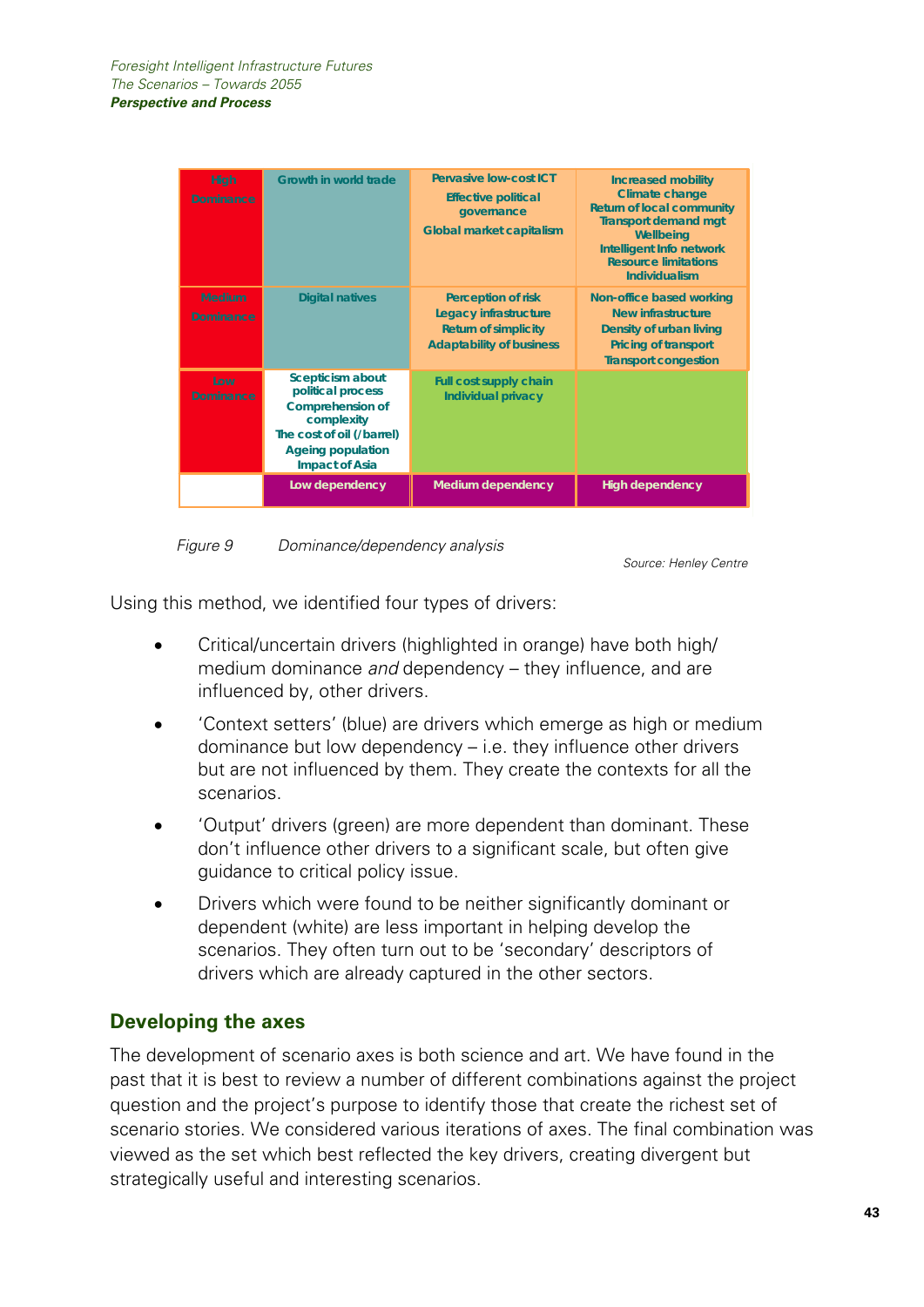

The scenarios were set along two axes of uncertainty:

- Accepting of intelligent infrastructure ← → Resistant to intelligent infrastructure
- High impact transport ← Low impact transport

The axes combine to create a scenario space with four scenarios that described in the first section of this report (see Figure 1).

The first axis relates to the acceptance of IIS and describes social attitudes. At one extreme on this axis, the digital-native generation, which has grown up using technology, is confident that it will continue to deliver and protect. Personal data and identity are protected; continuous investment in physical and IT infrastructure allows development of flexible and adaptive systems. Businesses take advantage of the intelligent infrastructure to form wide-reaching networks. At the other extreme, terrorism, viruses, identity theft and fear of disruption and instability mean that people are mistrustful of intelligent systems. Economic uncertainties add to their risk aversion. People rely on legacy infrastructure – or even bypass it where possible. Groups of businesses, and the affluent, use private networks and services*.* 

The second axis describes the consequences of transport on the environment, economy and society. At one extreme, high carbon emissions, continuing dependence on oil, and a significant waste footprint all contribute to high environmental impact. Social impacts – noise levels, land take and lower social and community cohesion – are prevalent. At the other extreme on this axis, cleaner fuel technologies have reduced carbon emissions, the waste footprint has shrunk and resource constraints emphasise product longevity. The social and community impact of faster transport, however, remains ambiguous: segments of the community may still be excluded because of uneven access to transport.

At this stage of the process, a scenario development workshop considered what might happen in each 'scenario space'. Based on these two axes, participants discussed potential futures for each of the four possibilities, using combinations of the extremes of each axis. The workshops also explored the uncertainties around each scenario, and what events would need to happen in Horizons 1, 2 and 3 for this scenario to become a reality.

Using the output from this workshop as a starting point, Henley Centre worked with the wider futures group to develop the scenarios. It was at this stage that the scenarios were named, and draft narratives produced. It is worth pointing out that the names given to the scenarios are designed simply to help people to remember them. Use of shorthand names is essential if the scenarios are to become part of a